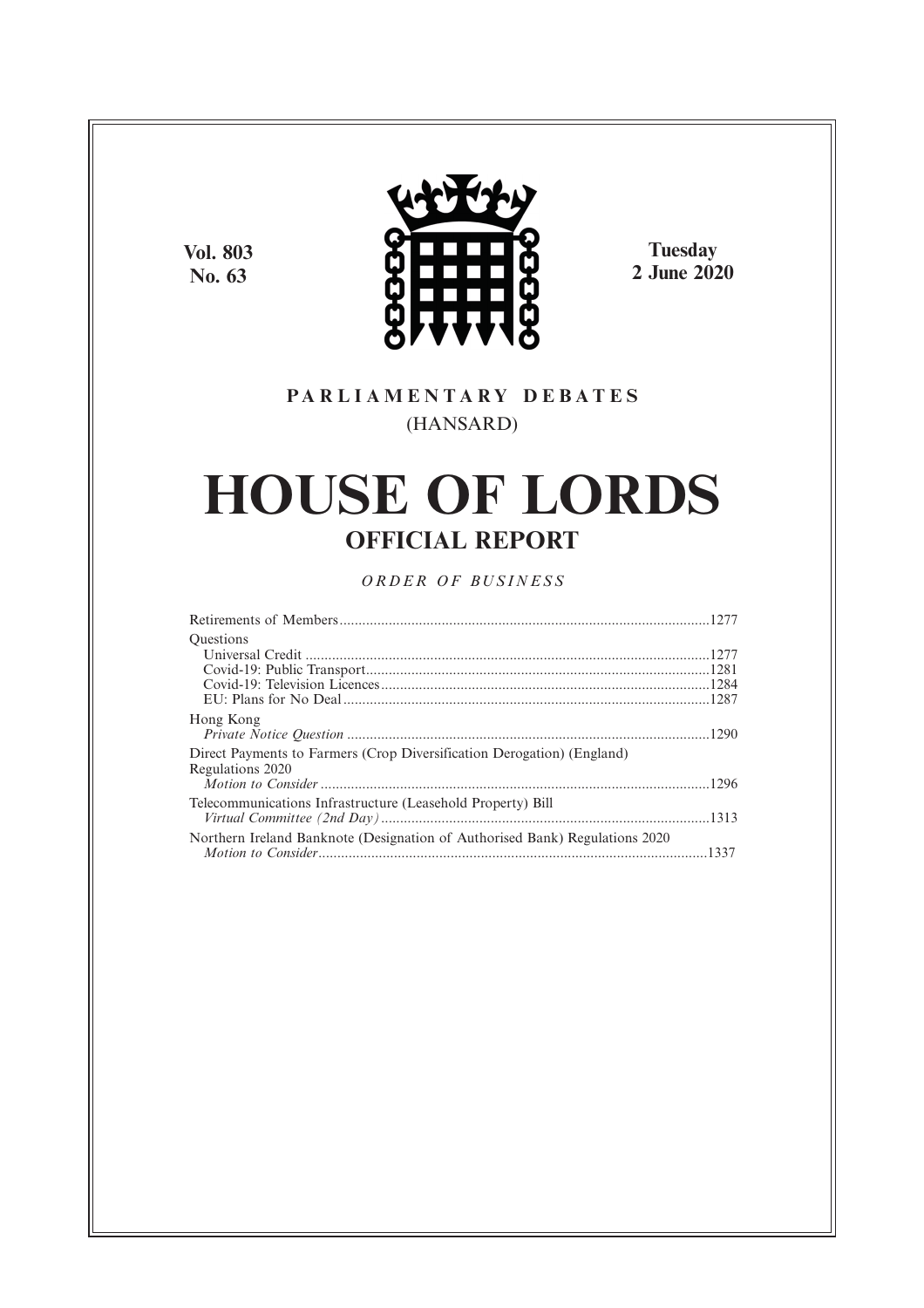Lords wishing to be supplied with these Daily Reports should give notice to this effect to the Printed Paper Office.

No proofs of Daily Reports are provided. Corrections for the bound volume which Lords wish to suggest to the report of their speeches should be clearly indicated in a copy of the Daily Report, which, with the column numbers concerned shown on the front cover, should be sent to the Editor of Debates, House of Lords, within 14 days of the date of the Daily Report.

> *This issue of the Official Report is also available on the Internet at* https://hansard.parliament.uk/lords/2020-06-02

The first time a Member speaks to a new piece of parliamentary business, the following abbreviations are used to show their party affiliation:

| <b>Abbreviation</b> | <b>Party/Group</b>                 |
|---------------------|------------------------------------|
| <b>CB</b>           | Cross Bench                        |
| Con                 | Conservative                       |
| <b>DUP</b>          | Democratic Unionist Party          |
| GP                  | Green Party                        |
| Ind Lab             | <b>Independent Labour</b>          |
| Ind LD              | Independent Liberal Democrat       |
| Ind SD              | <b>Independent Social Democrat</b> |
| Ind UU              | Independent Ulster Unionist        |
| Lab                 | Labour                             |
| Lab Co-op           | Labour and Co-operative Party      |
| LD                  | Liberal Democrat                   |
| LD Ind              | Liberal Democrat Independent       |
| Non-afl             | Non-affiliated                     |
| PC                  | Plaid Cymru                        |
| UKIP                | UK Independence Party              |
| UUP                 | <b>Ulster Unionist Party</b>       |

No party affiliation is given for Members serving the House in a formal capacity, the Lords spiritual, Members on leave of absence or Members who are otherwise disqualified from sitting in the House.

© Parliamentary Copyright House of Lords 2020,

*this publication may be reproduced under the terms of the Open Parliament licence, which is published at www.parliament.uk/site-information/copyright/.*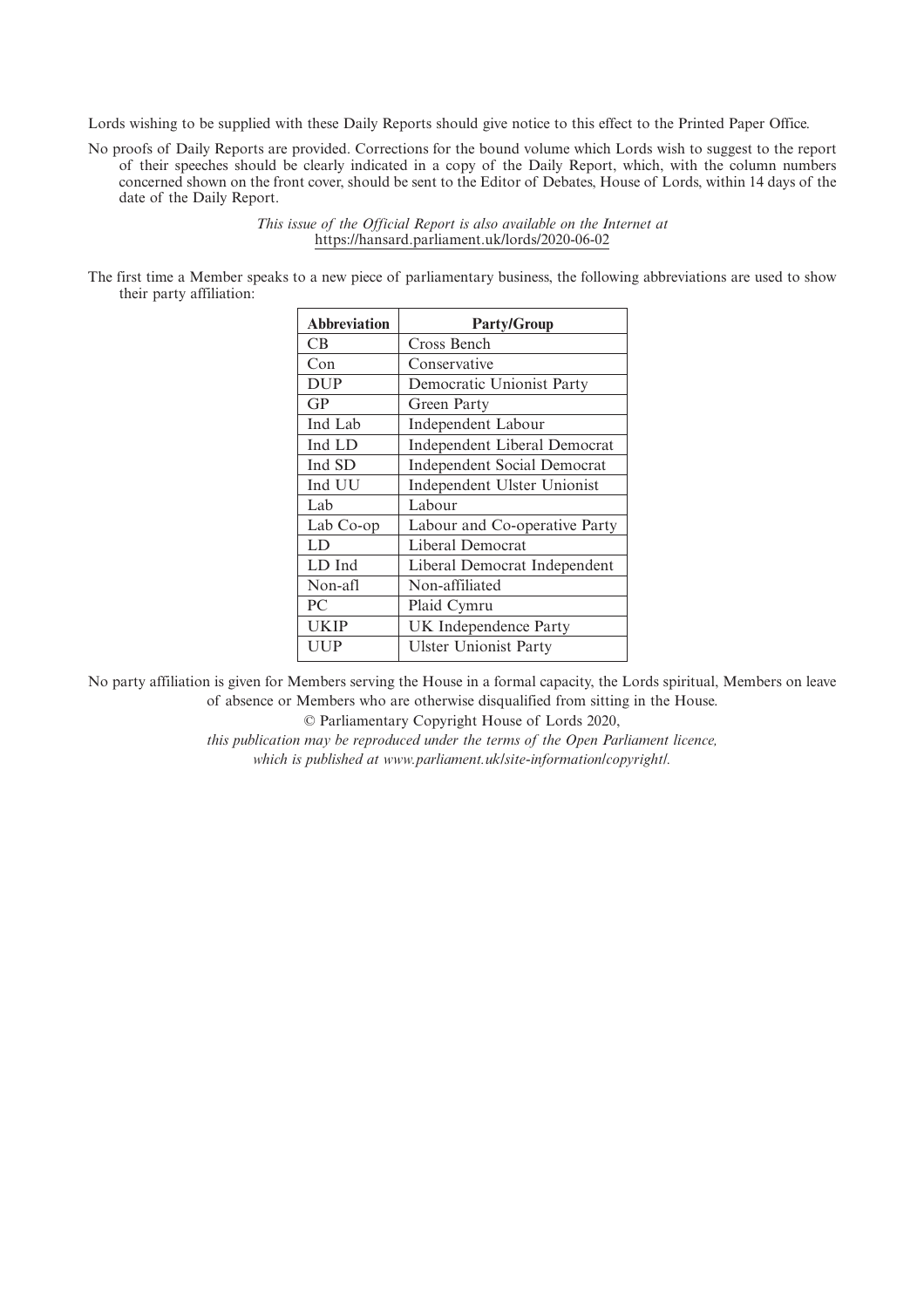## House of Lords

*Tuesday 2 June 2020*

*11 am*

*Prayers—read by the Lord Bishop of Chelmsford in a Virtual Proceeding via video call.*

## **Arrangement of Business**

*Announcement*

*11.04 am*

*The announcement was made in a Virtual Proceeding via video call.*

**The Lord Speaker (Lord Fowler):** Good morning everyone: welcome to the last week of Virtual Proceedings. Next week, we will introduce a hybrid House and we will be following that with remote voting. Today, Virtual Proceedings of the House will now begin. I remind Members that these proceedings are subject to parliamentary privilege and that what we say is available to the public both in *Hansard* and to those listening and watching. Members' microphones will initially be set to mute and the broadcasting team will unmute their microphones shortly before we reach their place in the speakers' list. When Members have finished speaking, their microphone will again be set to mute. Noble Lords might find that they have to unmute themselves when prompted. I just warn noble Lords of that.

#### **Retirements of Members**

*Announcement*

*11.05 am*

*The announcement was made in a Virtual Proceeding via video call.*

**The Lord Speaker (Lord Fowler):** My Lords, I should like to notify the House of the retirements, with effect from 26 May, of the noble Lord, Lord Woolmer of Leeds, and, with effect from 2 June, of the noble Baroness, Lady Howe of Idlicote, pursuant to Section 1 of the House of Lords Reform Act 2014. On behalf of the House, I thank the noble Lord and the noble Baroness for their much-valued service to the House.

Virtual Proceedings on Oral Questions will now commence. I ask that colleagues try to keep their contributions as brief as possible so that we can fit in all the speakers on the Order Paper.

## **Universal Credit**

*Question*

*11.06 am*

#### *Asked by Baroness Sherlock*

What steps they are taking to remove the five week wait for Universal Credit payments.

*The Question was considered in a Virtual Proceeding via video call.*

**TheParliamentaryUnder-Secretaryof State,Department for Work and Pensions (Baroness Stedman-Scott) (Con):** The universal credit assessment period and payment structure are fundamental parts of its design. An assessment period must run its course, which includes a feed of earnings data from HMRC, before an award reflecting actual household circumstances can be calculated. This can be achieved only by having a model based on paying in arrears, and we have no plans to change that.

**Baroness Sherlock (Lab):** I thank the Minister for that Answer. There have been 2.8 million claimants for universal credit since lockdown, and I fear many more will come. They are all being hit by the five-week wait. The Resolution Foundation found that on average, people going on to universal credit see their disposable income almost halved. All Ministers will offer is an advance, but that pushes people into debt and asks them to live on less than universal credit for a whole year to repay the debt. The Government have steadfastly resisted a deluge of calls from across the board to abolish the five-week wait or at least to turn advances into grants that do not have to be repaid. Why will they not do it?

**Baroness Stedman-Scott:** Non-repayable advances cannot be implemented without significant development of the universal credit system. No one has to wait five weeks. Advances are available urgently. The repayment schedule is to be extended to 24 months in 2021. Repayment can be delayed by three months in certain circumstances, and we removed the seven-day waiting period. This is all backed up by support from work coaches.

**Baroness Fookes (Con):** My Lords, given the greatly increased burden on the DWP, can my noble friend indicate what measures are being taken to ensure that the benefits system can cope?

**Baroness Stedman-Scott:** I am pleased to be able to tell the House that we have seen unprecedented hard work and dedication by the staff of the DWP to make sure that the unprecedented number of claims have been paid in a timely and efficient manner. Our system is standing up to the challenge, and I am pleased to say that we have redeployed staff and introduced more IT equipment. Our highest priority is to pay the benefits that people need, and we are coping with that.

**Baroness Boycott (CB):** My Lords, I declare an interest as chair of Feeding Britain, which has found that the poorest groups in our society are the only ones who have suffered a reduction in disposable income. They cannot afford to wait these five weeks. Will the Minister set a long-term target of reducing this wait and a short-term goal of introducing, with immediate effect, the department's policy, which is not due to take effect until October 2021, of further easing the rate of repayment of advances?

**Baroness Stedman-Scott:** The noble Baroness makes a very good point and I understand where she is coming from, but I must tell her that there are no plans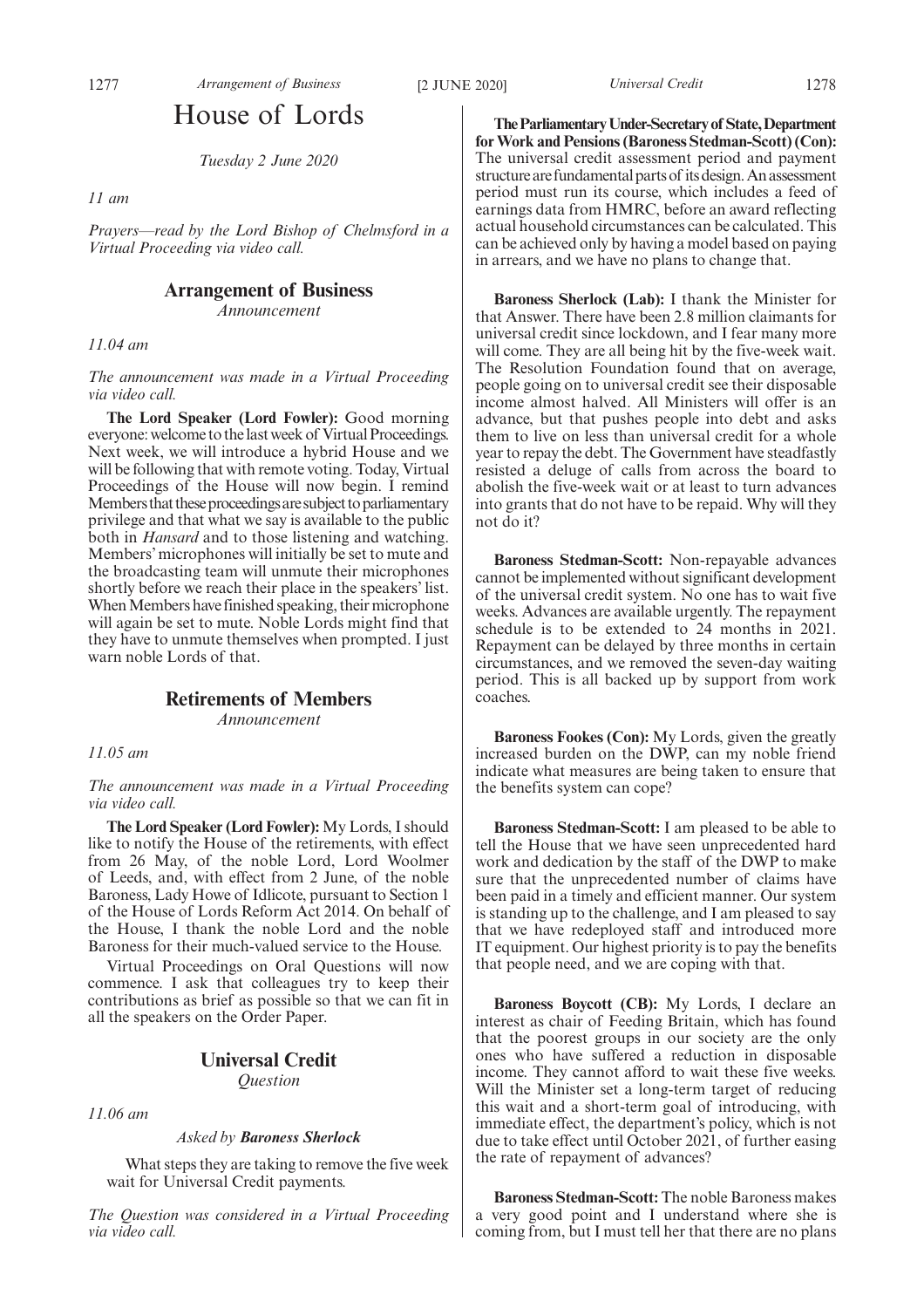[BARONESS STEDMAN-SCOTT]

to do as she requests. Bringing forward the October 2021 easement is not something I have heard discussed, but I am happy to go back to the department and find out.

**Baroness Lister of Burtersett (Lab):** My Lords, according to a recent Resolution Foundation survey, two-fifths of new UC claimants had not asked for an advance because they feared getting into debt—and debt it is, albeit interest-free. Will the Government therefore follow the foundation's advice and at the very least suspend repayments for some months, following the welcome precedent set with other debt repayments, which shows that it is administratively possible, and if not, why not?

**Baroness Stedman-Scott:** Non-repayable advances cannot be implemented without significant changes to the system; this is not currently our policy intent. Funding to do it would be needed from the Treasury, costing an estimated £2 billion to £2.7 billion. With an advance, there are 13 payments over a year instead of 12, and as of next year the period over which advances have to be repaid will be extended from 12 months to 24 months.

**Baroness Janke (LD):** People who are suddenly faced with zero income are unable either to wait five weeks for funds or to repay an advance by receiving lower payments, as required by universal credit. Will the Government consider providing an additional dedicated hardship fund via local authorities to provide immediate relief for people in urgent need?

**Baroness Stedman-Scott:**The issue of a local hardship fund has been raised and there is a recommendation for it to be put in place. I am afraid that we will have to wait for the outcome of those deliberations.

The Lord Bishop of Chelmsford: My Lords, the problems of the five-week wait have already been highlighted by other noble friends, and we should not underestimate their seriousness, but perhaps I may draw attention to some other temporary changes in universal credit. There has been an increase of £20 per week, which Ministers have stressed is a temporary, emergency measure, but the IPPR has calculated that if this had been in place since 2015, the UK would have entered this crisis with a pretty staggering 500,000 fewer people in poverty. Do Her Majesty's Government plan to make this increase in universal credit a permanent feature, particularly as it would be such a help to children?

**Baroness Stedman-Scott:** My answer to the right reverend Prelate is that I know of no intention to make it a permanent arrangement.

**Baroness Eaton (Con):** My Lords, can my noble friend explain the measures that are in place to support claimants with their housing costs?

**Baroness Stedman-Scott:** We have increased the local housing allowance to cover the lowest 30th percentile of the local market, and alternative payment arrangements to landlords have been put in place. If claimants have great difficulties, they can speak to their work coach or client adviser, who, if there is a way to help them, will do their best to find it.

**Baroness Coussins (CB):** My Lords, the five-week wait has significantly increased household debt and anxiety as a result of council tax arrears. Will the Minister please press the Government to issue clear guidance to local authorities that collection and enforcement activity on council tax arrears, including all bailiff contact, should be suspended for a minimum of three months?

**Baroness Stedman-Scott:** I am happy to take that point back to the department and will write to the noble Baroness in due course.

**Lord Desai (Lab):** Given that the Chancellor has shown flexibility in designing his deal for the unemployed, will the Government consider suspending, at least temporarily, all the cuts which people on universal credit have had to suffer and which, in any case, should have been removed? Will they suspend them for, say, another 18 months?

**Baroness Stedman-Scott:**I do not wish to be negative in any way but I have no knowledge of the Government considering that. Therefore, I am unable to say more than I have already said.

**Baroness Bowles of Berkhamsted (LD):** Does not the mechanics of the whole-month approach to changes in circumstances create arbitrary fluctuations in income that are hard for those on low incomes to manage?

**Baroness Stedman-Scott:** I am not sure that I agree with the noble Baroness about the complexities of the changes. As we have made clear all along, we are trying to make the universal credit system replicate the world of work. However, I am aware that people on low incomes have difficulties, and I assure the noble Baroness that the Government want to do all they can to help them.

**Baroness Altmann (Con):** My Lords, can my noble friend expand a little on the previous question and explain how the structure of monthly payments compares with the legacy system, which had much shorter timescales?

**Baroness Stedman-Scott:** Universal credit is simpler and fairer than the legacy system. It is designed to target resources at those who need them the most and to provide support for people who cannot work. There is a monthly reconciliation, which we are absolutely clear is better than the annual reconciliation.

**The Lord Speaker (Lord Fowler):** My Lords, the time allowed for this Question has elapsed. I offer my congratulations to all concerned, as we have got through all 10 questions. We come to the second Oral Question, from the noble Baroness, Lady Randerson.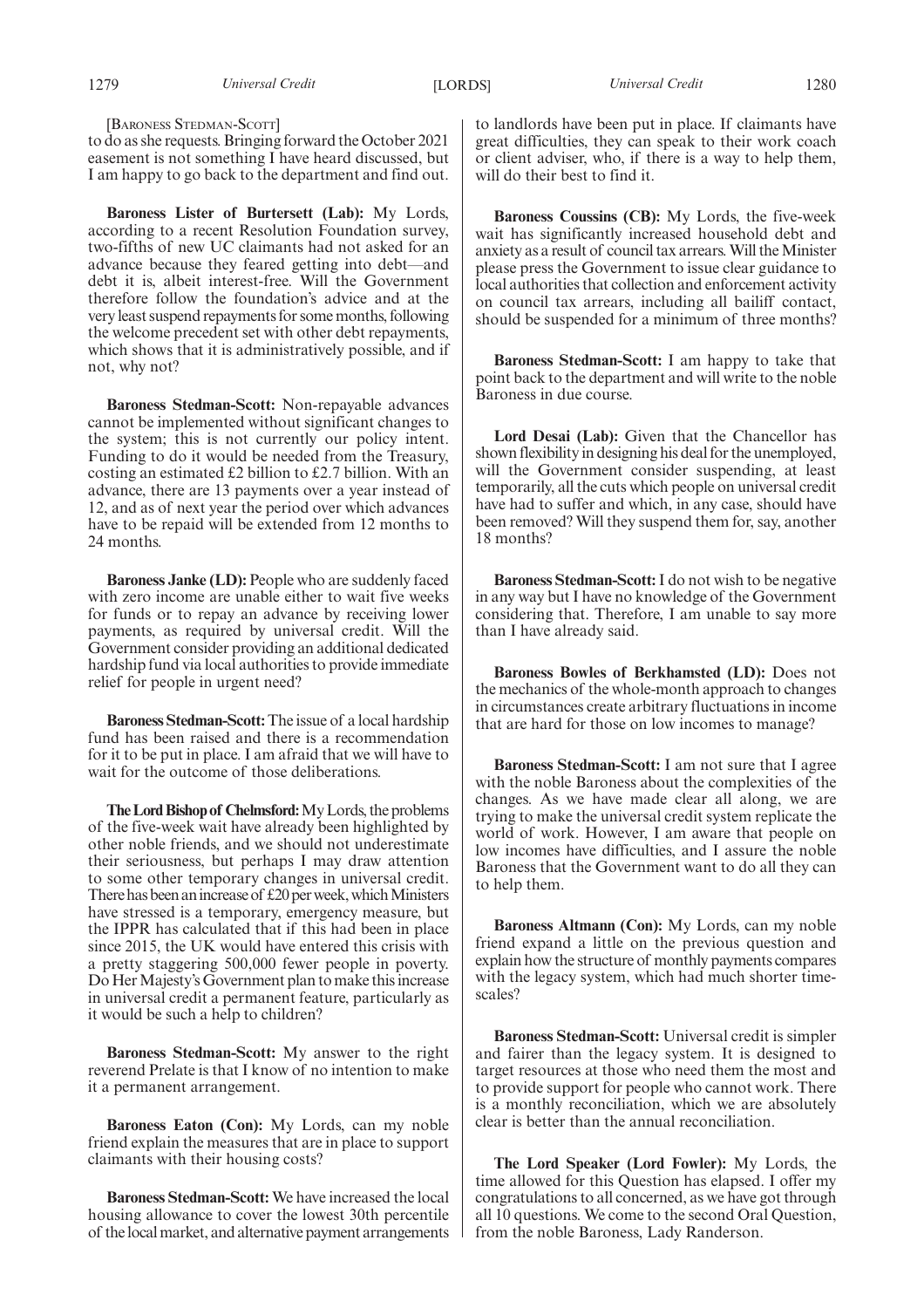### **Covid-19: Public Transport** *Question*

*11.16 am*

#### *Asked by Baroness Randerson*

To ask Her Majesty's Government what assessment they have made of the impact of the COVID-19 pandemic on the provision of public transport.

*The Question was considered in a Virtual Proceeding via video call.*

**TheParliamentaryUnder-Secretaryof State,Department** for Transport (Baroness Vere of Norbiton) (Con): My Lords, public transport faces significant challenges: lower passenger demand, reduced capacity as a result of social distancing and higher than usual staff absence levels. We are working very closely with transport operators as they increase their services and are providing financial support where necessary.

**Baroness Randerson (LD):**I welcome the Government's intervention but, to be commercially successful, buses and trains have to be very full, yet the social distancing measures require them to be only 15% full. Working and travel patterns have changed as a result of the virus, so do the Government accept that in future they need to work more closely with local authorities and to reform core funding for buses to encourage the use of zero-emissions vehicles and ensure that fares are affordable?

**Baroness Vere of Norbiton:** The noble Baroness is quite right. We are working very closely with local authorities to meet the needs of local communities, particularly in relation to buses, on which, as she recognises, capacity has been significantly reduced. We have an opportunity in that there will be a national bus strategy, in which we will look at how to put lowemissions vehicles on our streets.

**Lord Clark of Windermere (Lab):** My Lords, over the weekend, the roads in beauty spots and especially in national parks were blocked by parked cars, so much so that emergency services here in the Lake District National Park were not able to get through. However, you cannot get either into or around the national park by public transport. Will HMG therefore think very seriously indeed about any further relaxation of the lockdown, such as opening hotels or boarding houses, until we resolve the public transport problem?

**Baroness Vere of Norbiton:** The noble Lord is right that there is a significant increase in traffic at the moment, and in certain circumstances that has led to localised congestion from parking. Of course, local authorities and the local police have the power to move cars on to make sure that emergency vehicles are not prevented from getting to their destination.

**Lord Taylor of Warwick (Non-Afl):** My Lords, transportation connects the nation. Organisations such as the AA have predicted that traffic levels will remain lower due to Covid-19. What implications will that have for the Government's £28.8 billion road-building programme, which is based on 1% annual growth in traffic demand?

**Baroness Vere of Norbiton:** The long-term impact of the current pandemic on road traffic is yet to be established, but we are, of course, keeping it under review. The noble Lord mentioned that vehicle excise duty goes into the national roads fund and that is used to both enhance and maintain our strategic road network as well as many other major roads. So there could be an implication for this particular fund; we are keeping an eye on it.

**Viscount Trenchard (Con):**My Lords, it seems obvious that social distancing, even if reduced to 1 metre, is impossible to observe while using public transport. Many countries, including France, Spain and Germany, have made the wearing of masks compulsory on public transport. Such a rule substantially removes the risk of direct transfer of the virus from person to person. Will my noble friend consider introducing a similar requirement in the UK?

**Baroness Vere of Norbiton:** The current guidance says that face coverings are advised on public transport and elsewhere, particularly in cases where social distancing is not possible. We are keeping this situation under review with regard to its extension and how we communicate that to our passengers.

**Lord Bradshaw (LD):** Most public transport uses air conditioning, which recirculates viruses, bacteria and other nasty things in the air. Will the Government consider a proper scientific examination of this problem to see whether air-conditioning systems can be modified, as I believe they can, to eliminate this transmission of disease?

**Baroness Vere of Norbiton:** I would like to put the concern of the noble Lord to rest in that air-conditioning systems exist in all sorts of circumstances; the Government are indeed looking to ensure that viruses are not significantly recirculated throughout any particular environment.

**Lord Bowness (Con):**Will my noble friend acknowledge that passenger scheduled and charter flights are as much a form of public transport as anything else, and that thousands of jobs in the airlines, airports, aerospace industries and their suppliers, and the communities around them, depend on those flights resuming to a reasonable level? Can the Minister indicate what steps the Government are taking, and what conversations they are having, to co-operate with other Governments and co-ordinate with other countries, particularly in Europe, to ensure that airports and airlines operate to a common standard, allowing flights to resume to as near normal as possible, as quickly as possible?

**Baroness Vere of Norbiton:** My noble friend will probably agree with me that aviation is a core part of our transport system and a great provider of jobs in this country. It is going through an unprecedented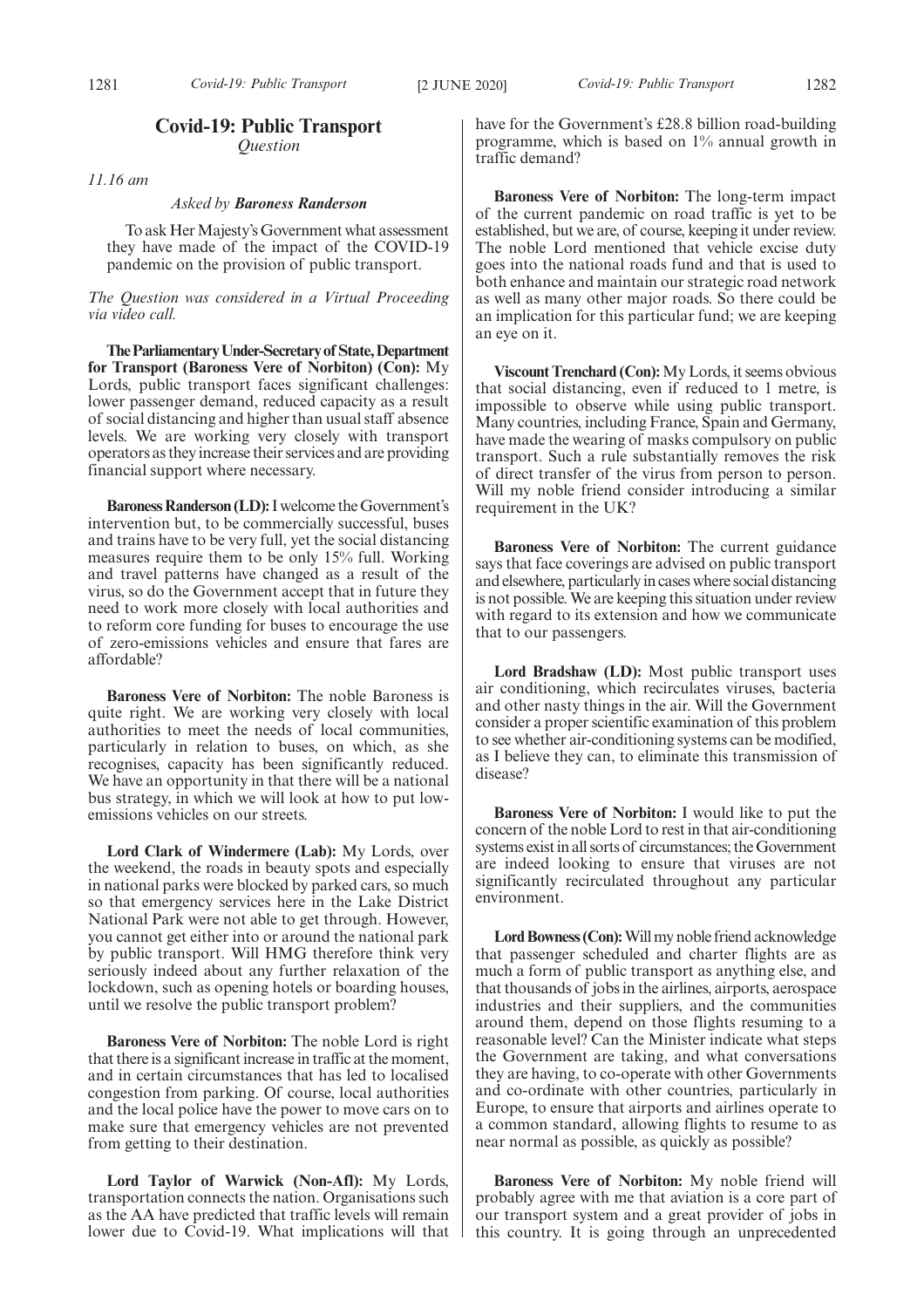#### [BARONESS VERE OF NORBITON]

time at the moment in that, of course, most flights are not currently taking place. We are working very closely with the aviation industry—the UK-based aviation providers, the regulators in the EU and beyond—to establish international standards for getting our planes back into the sky while making sure that, when passengers can fly, they are safe.

**Baroness Meacher (CB):** My Lords, I want to follow the question posed by the noble Viscount, Lord Trenchard, and the Minister's answer. Given that the Centers for Disease Control and Prevention has studied best practice across the world in controlling Covid-19 and includes in its four core recommendations the use of cloth masks when around other people, will the Minister pursue the urgent need to mandate the wearing of cloth masks on public transport, not only to save lives but to encourage far more people to use public transport and get to work?

**Baroness Vere of Norbiton:** I agree that the wearing of face coverings will be a very important element in restoring confidence in our public transport, not only for the passengers and the workforce but, in the longer term, for the industry. It is really important that people should wear face coverings on our public transport; that is the message that we are putting out there at the moment. Of course, any changes such as mandating the use of face coverings is an issue for the Scientific Advisory Group for Emergencies, which is considering this.

**Lord Rosser (Lab):** Given that, at least in the short to medium term, the economics of public transport are likely to be altered by lifestyle changes resulting from Covid-19, such as more people working from home and less international travel, will the Government provide financial support to public transport operators while they adjust to lifestyle changes of this kind once the pandemic is finally brought under control?

**Baroness Vere of Norbiton:** The Government are already providing financial support to a range of transport operators to make sure that they can operate as good a service as possible in the current environment. This will include funding for buses and light rail—and of course we have the Emergency Measures Agreement for all our heavy rail services. The situation is being kept under review. As demand changes over time and as the country comes out of lockdown, clearly, demand for public transport will go up, but it is not clear exactly when it will become commercially viable to operate public transport without government support.

**Lord Oates (LD):** My Lords, buried in the detail of the government bailout for Transport for London is a requirement to end free travel for under-18s. Will the Government urgently reconsider this outrageous condition, which deliberately targets young people by making them pay the price for the Covid crisis, and which will disproportionately impact the poorest families in London?

**Baroness Vere of Norbiton:** That requirement is not buried in the detail as the noble Lord has said—it is on the face of the funding agreement reached between the Government and TfL. Both parties agreed to all the items within that document. We asked TfL to come up with operational plans such that we can temporarily remove free travel for under-18s. No other part of the rest of the country has free travel for under-18s; given that this £1.6 billion is being funded from general taxation, it strikes me that it is not fair for the rest of the country to pay for free travel for the under-18s at this time. Given the need to get people off public transport, on to their bikes and walking, it also strikes me that younger people can be at the forefront of that change.

**The Lord Speaker:** My Lords, I regret to say that the time allowed for this Question has now elapsed.

### **Covid-19: Television Licences** *Question*

*11.27 am*

#### *Asked by Lord Foulkes of Cumnock*

To ask Her Majesty's Government, in the light of the restrictions in place to address the COVID-19 pandemic, what plans they have to reconsider the decision on the provision of free TV licences for people aged over 75.

*The Question was considered in a Virtual Proceeding via video call.*

**TheParliamentaryUnder-Secretaryof State,Department for Digital, Culture, Media and Sport (Baroness Barran) (Con):** My Lords, the BBC is responsible for the over-75 licence concession—not the Government. The Government are disappointed with the BBC's decision to restrict the concession to those in receipt of pension credit. Recognising the exceptional circumstances posed by Covid-19, the BBC board has decided to delay the new start date of its policy on over-75s until 1 August; the BBC will keep his issue under review.

**Lord Foulkes of Cumnock (Lab Co-op):** Does the Minister accept that it is the Government who are forcing many hundreds of thousands of old people to stay at home for many more months and that, by agreeing to delay the implementation to the beginning of August, they have already accepted the principle that the TV is vital for many old people for information about Covid-19 and other things as well for entertainment? Since August is less than two months away, will the Minister and the Government get around the table with the BBC and decide to continue this delay indefinitely, or are they willing to condemn many hundreds of thousands of old people to even greater isolation and misery?

**Baroness Barran:** The noble Lord seeks to protect the health of our nation and that particularly includes old people. As I understand it, they are especially vulnerable to the impacts of Covid-19, so staying at home is a health issue. The Government are regularly around the table with the BBC and the other public service broadcasters; my right honourable friend the Secretary of State said recently that, should we be in a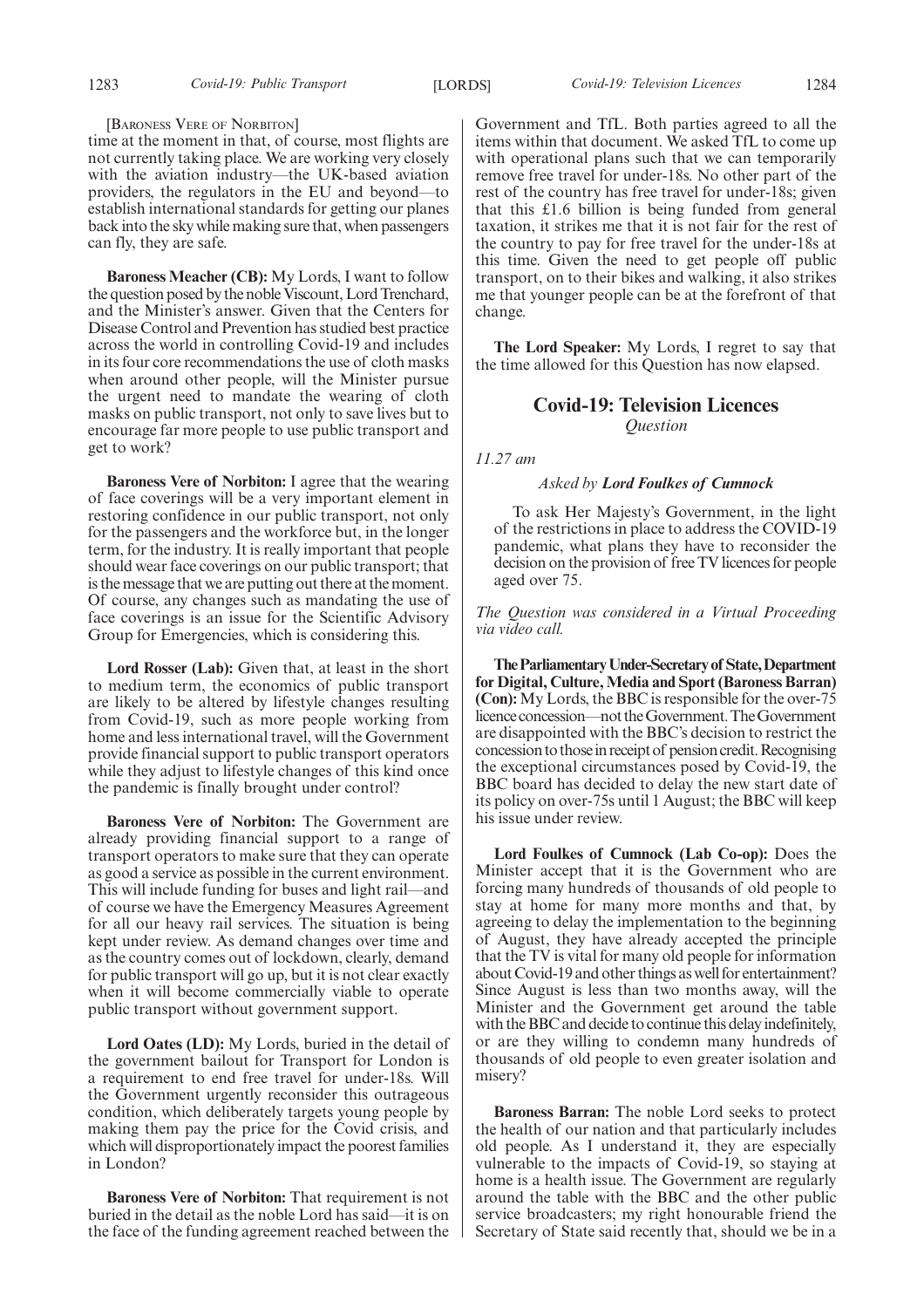similar situation at the beginning of August, she very much hoped that the BBC would show the same flexibility on this issue as it has shown already.

**Baroness Bennett of Manor Castle (GP):** Can the Minister tell us from where the 20% of pensioners aged over 80 who live in poverty will find the money for a licence fee? Will it be from food, or from heating in winter? I am sure that the phrase "pension credit" is forming in her head, but 1.2 million people who are eligible for that do not get it. The free TV licence is a universal benefit. Do we not need more of those, rather than more conditionality?

**Baroness Barran:** The noble Baroness is right that the words "pension credit" were forming in my mind. We are clear that we want everyone who is eligible to claim this benefit to do so. People should claim what they are entitled to. We also know that the BBC is working with older people's groups and charities to try to design the simplest possible payment system for the over-75s and the over-80s, as the noble Baroness referred to specifically.

**Lord Blencathra (Con):**My Lords, while it is absolutely clear to everyone that the BBC is reneging on its commitment to free TV licences for our elderly, will the Minister remind the House all that the Government are doing to assist the over-75s and to combat loneliness?

**Baroness Barran:** I have the great honour of being the Minister for Loneliness—the only one, I think, in the world. We have recently launched a new campaign trying to address stigma around talking about loneliness. We have announced dedicated funding to combat loneliness both for smaller organisations and for those with a national reach. We have created a new Tackling Loneliness Network, which we hope will bring a real energy to this important issue; we will shortly meet its stakeholders across business, the voluntary sector and the public sector.

**Viscount Colville of Culross (CB):** The inexorable rise of the streaming giants and the sharp reduction in the payment of licence fees means that the new funding arrangement for the BBC needs to be publicly discussed. Will the Government reconsider their rejection of the Communications and Digital Select Committee's recommendation of setting up a BBC funding commission, which would allow this to happen and make the whole process of the future funding of the BBC more transparent?

**Baroness Barran:** The noble Viscount raises an important point about the transparency and suitability of both the funding arrangement and the regulatory framework. The Government are open to considering all these points and look forward to doing so in more detail when we receive Ofcom's upcoming report, but there is currently no plan to set up a funding commission, as he suggests.

**Lord Reid of Cardowan (Lab):**My Lords, the Minister tells us that she is the Minister for Loneliness. Does she understand that over 40% of the over-75s live alone, and that by definition they suffer loneliness? During the Covid pandemic, almost all of them, nearly 2 million people, rely on television for their main means of company. Given that the Government are already rightly spending billions to protect those in work by payments to private companies, what is to stop the Government, in a fair and balanced fashion, protecting the over-75s by doing a deal with the BBC to extend the concession, which lasts until August, until at least the end of the year?

**Baroness Barran:** I can only repeat that it is the responsibility of the BBC to decide whether or not to extend the concession. This point was debated extensively in both Houses under the Digital Economy Act, and that responsibility remains with the BBC. As I said earlier, we hope that it will remain flexible on this point.

**Baroness Bonham-Carter of Yarnbury (LD):** I am sure the Minister agrees that the BBC has once again proved invaluable at a time of crisis. Does she not accept that when jobs in the creative sector are in such severe jeopardy, allowing the continued loss of funds for the BBC will severely harm any recovery there? Does she accept that this policy actually penalises the licence fee payer twice over, both in paying the concession and in putting the existence of the programmes that they value—and indeed rely on—at risk?

**Baroness Barran:** The noble Baroness is absolutely right that the BBC has played a vital role in informing, entertaining and particularly, most recently, educating the nation during this pandemic. However, I do not accept that we are putting the creative industries at risk. As she knows, this Government have really prioritised the growth of the creative industries. We work extremely closely with them and unquestionably see their value to this country.

**Lord Harries of Pentregarth (CB):** Does the Minister not agree that the great social value of television has been revealed dramatically during this period, particularly of course for vulnerable older people? Would it therefore not be right and fair for the Government to bear the cost of free television licences, not the BBC, which has to operate in an increasingly competitive environment?

**Baroness Barran:** The noble and right reverend Lord will be aware, as I said earlier, that this has been decided. The transfer of responsibility for the licence fee was made in the Digital Economy Act and debated at length in both Houses in 2017.

**Lord Stevenson of Balmacara (Lab):** My Lords, the Government have clearly made a complete mess of their blatant attempt to cut the BBC by making it responsible for their welfare policy. Does not the delayed start until 1 August simply emphasise that? Given the scale of their other contributions to offset the impact of Covid-19, as others have said, what precisely do the Government gain by removing free TV from older pensioners?

**Baroness Barran:** The Government are not removing free TV from older pensioners. The Government struck a deal with the BBC over the licence fee settlement in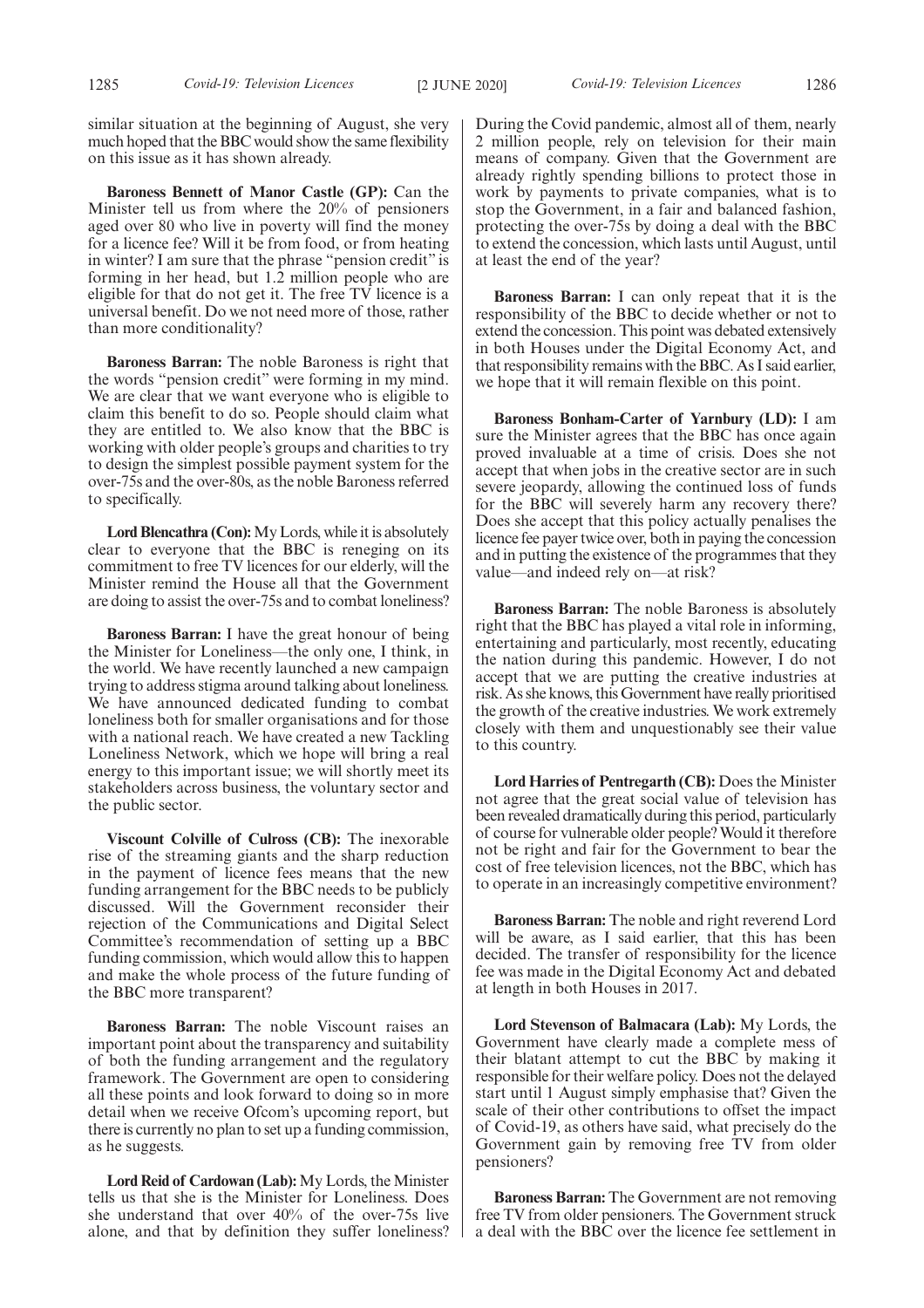[BARONESS BARRAN]

2015 which was described by the director-general the noble Lord, Lord Hall—as providing the BBC with financial stability. That is how we understood the situation and continue to do so.

**The Lord Speaker (Lord Fowler):** My Lords, the time allowed for this Question has elapsed.

#### **EU: Plans for No Deal** *Question*

*11.37 am*

#### *Asked by Lord Dubs*

To ask Her Majesty's Government what contingency plans they have in the event of a deal not being agreed with the European Union by the end of the transition period.

*The Question was considered in a Virtual Proceeding via video call.*

**The Minister of State, Cabinet Office (Lord True) (Con):** My Lords, at the end of this year we will have recovered our economic and political independence on the basis of the agreement that we reached in October. Whether our relationship is on a Canada model or an Australian one, we will be leaving the single market and the customs union at the end of the year. As such, there is a fixed baseline of guaranteed changes for government, citizens and businesses to prepare against in these areas.

**Lord Dubs (Lab):** My Lords, no one could have foreseen that the Covid-19 pandemic would take place when the withdrawal agreement was drawn up. Does the Minister agree that if there is a no-deal Brexit there is no contingency plan that can prevent enormous damage to the economy, jobs, business and industry? Furthermore, is he not aware that every reputable body and commentator says that we ought to extend the timetable in order that we can get a better deal for this country? Surely that is the way forward.

**Lord True:** My Lords, I do not agree with the noble Lord in the picture that he presents of either unpreparedness or impossibility. We will seek and are seeking a free trade agreement with the European Union and we are carrying on negotiations in a number of areas, including one that I know is important to him: we are committed to seeking reciprocal agreements with the EU, for example, for family reunion of unaccompanied children. This work goes on and it can be done.

**Baroness Andrews (Lab):** My Lords, given that the Social Market Foundation has calculated this week that the regions that will suffer most from the double shock of a no deal plus the pandemic will be the north-west and the Midlands, as well as sectors crucial to the economy such as finance and insurance, what plans do the Government have to mitigate the damage that this will do to such vital areas of the country and the economy?

**Lord True:** My Lords, the Government seek to extend the opportunities of our being outside the European Union and to enable businesses and citizens to prepare for the change for which the people of this country voted and for which Parliament legislated. Of course, in our strategy of levelling up, we will have particular regard to any parts of the country that are affected in particular ways.

**Baroness Ludford (LD):** My Lords, in his evidence to your Lordships' House's EU Committee last week, the UK's Brexit negotiator, Mr David Frost, said that "the Canada and Australia outcomes are similar"

if not identical. These are of course shorthand for a free trade agreement and no deal. Why are the Government so minimalist in their aims compared to the goal of

"an ambitious, broad, deep … partnership … with a comprehensive … Free Trade Agreement at its core"

that they signed up for in the political declaration last October?

**Lord True:** My Lords, I watched the evidence given by my right honourable friend the Chancellor of the Duchy of Lancaster and by Mr David Frost. I thought that they came over—I hope your Lordships will agree —as people who were seeking a responsible and reasonable agreement with the European Union. I am confident that those negotiations will succeed.

**Lord Truscott (Ind Lab):** My Lords, Goldman Sachs has estimated that Britain's economy has already lost 2.5% of GDP since the referendum. According to the Government's own calculations, Brexit will cost 6.7% of GDP, or £130 billion, over the next 15 years. What assessment have Her Majesty's Government made of the combined economic cost to the UK of Brexit and Covid-19?

**Lord True:** My Lords, I am a veteran of listening to baleful predictions about what might happen if the British people made the decision that they did. The Government have made it clear that they will invite evidence and opinions from a range of economists and others as to what the future might hold, but our position is that this is an opportunity and a duty, and we intend to deliver it.

**The Earl of Sandwich (CB):** My Lords, does the Minister accept that if no progress is made soon with the EU on farming and animal welfare standards, which is an issue of great concern to Parliament as well as to the country, it must surely inhibit our negotiators in the US FTA in maintaining those same standards and is therefore likely to lead to an inadequate mini-deal?

**Lord True:** My Lords, the noble Earl is quite right to refer to the importance of agricultural products, which is obviously a matter being discussed in the ongoing negotiations. I am not following him into any linkages. My interest and that of the Government is to secure the best outcome in the negotiations that are going on as we speak.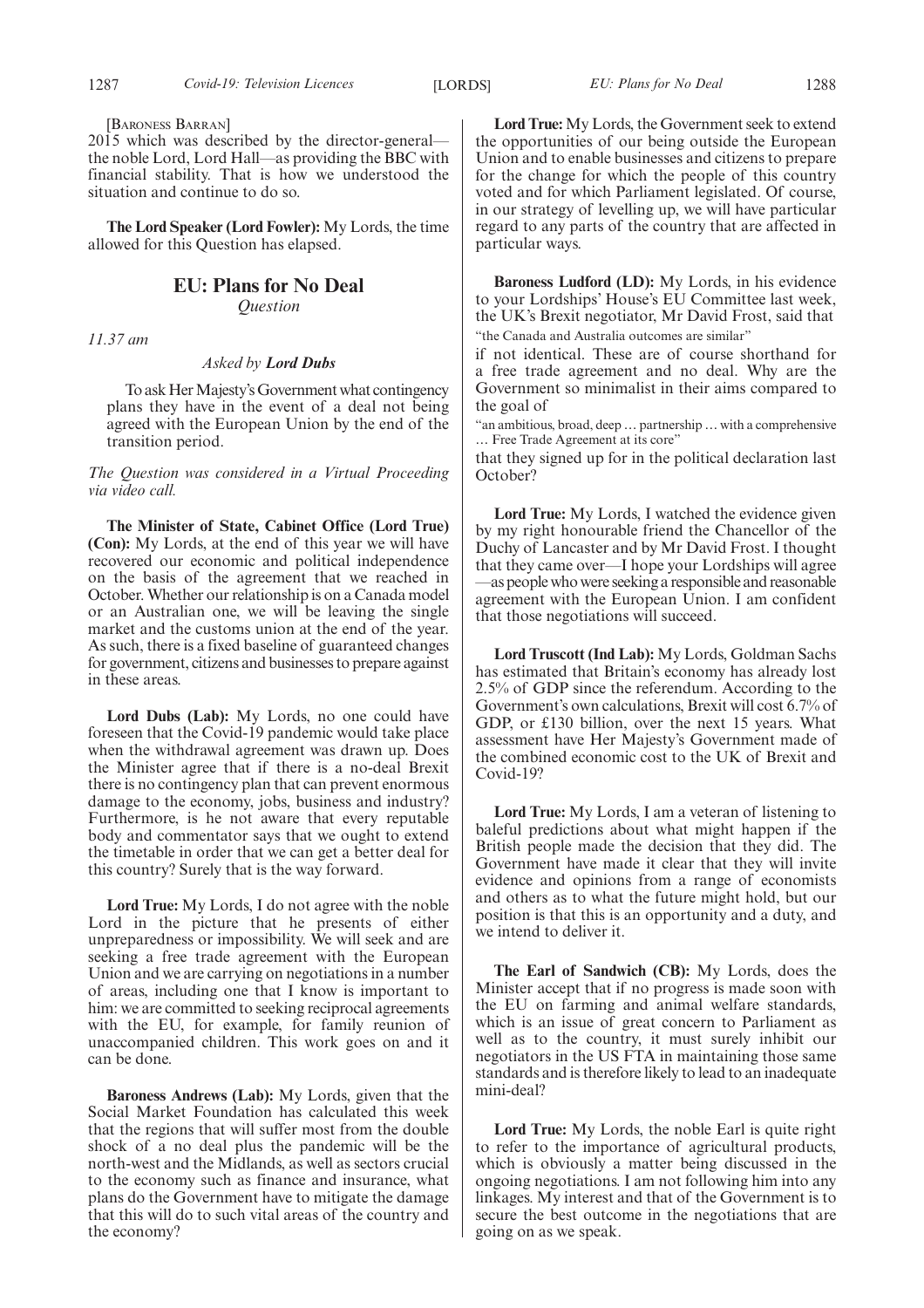**Baroness Hayter of Kentish Town (Lab):** My Lords, yesterday's EU Committee report described the continued uncertainty and lack of time for a deal, combined with the pandemic, as

"a potent threat to economic prosperity and political stability in Northern Ireland."

Businesses still do not know what to expect by way of customs processes, regulatory checks and exit summary declarations on goods from GB to Northern Ireland. Without a comprehensive free trade agreement, the consequences for Northern Ireland could be seismic. Can the Minister outline plans to advise businesses in Northern Ireland and GB and help them prepare for the future in case such an agreement is not reached by the year end?

**Lord True:** My Lords, I read with great interest your Lordships' report on the Northern Ireland protocol. I do not agree with every judgment in it, but it was very valuable and the Government will make a response in due course. I said—I think when I answered the noble Baroness on a previous occasion—that a business engagement forum in Northern Ireland is imminent. A process of engagement with business across the country is of great importance, is ongoing and will be intensified.

**Lord Wallace of Saltaire (LD):**My Lords, the Minister in his first Answer said that we are negotiating on the basis of the agreement reached last October. Earlier this year, we had a number of authoritative briefings, presumably from No. 10, to say that the decisive result of last December's general election in effect sidelined the political declaration and that we were now negotiating on what the Minister also described as a more minimalist arrangement. The political declaration talked about an "overarching" framework and a continuing security, foreign policy and defence relationship, which is a great deal more than Canada or Australia. Have we now abandoned the political declaration, or are we still, as the European Commission would like, negotiating on the basis of that agreement?

**Lord True:** My Lords, we have put into law a withdrawal agreement, including the NI protocol, and that is the basis of our continuing policy. The Government have published a number of documents which have been laid before your Lordships'House on our approach to negotiations and, most recently, on the Northern Ireland protocol. That is the basis on which we are proceeding, in good faith and hope.

**The Lord Speaker (Lord Fowler):** Lord Howarth of Newport. No? Baroness Deech.

**Baroness Deech (CB):** Does the Minister agree that the only contingency worth considering at this moment is that if we stay tied to the European Union beyond 31 December, we face paying into a dramatically increased EU budget next year, with new taxes? It has been estimated that staying in might cost us £380 billion over the next two years. Is it not time to make sure that we get out by 31 December?

**Lord True:** My Lords, I am not going with any particular prediction on this question, as I did not on an earlier one—there will be a range of opinions—but I fully agree with the noble Baroness that, were we to stay attached to the EU beyond December, we would face uncertain, unknown but substantial costs in terms of our duties to make payments to the European Union.

**Baroness Ritchie of Downpatrick (Non-Afl):** What resources will be provided to implement the Northern Ireland/Ireland protocol in terms of staff and finance?

**Lord True:** My Lords, I cannot give a particular figure in reply to the noble Baroness, but, as I have tried to stress to her before, the Government recognise fully the importance of securing the internal market with Northern Ireland and will do all in their power to assist with that and to maintain the position that exists now.

**The Lord Speaker:** My Lords, the time allowed for this Question has now elapsed. I thank all noble Lords who have taken part in Question Time. That concludes the Virtual Proceedings on Oral Questions. The Virtual Proceedings will resume at a convenient point after 12 noon for the Private Notice Question on Hong Kong.

#### *11.49 am*

*Virtual Proceeding suspended.*

#### **Arrangement of Business**

*Announcement*

#### *12.01 pm*

*The announcement was made in a Virtual Proceeding via video call.*

**The Senior Deputy Speaker (Lord McFall of Alcluith):** My Lords, Virtual Proceedings of the House of Lords will now resume. I remind Members that these proceedings are subject to parliamentary privilege and that what we say is available to the public both in *Hansard* and to those listening and watching. Members' microphones will initially be set to mute and the broadcasting team will unmute their microphones shortly before we reach their place in the speakers' list. When Members have finished speaking, their microphones will again be set to mute. Please ensure that questions and answers are short. The Virtual Proceedings on the Private Notice Question will now commence.

#### **Hong Kong**

*Private Notice Question*

*12.01 pm*

#### *Asked by Lord Alton of Liverpool*

To ask Her Majesty's Government what is their response to the proposal by China's National People's Congress for a national security law in Hong Kong and what impact the anti-sedition laws will have on the "one country, two systems" framework and the civil liberties of those living in Hong Kong.

*The Question was considered in a Virtual Proceeding via video call.*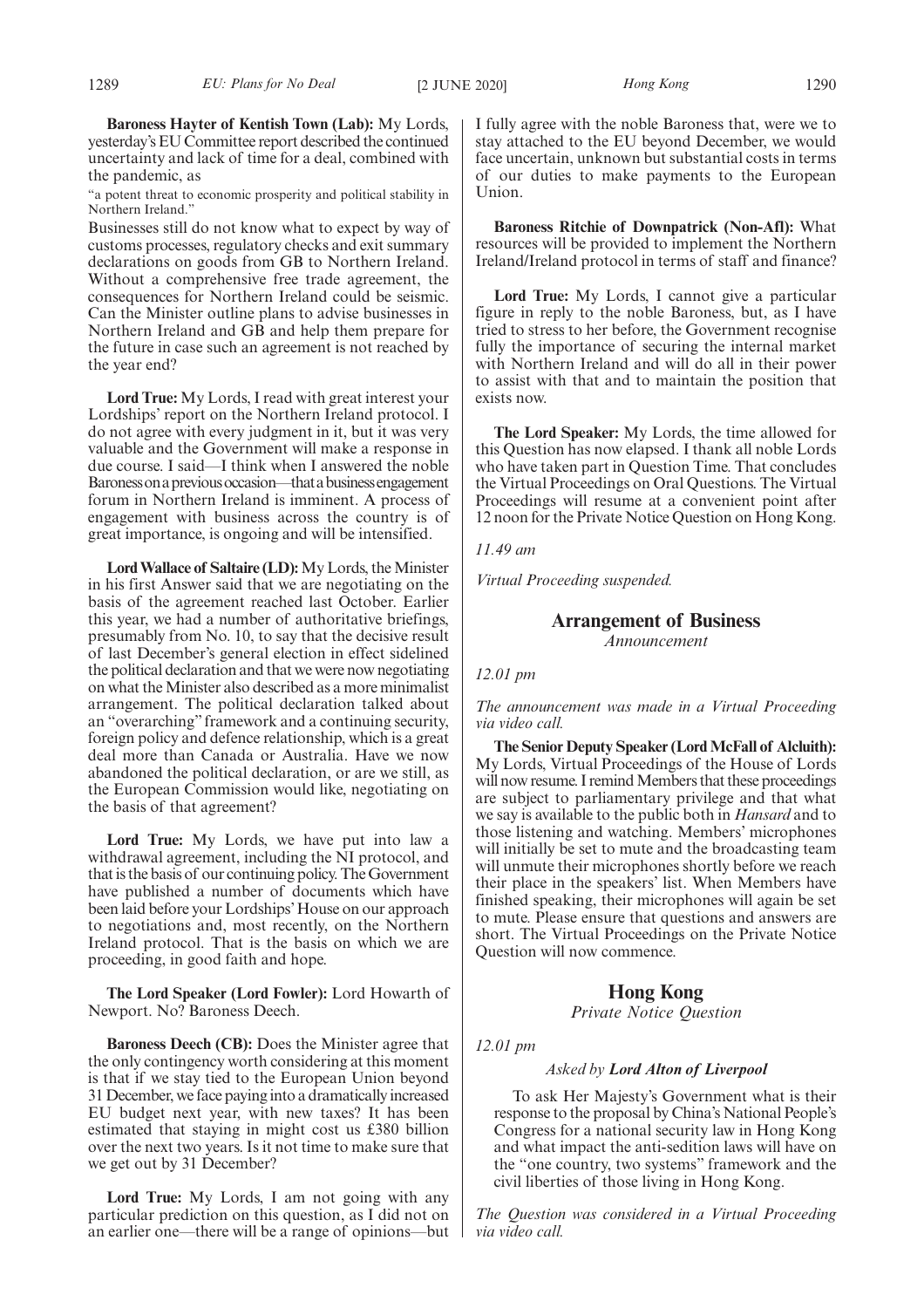**Lord Alton of Liverpool (CB):** My Lords, I beg leave to ask the Question standing in my name on the Order Paper, and in so doing declare my interests both as a patron of Hong Kong Watch and as vice-chairman of the All-Party Parliamentary Group on Hong Kong.

**The Minister of State, Foreign and Commonwealth Office and Department for International Development (Lord Ahmad of Wimbledon) (Con):** My Lords, we are deeply concerned at the decision of China's National People's Congress to impose a national security law on Hong Kong. If implemented, the imposition of a proposed new national security law will lie in direct conflict with China's international obligations under the principles of the legally binding, UN-registered Sino-British joint declaration. We are fully committed to upholding Hong Kong's autonomy and respecting the "one country, two systems" model, which that law would call into question.

**Lord Alton of Liverpool:** My Lords, last week, in giving evidence to a Westminster hearing, a young doctor reminded us that under the new law he could be arrested and disappeared for doing so. Two days before the 31st anniversary of the Tiananmen Square massacre, how will the Government ensure that their welcome lifeboat policy will provide for Hong Kong's defenders of democracy, such as that young doctor, or already arrested lawyers such as Margaret Ng and Martin Lee? How will they sanction those who have collaborated in the destruction of "two systems, one country"? Will we deepen the international response at the forthcoming G7 by forming the international contact group proposed by seven former Foreign Secretaries and develop a Helsinki-style response in line with the call made by over 650 parliamentarians from 34 different countries?

**Lord Ahmad of Wimbledon:** My Lords, as I said, we are deeply concerned by these actions. The action of the National People's Congress in invoking this law has caused great concern, both in Hong Kong and internationally. I assure the noble Lord, while acknowledging and praising the work he does in standing up for human rights, not just in Hong Kong but internationally, that we remain very committed to standing up for the rights of human rights defenders in Hong Kong. We have registered our serious concern with the Hong Kong and Chinese authorities about recent arrests and we remain committed to raising the issue of Hong Kong in partnership with like-minded international partners. I am sure that the noble Lord recently noted statements made by the Foreign Secretary with key partners and friends such as Australia, Canada and the United States to ensure that Hong Kong's laws are respected and China respects the laws of Hong Kong— that is, "one country, two systems".

**Lord Patten of Barnes (Con):** I think my interests are probably well known. To follow up what the noble Lord, Lord Alton, said about an international contact group, the Minister will know that, as the noble Lord said, seven former Foreign Ministers from right across politics have sent a letter to the Prime Minister proposing, as a way of demonstrating our legal, moral, political and economic obligations to Hong Kong, that the Government themselves should take a lead in putting together an international contact group that can keep in touch with developments there and continue to press China not to breach its international treaty obligations or its commitments to a high degree of autonomy in Hong Kong. It would be helpful if the Minister could give some indication of the Prime Minister's thinking on this subject. At the same time, I suggest that perhaps we should be looking at raising at the UN—I know that we have already talked about this there—the possibility of appointing human rights co-ordinators to go into Hong Kong and see what is happening on the human rights front. I welcome what the Government have said about passports, but there is a lot more to do to demonstrate our legal and moral obligations to what was, of course, a British colonial territory.

**Lord Ahmad of Wimbledon:**My Lords, my noble friend speaks with great insight and expertise in this area, and I have noted some of his particularly helpful suggestions. I acknowledge the action by 762 parliamentarians across 37 countries, which talks about a flagrant breach of the Sino-British joint declaration.

We believe that if this law is enacted it will indeed undermine the existing provisions within Hong Kong of "one country, two systems". On my noble friend's wider point, we continue to raise this through international action and partnership. My noble friend suggests an international contact group; as I am sure he has noted, my right honourable friend the Foreign Secretary has led direct action in this respect. Over the last few weeks he has issued several statements, including a statement of the British position, but has also underlined the very provisions that my noble friend has highlighted: if this law is enacted, China's international obligations to Hong Kong will be undermined. Equally, he has also raised this issue in partnership with the likes of Canada, Australia, the US and the European Union. This is a very serious point in time and a serious crossroads for the future of Hong Kong. We ask the Chinese authorities and the Hong Kong Special Administrative Region again to think carefully before proceeding with this law.

**Baroness Kennedy of The Shaws (Lab):** My Lords, I too have been involved with human rights issues in this region for a long time. I am a lawyer and currently the director of the Human Rights Institute of the International Bar Association, the global voice of the legal profession. This new legislation is causing us great alarm. It is clearly aimed at stamping out protest and freedom of expression and it goes to the heart of democratic autonomy and freedoms. The legislation expressly allows Chinese national security agencies to operate in the city of Hong Kong. The Minister will certainly know that Beijing has probably the most advanced technological security apparatus in the world and is now using it, including facial recognition, intercepts, tracking devices and so on, and is enabling wide-scale surveillance in China. The fears are that it will be used in the same way in Hong Kong.

I also express others'concerns about what is happening with regard to human rights. A suggestion is being made —I strongly urge it—that a special envoy be created by the Secretary-General of the United Nations and that Britain should urge him to create such an appointment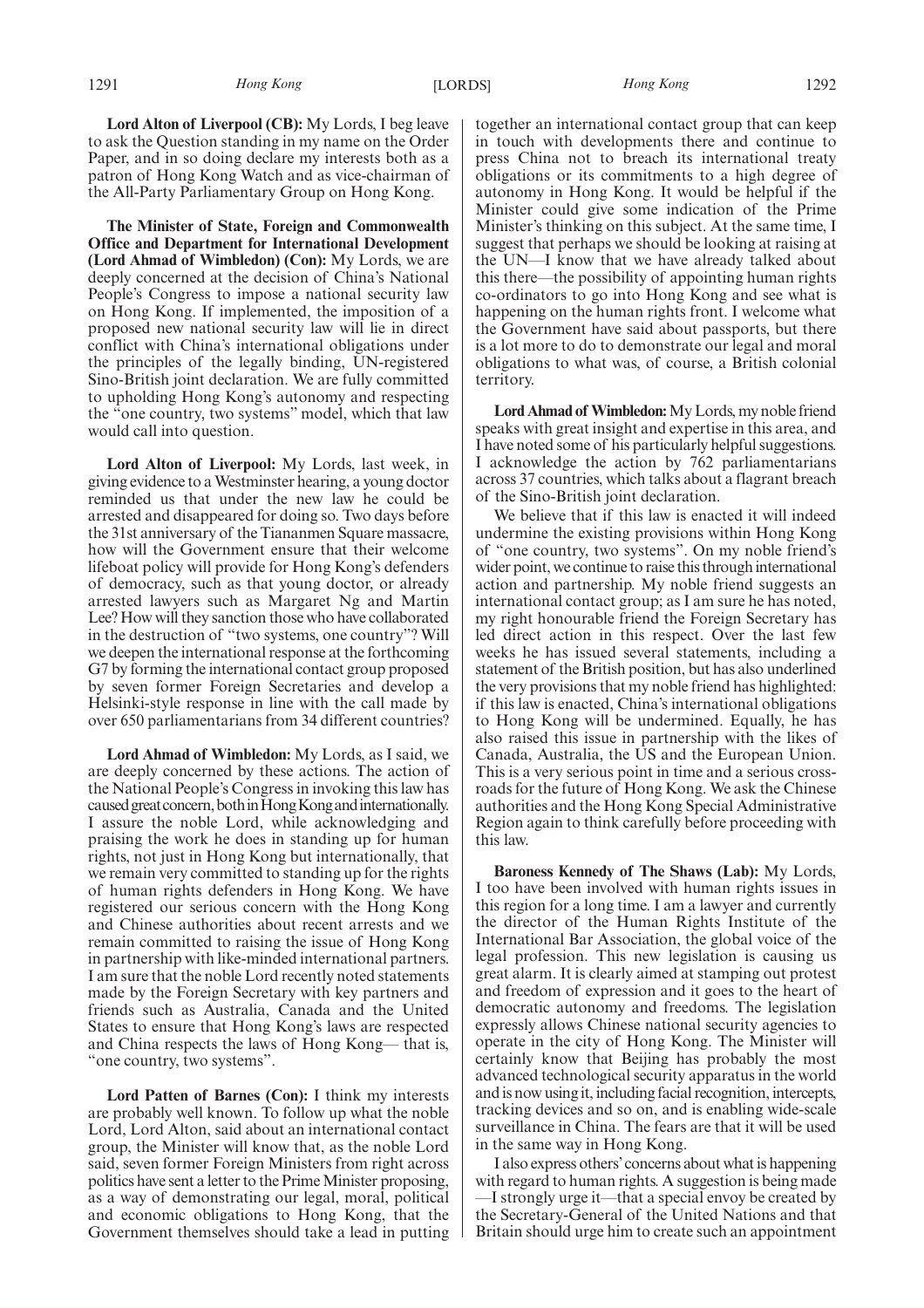so that he can travel with others, and I hope with human rights lawyers, to Hong Kong to assess and address the situation and to negotiate with China itself. The history of negotiation goes back right back to the beginning of the UN, when General George Marshall negotiated between the Chinese Communist Party and the Kuomintang. We know that negotiations can be successful. I urge that we take steps, and I want to know whether the Minister has been having those conversations with the United Nations as well as with friendly nations that are liberal democracies.

**Lord Ahmad of Wimbledon:** I agree with the noble Baroness. As she knows, the existing rights of Hong Kong are enshrined in the Basic Law of Hong Kong, and the Sino-British agreement has also been deposited in the context of the UN. On her final point, as noble Lords know, we raised this issue directly during a recent UN Security Council meeting. Both we and the United States spoke on this particular issue under any other business—we were able to raise it under that agenda item.

On the specific question of a special envoy, which the noble Baroness and my noble friend mentioned, I assure noble Lords that in my right honourable friend the Foreign Secretary we have someone who has taken direct leadership on and interest in this issue, and we are leading the international response and thinking on Hong Kong. In recent days and weeks, the Foreign Secretary has continued to engage with a range of partners to explain our position and impress upon them the gravity of the events that have taken place. At present, we have no plans to form an international contact group, as I said to my noble friend, or to push for a special envoy. However, we are calling on the Government of China to live up to their obligations and responsibilities as a leading member of the international community. I assure noble Lords, including the noble Baroness, that we are working with international institutions, including the UN Human Rights Council, to ensure that China upholds its commitments as a co-signatory to the joint declaration.

**The Senior Deputy Speaker (Lord McFall of Alcluith):** I remind Members that, if we are to get through all the questions, both questions and answers need to be short. We are two-thirds of the way through the allotted time.

**Baroness Northover (LD):** The noble Lord clearly recognises that this move potentially breaks the Sino-British agreement. Will the path to UK citizenship therefore be extended to all Hong Kong citizens, not just those with BNO status, and their dependents?

**Lord Ahmad of Wimbledon:** The noble Baroness makes an important point. We have had many discussions on this. I assure her that, if China continues down this path and implements this national security legislation, we will be required to change the status of BNO passport holders. The Foreign Secretary was quite specific: we would set in train arrangements allowing BNOs to come to the UK for longer than the current six-month period and apply for extendable periods of 12 months to work and study, which will in itself provide a pathway to citizenship.

**Lord Carrington (CB):** My Lords, while I join in the criticism of China's imposition of a national security law, I ask the Minister to confirm that any economic and financial measures being considered to dissuade or punish China should not inadvertently cause further hardship to the citizens of Hong Kong, so that a major humanitarian disaster is avoided.

**Lord Ahmad of Wimbledon:** My Lords, I assure the noble Lord that our priority is ensuring the well-being of the citizens of Hong Kong in terms of economic prosperity, security and human rights.

**Lord Davies of Gower (Con):** My Lords, three years ago, I, along with other parliamentarians, was invited to Hong Kong to observe the workings of the "one country, two systems" principle enshrined in the Basic Law document. I was left with a sense of nervousness and desperation for the young parliamentarians who warned of their fear of a future clampdown and security environment imposed by Beijing. What substantive message of hope and substance can my noble friend the Minister give from the British Government to the young future generations of Hong Kong to reverse this dismal outlook for their future?

**Lord Ahmad of Wimbledon:** My Lords, I assure my noble friend that we continue to stand by our obligations as a co-signatory to "one country, two systems". We give hope to those human rights defenders who fight for democracy in Hong Kong that we will continue to uphold those obligations, not just for the United Kingdom but to remind China and the Hong Kong Special Administrative Region of their obligations and commitment to both that agreement and the obligations that lie beneath it.

**Lord Collins of Highbury (Lab):** I want to return to the issue of British national overseas citizens in Hong Kong. In this morning's Statement, the Foreign Secretary said, as the Minister just repeated, that if China pushes through this legislation, we will act on their rights. I welcome the announcement, but clarity is needed now. When will the Government tell BNOs in Hong Kong what their rights will be? Will they take urgent consultation now?

**Lord Ahmad of Wimbledon:** My Lords, I assure the noble Lord that we take our obligations to BNO passport holders very seriously. Both the Foreign Secretary and the Home Secretary are directly engaged on this agenda. We have made our position absolutely clear: if China acts, we will be compelled to act on the basis that I have outlined.

**The Senior Deputy Speaker:** Lord Owen? The noble Lord, Lord Owen, is not there, so I will go to the noble Lord, Lord Pannick, and return to the noble Lord, Lord Owen, when he gets a connection.

**Lord Pannick (CB):** Does the Minister agree that Hong Kong has the important asset of an independent judiciary, which is admired throughout the world, and that the judges of Hong Kong will inevitably be asked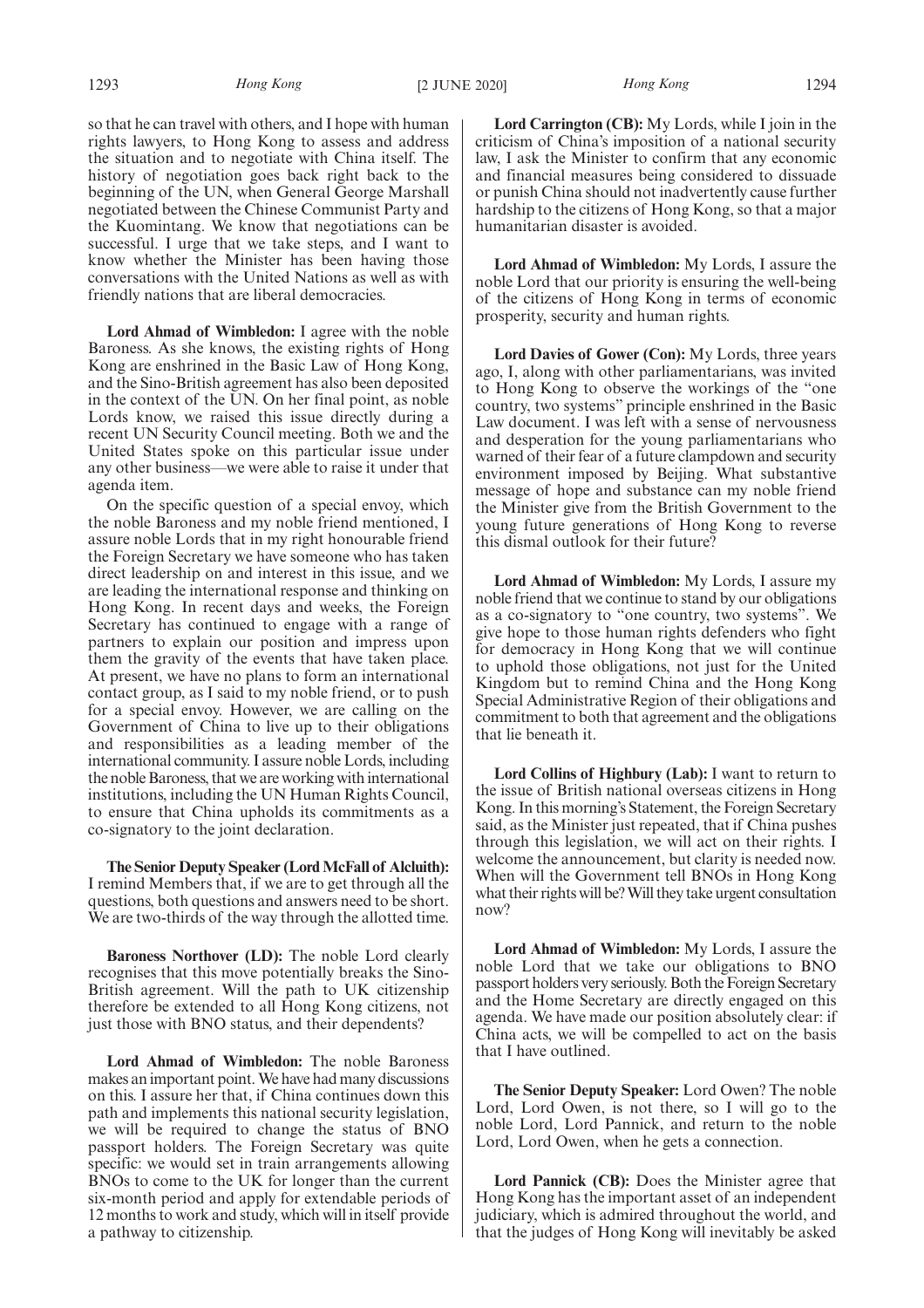#### [LORD PANNICK]

to decide whether the new laws, if implemented by Beijing, are part of Hong Kong law or whether they conflict with the Basic Law of Hong Kong, as many lawyers have suggested? I declare an interest as a regular advocate in the Hong Kong courts on constitutional matters.

**Lord Ahmad of Wimbledon:** I agree with the noble Lord that that is important. The independence of the judiciary in Hong Kong is well recognised. In due course, if China proceeds along these lines, I am sure that the judiciary will give its opinion, but we have deep reservations. If China proceeds with this, it will undermine "one country, two systems", which is enshrined in Hong Kong's Basic Law.

**Lord Dobbs (Con):** My Lords, I ask my noble friend to condemn the increase in racism in recent weeks that has been aimed at British citizens of Chinese descent. They are not the problem. However, are we clear enough about what we want from Beijing? It seems that, too often, we grasp at trade and economic links when we have deep political reservations about human rights in Hong Kong and so much else. It seems that we want its money but not its manners. Does my noble friend accept that we need to do much more analysis of our own policies to make our priorities clear and consistent if we want to talk to China with maximum authority?

**Lord Ahmad of Wimbledon:** First, I agree with my noble friend. I am sure that I speak for all noble Lords when I say that racism in any form in any place in the world is abhorrent and that we should condemn it unequivocally. On his other points, we have a balanced relationship with China. It is an important strategic partner, as we have seen in the response to Covid, where it has assisted. We recognise the role that China has to play economically and in the Covid response. Equally, I believe that we balance our foreign policy objectives on trade to ensure that we can also be a country that stands up for human rights and international law. I am proud of our traditions in that respect. As the British Human Rights Minister, I can say that we will continue to bring that balance to our foreign policy engagement, not just with China but around the world.

**The Senior Deputy Speaker:**My Lords, the time allowed for this Question has elapsed. The Virtual Proceedings will now adjourn until a convenient point after 12.30 pm for the Motion in the name of the noble Lord, Lord Gardiner of Kimble.

#### *12.18 pm*

*Virtual Proceeding suspended.*

#### **Arrangement of Business** *Announcement*

*12.30 pm*

*The announcement was made in a Virtual Proceeding via video call.*

**The Senior Deputy Speaker (Lord McFall of Alcluith):** My Lords, Virtual Proceedings of the House of Lords will now resume. I remind Members that these proceedings are subject to parliamentary privilege and that what we say is available to the public both in *Hansard* and to those listening and watching. Members' microphones will initially be set to mute, and the broadcasting team will unmute their microphones shortly before we reach their place in the speakers' list. When Members have finished speaking, their microphones will again be set to mute.

We now come to the Virtual Proceedings on the Motion in the name of the noble Lord, Lord Gardiner of Kimble. The time limit is one and a half hours.

## **Direct Payments to Farmers (Crop Diversification Derogation) (England) Regulations 2020**

*Motion to Consider*

*12.31 pm*

#### *Moved by Lord Gardiner of Kimble*

That the Virtual Proceedings do consider the Direct Payments to Farmers (Crop Diversification Derogation) (England) Regulations 2020.

*Relevant document: 14th Report from the Secondary Legislation Scrutiny Committee*

*The Motion was considered in a Virtual Proceeding via video call.*

**TheParliamentaryUnder-Secretaryof State,Department for Environment, Food and Rural Affairs (Lord Gardiner of Kimble) (Con):** My Lords, I declare my farming interests as set out in the register. In light of the wet weather that England experienced during the autumn and winter of 2019 and 2020, this statutory instrument will remove crop diversification requirements for the direct payments scheme in 2020. This statutory instrument applies to England only, and each devolved region of the UK has introduced a comparable derogation in its legislature. In accordance with the "made affirmative" procedure, this statutory instrument came into force on 1 May 2020 to coincide with the start of the crop diversification period. It was made affirmative as it is an emergency measure introduced at pace, and the following debate is confirmatory.

It is ironic, and a stark reminder of the unpredictable conditions in which farmers must conduct their business, that we are considering a wet weather derogation today. Although farmers—perhaps other than those making hay—are now desperate for rain, only a few weeks ago this was an emergency. The endless changeability of nature and the farmer's exposure to the elements require government to be proactive in supporting the agriculture industry through difficult seasons. It occasionally requires emergency measures such as the statutory instrument we are now discussing.

Crop diversification requirements were brought over from EU law when the UK left the EU on 31 January and require farmers managing more than 30 hectares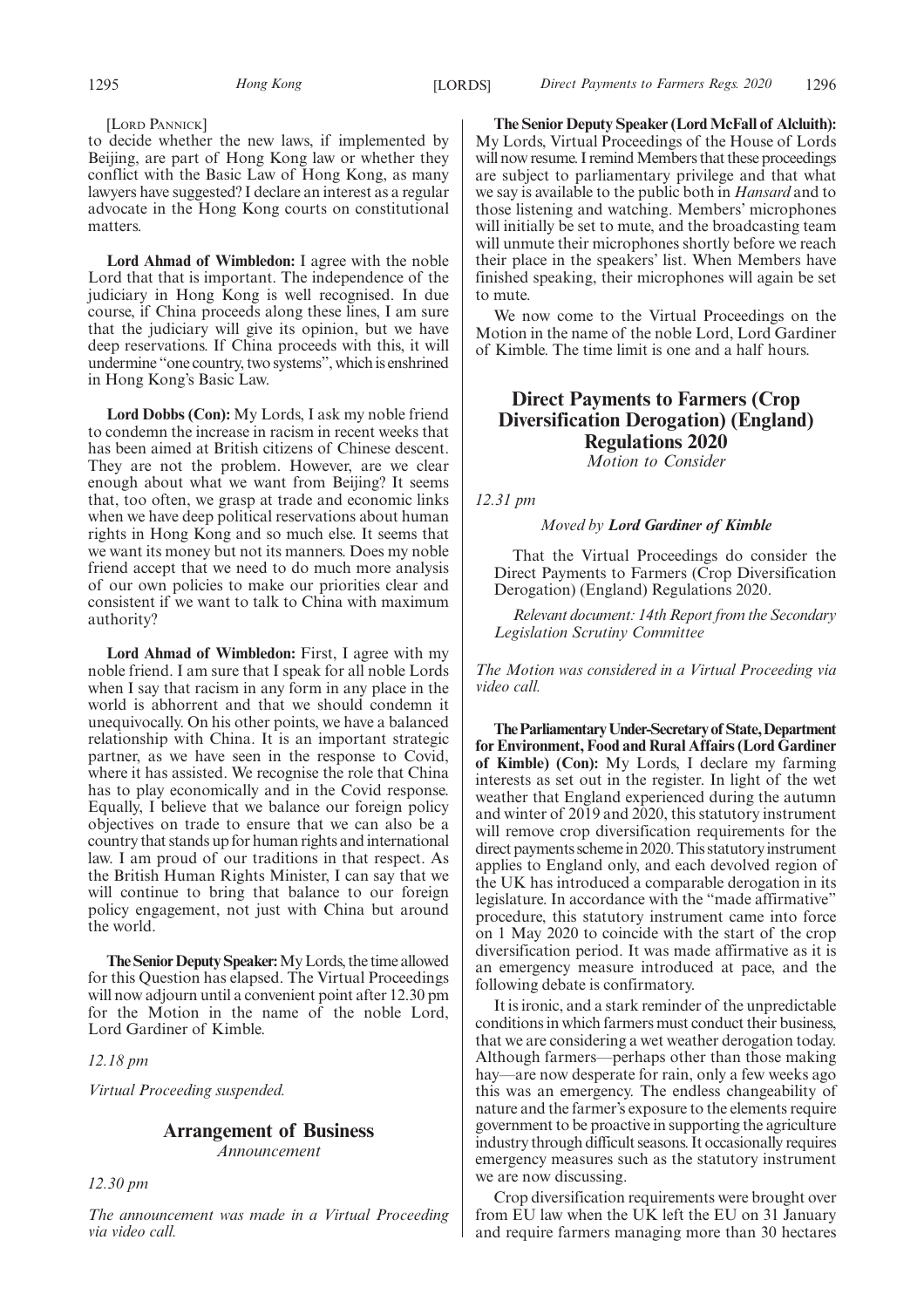of arable land to grow at least three different crops on that land. Farmers with smaller landholdings are also subject to crop diversification requirements and must grow at least two different crops. The removal of these requirements for 2020 means that farmers in England will not be required to grow more than one crop to receive their full greening payment. The removal of these rules is fully supported by farmers, landowners and industry representatives.

This SI is made under article 69(1) of Regulation 1307/2013, which was incorporated into domestic law and applied for the 2020 scheme year by the Direct Payments to Farmers (Legislative Continuity) Act 2020. As I said before, the SI relates to the 2020 scheme year only. That article allows regulations to be made, where necessary and justified, to resolve specific problems in an emergency. We are continuing to act in accordance with the EU legislation that has been rolled over, in line with our decision to operate an equivalent direct payments scheme for 2020 in order to maintain state aid exemptions, as laid out in the withdrawal agreement.

Extreme wet weather events over autumn and winter 2019 had an adverse impact on farming communities across England. Large areas of farmland had been under flood-water or were severely waterlogged at a principal time for drilling crops. Consequently, this left farmers with the option to plant spring crops only. Following the two storms in February 2020, the opportunity to plant spring crops was pushed back by a considerable amount of time due to further issues of land being flooded and waterlogged. Consistently from September 2019 through to February 2020, England experienced rainfall significantly higher than the long-term average. February tipped the scale at 267% of the average, as farmers were preparing to enter the spring cropping period.

These conditions created significant difficulties for cultivating crops, either because farmers could not access flooded land or because land was too waterlogged. Anyone living in the countryside will have seen with their own eyes the severity of the situation and the impossibility of farmers holding even to the best-laid plans.

The devastation wrought by prolonged wet weather and these floods clearly impacts on farmers' ability to meet crop diversification requirements for the 2020 direct payments scheme. Failure to meet these requirements would lead to reductions and penalties for the greening element of direct payments, which accounts for approximately 30% of a claim's total value. Having up to 30% of their payment at risk would be a significant financial burden for farmers to bear and cause considerable worry. Continuing to enforce the crop diversification requirements is not practical in light of extreme weather events. It was clearly necessary and, in our view, justifiable to absolve farmers of such a requirement for 2020.

Industry stakeholders have been clear that this derogation is very much needed. The department has frequently engaged with industry representatives on this issue at our regular stakeholder forums, and the necessity of taking action to support farmers through this difficult season has been absolutely evident. Further to farmers welcoming this approach, industry stakeholders such as the National Farmers' Union have told us:

"This will make a huge difference to thousands of farmers in England".

The Country Land and Business Association, CLA, has also been very supportive of our decision. This derogation will provide much-needed relief to the thousands of farmers adversely affected last year and this by severe wet weather.

The derogation we are considering today is part of a broader package of support that the Government have made available to farmers in the aftermath of these devastating floods. In addition to the crop diversification derogation that this statutory instrument will introduce, £6 million of funding has been made available through an extension of the farming recovery fund.

The costs to farmers can be overwhelming following extreme flooding, which is why the Government are taking action in supporting farmers through this difficult season, helping them back on their feet and allowing them to get on with the vital work of farming. This is about supporting farmers who have faced a very difficult season.

While I stress to your Lordships that this derogation is very much needed, it is also absolutely apposite that I use this opportunity to reaffirm and endorse in the strongest possible manner our recognition of and appreciation for the dedication and commitment of farmers, who continue to work tirelessly in the production of the nation's food during what we all know is a challenging time. I beg to move.

#### *12.39 pm*

**Baroness Jones of Whitchurch (Lab):** My Lords, I thank the Minister for his introduction to this SI. It is of course a welcome move and we support the intent behind it. The fact is that the three-crop rule has always been seen as a rather clumsy way to achieve greater environmental benefits across the European common agricultural community. It did not always fit with obvious best farming practice. As the Minister said, this has been an unprecedented winter and spring, in which it felt that it would literally never stop raining, but the roots of this problem go back to last autumn. Even then, farmers were calling out for assistance. So what took the Minister so long, and why did the Secretary of State say at the NFU conference that he was not prepared to help on this issue?

This derogation is being introduced specifically in response to flooding, as it has in the past, but we know that flooding and drought are becoming much more regular as we struggle to adapt to the climate change emergency. Could this derogation have a wider application? Will it also cover some of the current Covid-19 impacts, for example the potential loss of seasonal workers to harvest crops or the loss of market access, such as that experienced by the dairy sector?

There are obviously wider questions about going forward as we leave the EU and the Agriculture Bill comes on stream. Is it intended that a UK version of the three-crop rule will be part of the environmental land management schemes and, if not, how will we replicate the environmental benefit that our membership of the CAP was meant to deliver? What mechanisms does the Minister envisage will be in place to support farmers facing extreme weather conditions in the future? I look forward to his response.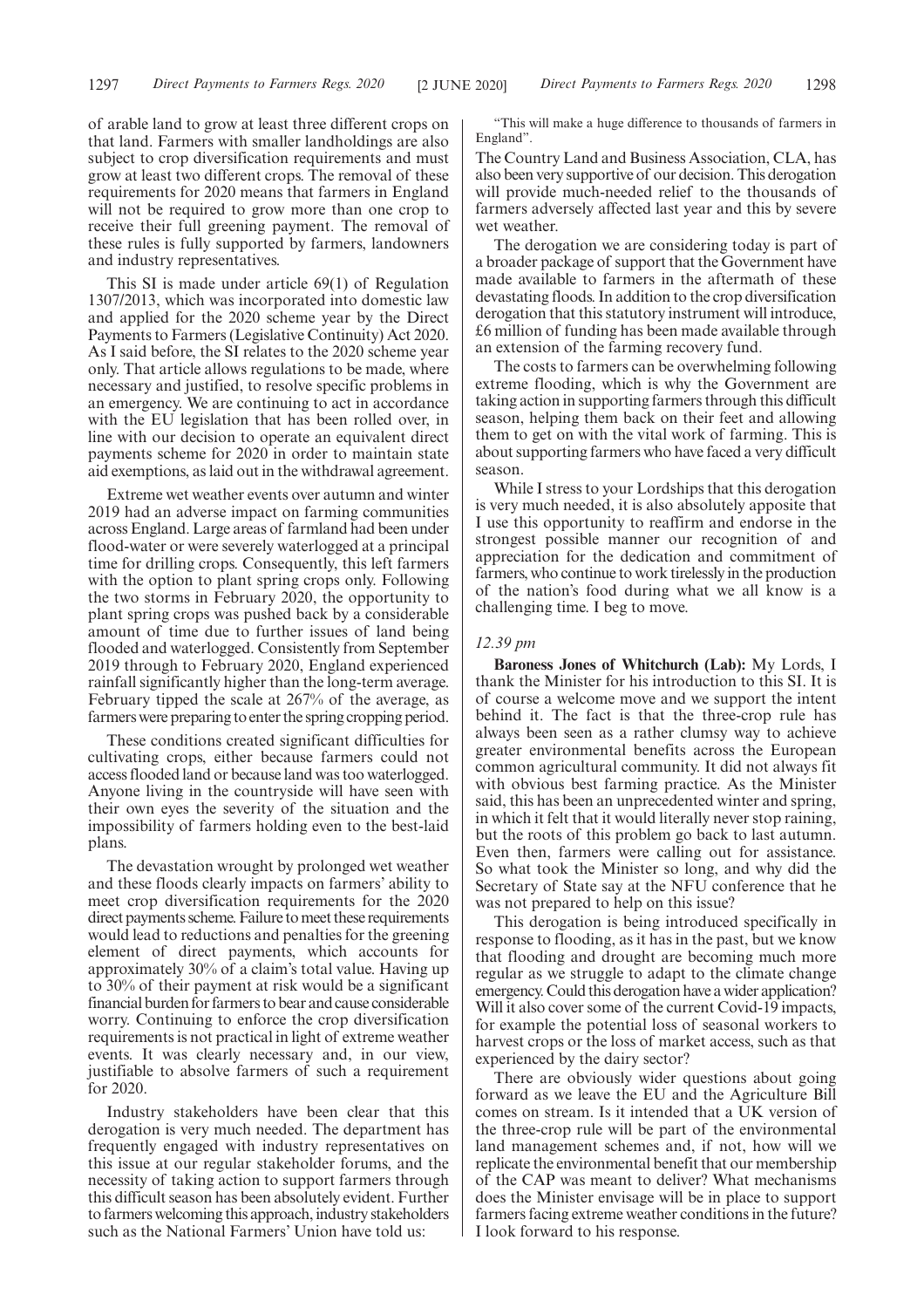#### *12.41 pm*

**Baroness Parminter (LD):** My Lords, there are large sums of money involved in this statutory instrument. Those figures were not mentioned in the Explanatory Memorandum or by the Minister, so I am very grateful to the civil servants for confirming to me that in 2019, the greening fund amounted to just over half a billion pounds. That is public money to deliver greening schemes to protect the environment—protection that is needed now more than ever, due to the impacts of climate change evident in the extreme weather that we have been seeing. Indeed, as the Minister said, it was the severe floods in February, which prompted the derogation in this statutory instrument; since then, we have had the sunniest May on record.

This is a pretty blunt tool to exempt all farmers from crop diversification requirements. While I accept the case for supporting farming businesses, it is not a great signal during the first year we are outside the European Union that public money is to be retained while not delivering environmental goals. The two need to go hand in hand.

Now that we are outside the European Union, I welcome the Government's Agriculture Bill and the proposals of public money for public goods, including environmental goals. But given that the Bill has no accompanying introduction of new powers to better regulate farming and land management, building on the current baseline standards, how are we to guarantee that those environmental ambitions will be delivered? We had the Government-commissioned Stacey review of farm regulation in 2018. When will we see government proposals to ensure the delivery of the environmental ambitions that we expect farmers to undertake in future, in return for public financial support?

#### *12.43 pm*

The Lord Bishop of St Albans: My Lords, British agriculture needs all the help it can get at this moment, so this legislation is most welcome. I congratulate Her Majesty's Government on their flexibility in responding to this need. As the National Farmers Union said earlier this year, farmers "have found it virtually impossible to have one crop in the ground, let alone three. Without a derogation they would have been forced down the bureaucratic 'force majeure' route that would require case by case assessments."

These Benches have long supported efforts to promote the environmental aspects of the three-crop rule and many other EU-driven policies, yet they must be applied to the unique British farming ecosystem. Currently, farmers talk about the large parts of the country which were drenched last winter, following Storm Ciara and Storm Dennis; now, a few months later, many of our fields are dry. One commodity trader wrote that the weather has been against the grower throughout this season, so this regulation is timely and necessary.

Recent events such as the coronavirus pandemic have brought into focus the need to support all our supply chains, especially in food. As your Lordships' House will be aware, the Second Reading of the Agriculture Bill will take place tomorrow week. I hope that Her Majesty's Government will show the same flexibility in responding to Members' concerns about our dairy industry and home-grown food sustainability, along with the provision of sufficient labour for the harvest.

#### *12.45 pm*

**Baroness McIntosh of Pickering (Con):**I congratulate my noble friend on bringing forward this muchneeded emergency measure. I join him in thanking the farmers for working through what has been a very difficult time, including a pandemic, to put food on our plates.

I applaud the investment that the Government have made in forecasting for extreme weather events. My noble friend referred to the background to this measure as one of severe flooding—not least, may I say, in North Yorkshire and the whole of the Yorkshire region. Yet now we find ourselves in a time of potential drought. Will he update us on the research and continuous forecasting that is done, so that in future extreme weather events farmers may be better prepared for where the deluge might fall? The game changer came, as was recognised in the Pitt review in 2007, when we saw weather events that we had never seen before—in particular, deluges of rain falling in one place and not moving on, making farming extremely difficult.

While looking ahead to the Agriculture Bill, I welcome the environmental and greening aspects of the measure before us today and recognise that this currently amounts, as my noble friend said, to 30% of farm incomes. Will he give us an assurance today that future provisions will have an emphasis on crops, livestock and other food production, particularly in view of food security and self-sufficiency? At no time has that been more important than now, when we have seen all the difficulties of the Covid-19 virus.

#### *12.47 pm*

**Lord Liddle (Lab):** My Lords, I accept the case for this derogation and thank the Minister for introducing it so clearly. However, I would like to ask him some questions.

I was a great supporter of the CAP reforms of 2013, which introduced environmental and sustainability conditions into the single farm payment. It covered permanent grassland, ecologically focused areas such as field margins and the three-crop rule to prevent monocultures taking root in Europe. When Michael Gove became Secretary of State for Defra, he made a great thing of how the Government's intention was to be more environmental and sustainable, and that the rules would be changed to reflect that. This measure is of course temporary, but it is a retreat from that objective. I would like to be clear that the Government see this as a temporary and not a permanent thing. With what do they intend to replace the three-crop rule to achieve the objectives of that rule?

I am also concerned about what the future will hold as a result of a UK-United States trade agreement. Will that not give incentives to arable farmers to go in for more monoculture in order to stay competitive? That is a worry, so I would be grateful if the Minister would answer these points.

#### *12.49 pm*

**Lord Wei (Con):** My Lords, I too, like other speakers, welcome the continuation of this policy. We are in difficult circumstances as a country. Certainly, the floods, which seem a long time ago now, had a major impact, of which we need to take account. Given the time, I have only a couple of questions for the Minister.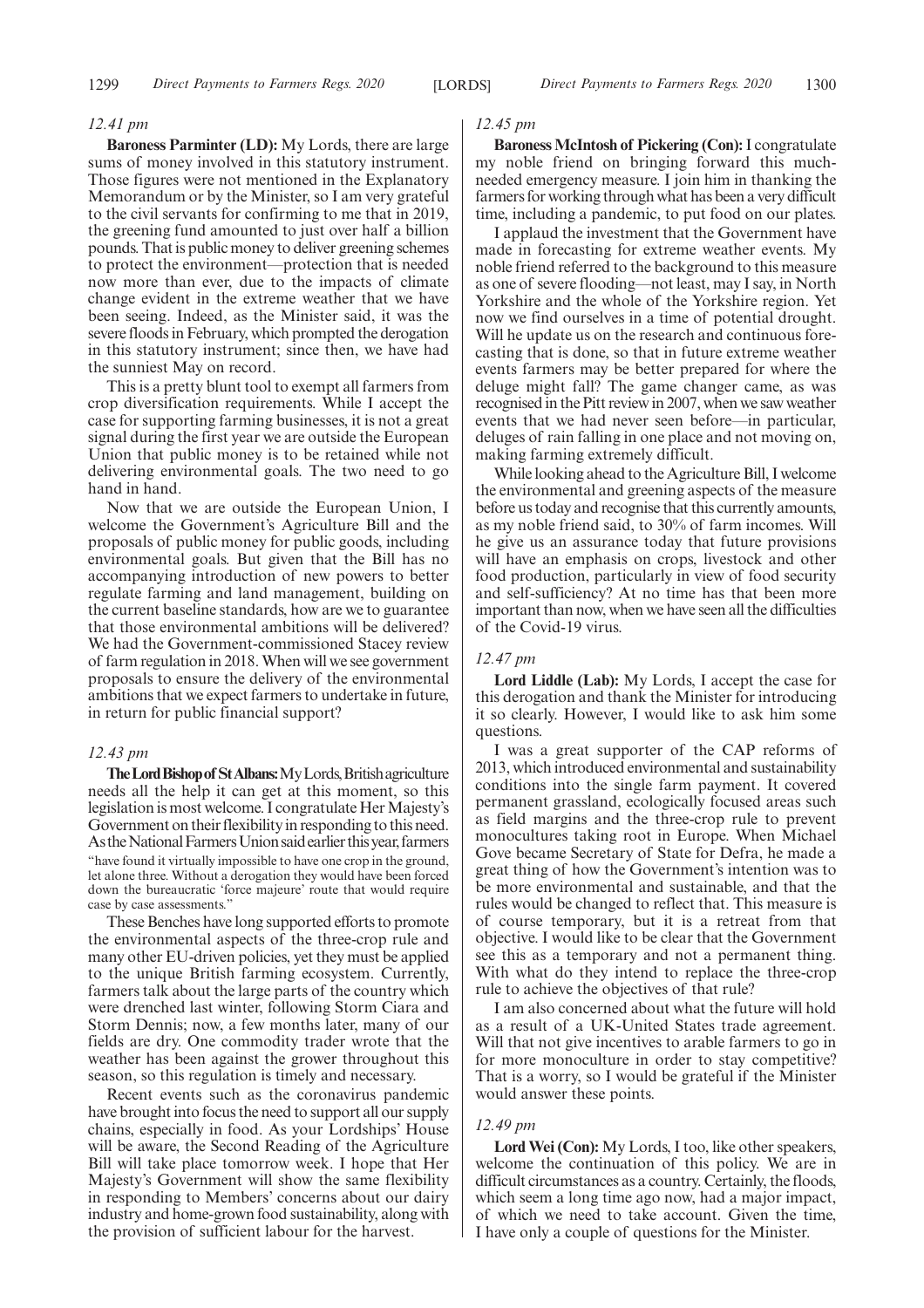First, given that, in addition to the floods, we are now in the midst of, and coming out of, lockdown—supply chains have been impacted and there is an uncertain picture over the coming year or so—how will this measure evolve? In particular, how do we ensure that we are prepared for what might be coming later in the year to support farmers and their livelihoods—not just to remove some regulations but to proactively enable them to weather the storm, as it were, that is coming? They are already facing that storm in terms of growing the food and I welcome that they will have more ability to focus on one crop if they need to. There is then the question of how they can get that to market and whether there is demand for that crop.

We will hear more, I suppose, in the announcements tomorrow and over the coming weeks, but what measures are being taken to ensure resilience generally throughout the agricultural ecosystem? What technology do we need and what can we do to stimulate and even pay for innovation in agriculture so that we are more resilient and less exposed to whatever it is, be it the weather, Brexit or pandemics? We need to ensure that we have, as far as possible, a sustainable, self-sufficient agricultural economy.

#### *12.51 pm*

**Baroness Northover (LD):** My Lords, I declare a past interest as the daughter of a tenant farmer for whom grants were vital to the viability of the farm. I learned that the weather was central to our lives, whether frosts that arrived at lambing time or southwesterlies that flattened the corn at harvest time. I also learned that diversification was vital. Rape and mustard crops following harvest meant that the sheep would put nutrition back into the soil and smaller quantities of fertiliser would be needed. In addition, I learned that at any instance, one part of the farm would lose money, another might break even and, with luck, a third, whether sheep, beef or arable, would make a profit. It was impossible, however, to know from year to year which would be which; diversification, therefore, was more sustainable, but then my father had hilltops, not rich Norfolk arable land.

The aims of diversification through rotation, multiple cropping and species mixture can allow farming to become more resource-efficient with fewer inputs. It helps to defend against climate change and the degrading of the soil and promotes water and species conservation. It is ironic, if understandable, that after storms and bad weather, the Government are seeking a derogation from crop diversification here. It is clearly important to be flexible in difficult circumstances, but there is a real risk that post Brexit, and in a post-Covid-19 recession, diversification will be reduced in the long term, especially because of climate change, as we fight the global markets. Will the Minister assure us that that will not happen and that the Government are looking at the long-term future and role of farming? It needs to be sustainable in the full sense of the word, both for the industry and for all of us.

#### *12.53 pm*

**Baroness Jones of Moulsecoomb (GP):** My Lords, in the very limited time available, I would like to raise two issues: protecting our current standards and the value of crop diversity in nature as mitigation against climate change and for promoting human health. On the first, a lot of people have contacted me extremely worried about the possible American intrusion into our farming practices and production lines. I have repeatedly reassured them that House of Lords Ministers have repeatedly assured Peers that there will be no lessening of standards, whether in production or distribution. There is also widespread concern about GMOs and I am not sure that the Government understand the danger that they pose to all of us. Therefore, we need tough standards on safeguards for imported food. We cannot allow farmers—a valuable national resource—to be undermined and undercut by imports produced to lower environmental, animal welfare and food safety standards.

On the second issue, I am well aware that less diversity in crop growing could mean less diversity nationally in the food that we grow. If we do not have some sort of national plan, I am sure that that could happen. We are all aware that we do not grow enough food to feed ourselves and we do not grow the diversity of food that we have come to expect in our diets and almost certainly never will. Food security is needed, and that can be helped by self-sufficiency, but even during the last war we produced only 75% of our own food and there was a very restricted range of foods on offer. There is also the point that less diversity can mean monocultures, which are extremely damaging. All our Bills and the strategies—on agriculture, the environment and even fisheries—need to be knitted together. I am sure that we Peers can help the Government to do that.

#### *12.55 pm*

**Lord Flight (Con):** My Lords, I believe there is strong cross-party support for this much-needed emergency measure, both in the Commons and in the Lords. As these are money regulations, however, decisions in the Lords are not binding. The regulations have a convoluted legal background and they aim to continue direct payments up to 31 December 2020 under domestic law. The Direct Payments to Farmers (Legislative Continuity) Bill received Royal Assent back in January. The measures are required because the EU direct payments legislation no longer applied to the UK from exit day on 31 January this year. The Agriculture Bill will not affect 2020 direct payments. Clause 8 of the Bill means that direct payments will be phased out over seven years from 2021. Their last year will be the 2027 scheme year. Do the Government propose to continue to allow for a derogation of crop diversification during the phasing-out period?

The Government's 2018 consultation paper *Health and Harmony* set out phasing-out proposals for direct payments and their replacement eventually with a new environmental land management scheme, to be piloted from 2021 to 2024. I will have a lot more to say and concerns to raise regarding financial arrangements at Second Reading of the Agriculture Bill on 10 June.

#### *12.57 pm*

**Earl of Devon (CB):** I declare my interest as an arable farmer, though thanks to Devon's sandy red soil, we do not need this derogation just yet. As well as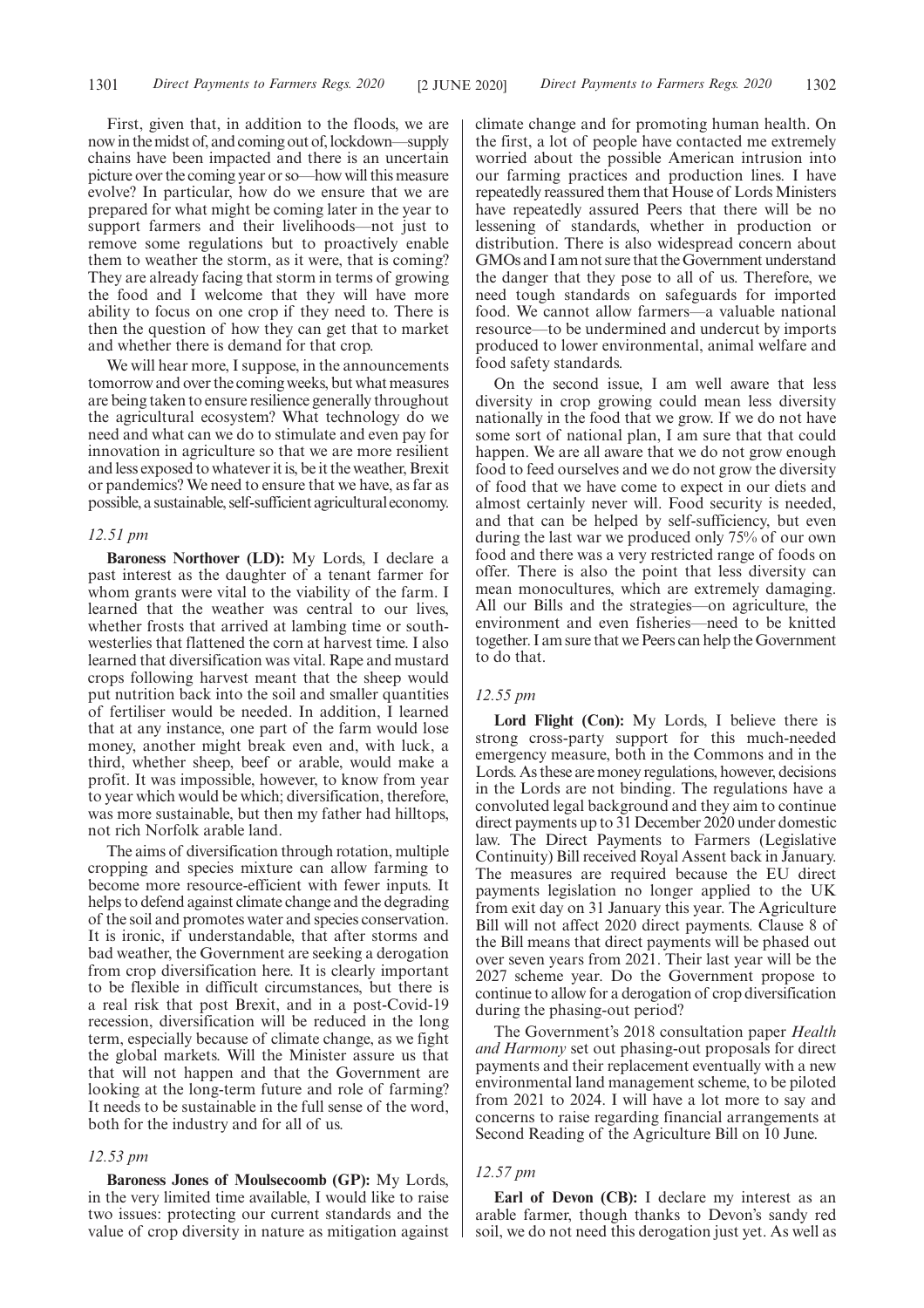#### [EARL OF DEVON]

being a farmer, I was once a theologian and our current agricultural challenges are biblical: unprecedented floods, a disease pandemic and now an increasingly desperate drought. Even in a normal year, these would be assaults worthy of Moses, but this is not a normal year because, at the same time, we are undertaking our own exodus from Europe. We are midway through leaving the common agricultural policy in the midst of the Red Sea, with pro-Brexit prophets promising a land fed with pasture-fed milk and wildflower honey. In the coming months we will be debating the Agriculture Bill, from which we will derive the commandments by which we will reach that promised land. However, the details remain as inscrutable as Jehovah. We wait with bated breath to see what is written; we pray that we do not face 40 years wandering in wilderness.

While often criticised for its bluntness, the three-crop rule has been an invaluable tool, ensuring cross-compliance and minimising the environmental damage of an excessive arable monoculture. Will the three-crop rule exist under the new ELMS? How will the Government ensure that environmentally beneficial crop rotation is maintained and enforced? This limited derogation is largely supported by farmers, particularly in those areas devastated by winter floods. Will the Minister specify the evidence on which the derogation is based? Defra's briefing merely cites pressure from stakeholders, but I assume that some analysis was undertaken. How many farmers require this derogation? Where are they located? Are there plans to monitor its impact? Finally, I also understand that pressure is being applied to extend the derogation into 2021. Will the Minister state whether there are any plans to do that and, if so, why?

#### *1 pm*

**Lord Bourne of Aberystwyth (Con):** My Lords, I first thank the Minister for setting out so clearly the regulations, and join others in thanking our farmers, who, through this dreadful crisis, continue to ensure that British food ends up on British plates; they really deserve our praise.

My noble friend the Minister quite rightly said that these are England-only regulations. However, I am keen to pursue the fact that, clearly, the devolved Administrations have introduced similar regulations, as my noble friend said. I seek some reassurance that, given the nature of the challenges that we face with these regulations, and more broadly, we are engaging throughout all this in discussions and collaboration with the devolved Administrations. Clearly, concerted action is so much more helpful and productive at these times. I push the Minister on that point.

I want also to ask a question on the consultation, which is referred to in the draft memorandum at paragraph 10. It is welcome that there has been consultation, but there is reference here, in a rather folksy way, to a "rapid, oral consultation" in addition to consultation with bodies such as the NFU, which the Minister referenced. I trust that "rapid, oral consultation" will not generally be pursued; as I said, it sounds somewhat folksy. Perhaps the Minister will indicate who was consulted in this way and how he will proceed generally to pursue consultation in similar circumstances.

These regulations are welcome, given the challenges that we face, and certainly I will give them my backing.

#### *1.02 pm*

**Lord Whitty (Lab):** My Lords, I understand why Ministers and farmers want this derogation, and I certainly do not oppose the emergency intervention, but it worries me somewhat as a signal for the future.

One of the main criticisms of direct payments based on hectarage of land farmed, rather than the previous system of production subsidy, is that the land-based system failed to incorporate sufficient environmental criteria. In recent years, the EU has, somewhat belatedly, attempted to put greater greening conditions into the receipt of single farm payments. The main reason for the diversification requirement was that it was a way admittedly a slightly crude way—to reverse the tendency of many parts of Europe to adopt a system of monoculture, where a single crop dominates the landscape and the farming output. In England, this is most evidenced in eastern parts of the country with substantial arable farming. What were once mixed farms 30 years ago are now acres of single crops. That has effects on biodiversity, on the look of the countryside and on rural employment, and it is also often associated with the excessive application of pesticides and fertilisers, which, in turn, affect the soil and water quality.

I accept that not everyone agrees that the diversification requirement is a very effective greening measure, and that it can be particularly onerous on some smaller farms. But until we have a better mechanism, we should not lightly abandon it. I hope that we do not do so following the Agriculture Bill. I am therefore putting down a marker: I reluctantly accept these emergency powers, but—if I may use a wasteful agricultural metaphor —as a straw in the wind, I am a bit concerned.

#### *1.04 pm*

**Lord Carrington (CB):**My Lords, I declare my interests as a farmer and landowner, as set out in the register.

While welcoming the belated decision to abandon the three-crop rule, for many farmers it was too late, as seed had been bought and other input costs incurred in order to comply with the rule. However, this unfortunate episode allows us to draw lessons which should apply to consideration of the Agriculture Bill. In particular, we need to closely look at the clauses governing intervention in agricultural markets. As drafted, intervention largely depends on events which result in actual or threatened market disturbance resulting in reduced prices. What happens if a farmer can neither plant nor harvest due to weather conditions or some other event, but prices rise rather than fall? No intervention can then apply, although the farmer may have nothing to sell. This seems illogical. Both are business risks.

Agricultural consultants Andersons currently predicts a loss due to weather conditions on arable farms of £27 per hectare, before the BPS for the harvest of 2020. Without some form of support in extraordinary circumstances, farming is on a knife-edge. I urge the Minister to look again at insurance in such circumstances, the cost of which could be borne by both farmers and government.

Finally, in an industry with so many risks environmental and market, to name just two—how can famers plan for the future and make necessary investments to reorder their business when the full details of the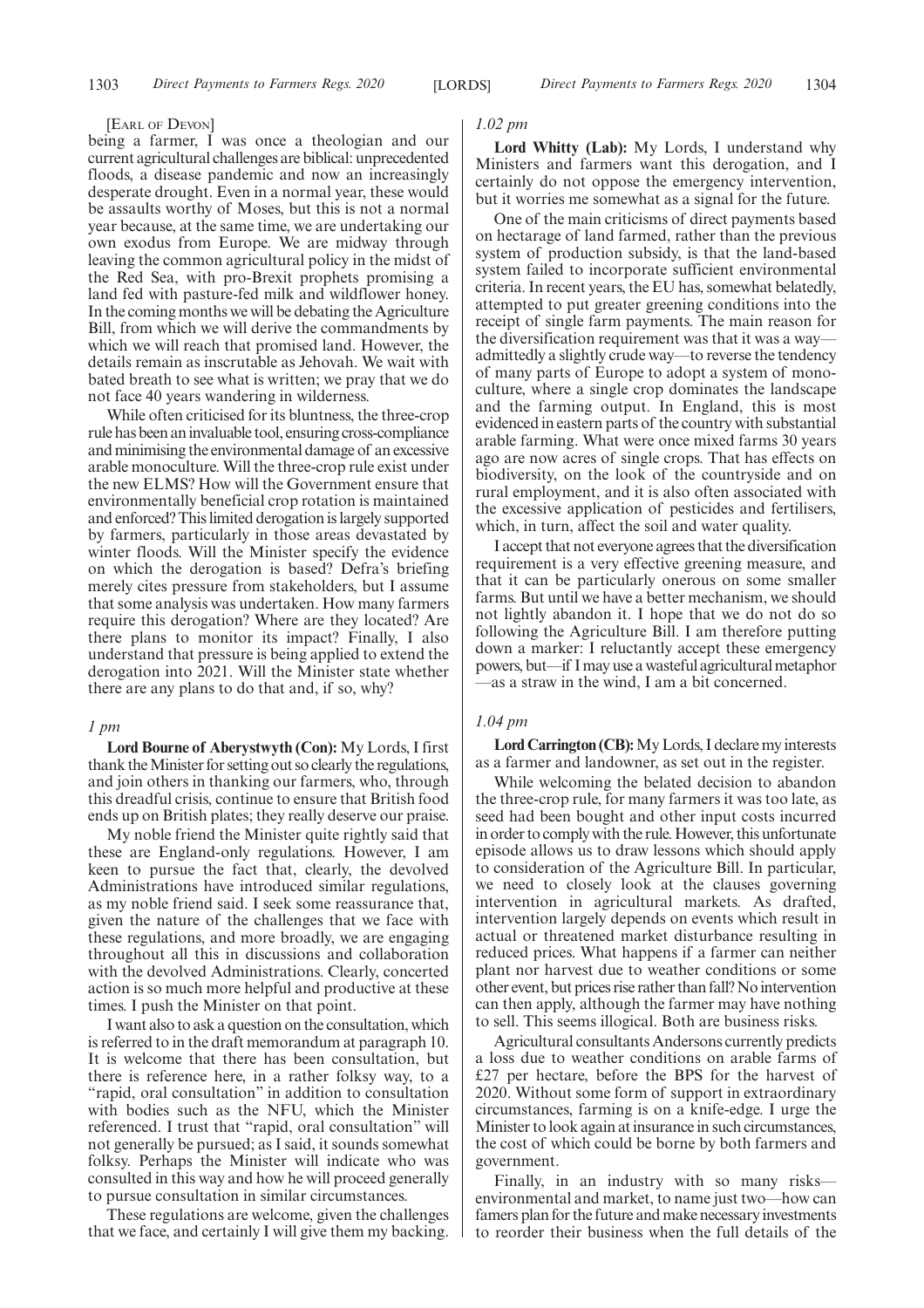reduction of current BPS payments over the transition period, and any details, including all-important cost and financial return information, on the new environmental land management schemes, are still unavailable? Does the Minister recognise the urgency?

#### *1.06 pm*

**Lord Addington (LD):** My Lords, with a list of this length and such quick speeches, it is not surprising that many of the points I wanted to make have been covered. But I reiterate the point made my noble friends Lady Parminter and Lady Northover: the idea of public money for public good should not be lost.

Diversity in farming has been seen as a good thing; it allows you to hedge your bets. The document in front of us suggests that we can do without diversity because of extreme conditions. Anybody who travelled around the countryside when we were still travelling—my normal journey was through the Thames Valley—will have seen fields under water for months. It is therefore understandable to make certain changes to our support system, but, following on from the point of the noble Earl, Lord Devon, I once again ask: where is the science to back up this decision? We should know that, so that future public debate can be enhanced.

We are trying to change the way we support our farmers to try to avoid the countryside either becoming a monoculture or simply not being used. If we are trying to make sure that it is used for the benefit of the whole of society—not only by providing food but by providing a better environment, and indeed leisure facilities for us—we need to know the grounds on which certain decisions and funding will be changed. Will the Minister take this opportunity to at least set out the grounds on which the changes to any existing regulations will take place and what precedent has been set? Will he give us a better idea of what we can expect, given what look to be increasingly volatile environmental and weather systems over the next few years?

**The Deputy Speaker (Baroness Finlay of Llandaff) (CB):** The noble Baroness, Lady Falkner of Margravine, has scratched from the list. I therefore call the noble Earl, Lord Shrewsbury.

#### *1.08 pm*

**The Earl of Shrewsbury (Con):** My Lords, I welcome this instrument to exempt farmers in England from the crop diversification requirements for 2020. I declare an interest as a member of the National Farmers'Union. I would like to add my congratulations to farmers in general on the wonderful work that they do.

Following the devastating and widespread damage caused to considerable areas of agricultural land by flooding in the two storms last winter, much of the land affected was rendered unfit for planting this season, and possibly for the foreseeable future in some areas. Coupled with that, although not flooded, substantial numbers of acres were simply not in planting condition for the traditional autumn-sown crops. Seeds and fertiliser had been bought and not used, but had to be paid for. With no growing crop in the ground, the damage to farmers' cash flow has been very substantial. Those farmers who were able to plant, but much later than usual, will see a related drop in yields come harvest time in a few months. This situation has been exacerbated by the recent number of exceptionally dry weeks, especially in the West Country.

Where I live, in the Staffordshire Peak District, the silage season has just started. Those few farmers who have made silage are experiencing lower than normal yields and poorer aftermath regrowth. My neighbour, who produces milk for the cheesemaking industry, has recently been notified of a reduction in his ex-farm milk price, in part due to the drying up of demand from the catering and hospitality sectors.

For a variety of reasons, the farming community is having a pretty rough time of it financially. Therefore, any support forthcoming from the Government to ease the situation must be welcomed. I know that this exemption is only for 2020, but if matters continue as they are, I really believe that my noble friend may need to extend this exemption to 2021, especially for particularly severely affected areas.

#### *1.10 pm*

**Baroness Boycott (CB):** My Lords, I welcome the decision to help farmers through this situation; the derogation is a very good idea for this year. Personally, I think it is a little late. Farmers are now experiencing a drought after all the rain, so they need the right support to cover this challenging year. Crop diversification is a cornerstone of a more resilient and nature-friendly farm system, and while the farmers should have flexibility in how they run their farms, they should also be strongly incentivised by the Government's support and advice to undertake maximum diversification.

Science shows us that crop diversification, and indeed mixed farms with livestock, are better for soils, nature, the climate, natural pest and disease control, as well as much more. Growing crops in monocultures with too little variation creates huge problems, in my view creating fields that more resemble high-tech chemical factories than a farming system that is in tune with nature. Therefore, when the Agriculture Bill comes to the House for its Second and Third Readings, it is vital that we maximise its role in building a resilient and nature-friendly farming system.

However, I would caution that this derogation must be temporary. We all know that agriculture contributes hugely to the climate crisis, and the Agriculture Bill, which will support public goods and provide money for the same, must not be watered down by this temporary measure. What worries me is that we are going to experience more unpredictable weather as time goes by. This wet January and February, followed by the driest April and May, might become the pattern for years to come. Can the Minister assure me that this is a one-off for a particular year, and not the opening of a crack in the door that will allow farmers to grow monoculture crops in the future because we face similar weather disasters?

#### *1.12 pm*

**Baroness Redfern (Con):** I congratulate the Minister and thank him for confirming that the Government will relax crop-diversification requirements for direct payments under the support scheme within the framework of the CAP. It is vital that we support our farmers and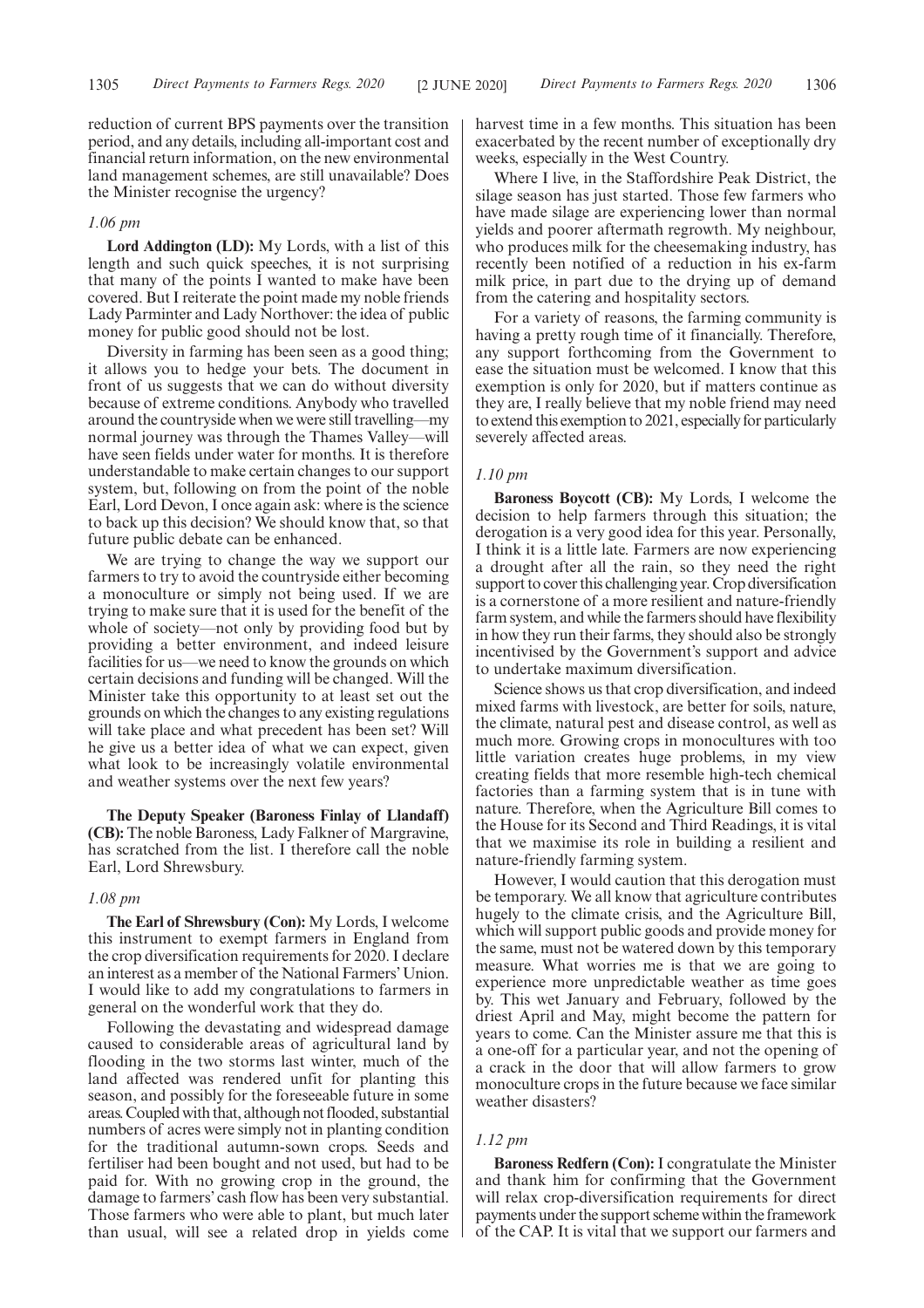#### [BARONESS REDFERN]

growers, especially when having to contend with the adverse weather conditions of last autumn and winter, and this spring. For some farmers, trying to access their land in time to redrill was not an option, and even if it was, they now face an unusually prolonged period of drought. This instrument exempts farmers in England from the need to follow crop-diversification requirements this year. The derogation will make a huge difference to the thousands of farmers in England.

Agricultural activities are highly exposed to the consequences of climate change, which has a significant impact on the quality and quantity of food produced. I spoke to some farmers only last Friday, and they explained the concern felt by many in their communities about the adverse weather conditions being experienced. Not only had they lost crops, but many acres of cereals are likely to be of low yield. Consequently, many farmers are bracing themselves for the coming harvest.

Crops is one issue but good soil matters too: maintaining good soil is vital in order to provide us with clean water, while helping to balance ecosystems. Supporting our farmers and growers must be the cornerstone of preserving and restoring our soil, which is the basis for the good food we grow, as well as for the production of feed, silage, et cetera. Supporting good creative management is essential, because we need more land for food production now, as we exit the EU and look to be more self-sufficient in the future.

#### *1.14 pm*

**Baroness Bakewell of Hardington Mandeville (LD):** My Lords, I thank the Minister for his introduction. It is clear from the number of contributions that we have a wealth of expertise in the Chamber. We all, whether or not we are farmers, suffered from the extreme weather and flooding brought on by Storms Ciara and Dennis last year. It was obvious to all those not living in cities and towns that arable land was waterlogged, and it was clear that farmers were not able to sow their crops in the usual way. They missed out on at least one crop, and, in the case of larger land holdings, two crops. I therefore have no objection to derogation of the croprotation conditions, in order that farmers can receive the payments on which they rely to make a living. I support this SI on the basis that it is for one year only —2020—and not beyond.

Last year was unprecedented in many respects not related to the weather. Parliament was prorogued and then it was not; then it was prorogued again. Then we had the general election. I am surprised, given the number of letters that the Prime Minister must have received from beleaguered farmers asking him to do something, that this was not one of the first things he did back in December, when the new Parliament sat. At the very least, it should have been on the agenda in January, as the noble Baroness, Lady Jones, and others have said. But here we are, six months into 2020, and only now are we providing the compensation that farmers have been asking for since the spring of 2019. My concern is that, should the country suffer a similar clutch of storms in coming years, we may be back again in this Chamber debating a similar SI in order to protect farm incomes.

We have just enjoyed two months of unprecedented hot, sunny weather, and some will say that this is due to climate change. It has certainly helped with the pain of lockdown. Those of us lucky enough to have gardens have been able to attack the weeds and plant seeds and vegetables. For the first time, I watched every day as the bare branches of trees sprouted into life. Over a period of about eight days, the biggest tree was covered in greenery and now provides much-needed shade. Usually I am in London in the week during this period, but I do remember the severe drought in 2019—not a million years ago—when the land was bone dry and farmers had to buy in fodder as the grass in their fields was just not growing and they had nothing to cut to feed to their cattle over the winter months.

I am not a meteorologist, so I cannot tell whether this period of unprecedented sun will carry on, or whether we will be blessed with much-needed rain. Farmers' fields need rain, and domestic water butts are empty. The seeds and vegetables we planted in March and April need daily watering if they are to survive. So, too, does arable land. Will we be looking at providing compensation for farmers next year because of a 2020 drought? This scheme is emergency compensation: it is money that farmers would not get if the rules on direct payments were strictly adhered to.

Today, we are debating waiving one of the criteria for payments due to force majeure in the form of exceptionally heavy rain and flooding. I am not going to ask the Minister to look into his crystal ball and give a categorical undertaking that such a force majeure will not happen again, but I seek reassurance that the Government will think very carefully before implementing such a scheme again. Crop rotation and diversification is vital, not only for the supply of crops and food as mentioned by the noble Baroness, Lady Jones of Moulsecoomb—but for the quality and condition of the soil, as my noble friend Lady Northover and others have indicated. In recent years, we have seen a diminution in the quality of the soil due to the amount of fertiliser and insecticide used to enhance crop yield.

I do not wish to stray into the Agriculture Bill, but, like others, I welcome the measures proposed in this Bill to enhance the biodiversity of our landscapes, while continuing to recompense farmers for maintaining their land on a more sustainable basis under the greening scheme mentioned by the noble Baroness, Lady Parminter. It is vital that soil is retained and not washed away during heavy rain, flooding our roads, clogging up highway drains and, in extreme circumstances, flooding our homes. Many flood-alleviation schemes now retain water upstream, which can be used in times of drought. I am sure we will return to this issue next week, when we examine environmental land-management schemes and their implementation, and whether the three-crop rule will continue—a point raised by the noble Earl, Lord Devon. Moving to public money for public goods is essential, as my noble friend Lord Addington said; we must implement it as soon as possible.

As the noble Baroness, Lady McIntosh of Pickering, mentioned, farmers need to be better prepared for unusual weather conditions, especially if we are to make a success of the ELMS. I am happy to support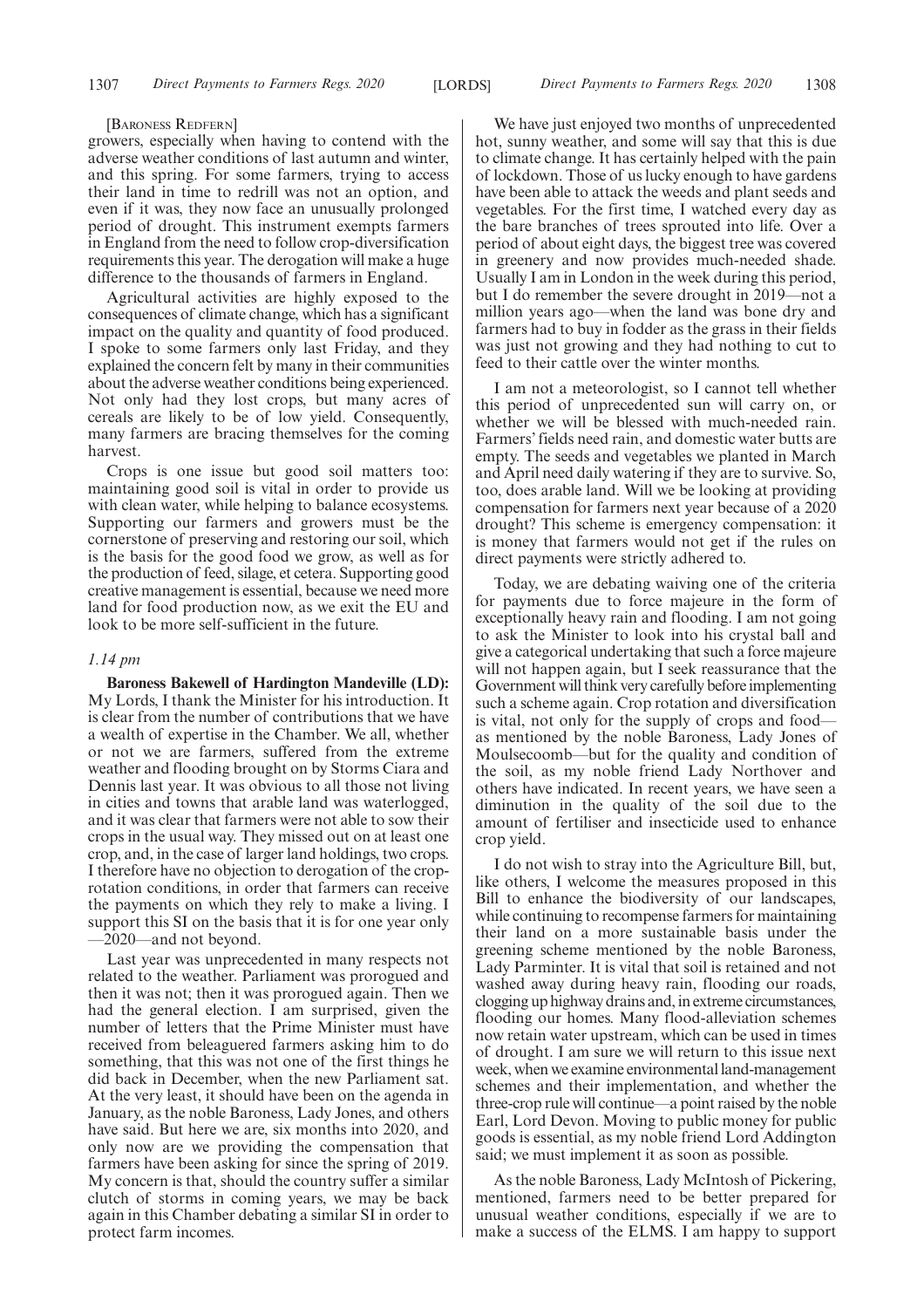the SI, but look forward to the Minister's comments and reassurances on the many questions that have been put to him by your Lordships.

#### *1.20 pm*

**Lord Grantchester (Lab):** I thank the Minister for his introduction to the instrument. I declare my interest as a farmer in receipt of BPS payments. He gave an excellent explanation of the legislative framework behind the instrument and the effects of the wet weather over the 2019 winter and this year's spring on good husbandry practices, making it uneconomic at best, if not impossible, to comply with crop diversification requirements.

The instrument has led to a wide-ranging debate. I am grateful to all the speakers who have contributed with many questions for the Minister to answer. I approve of the instrument and I thank him for initiating a meeting with his department's officials last week. I understand the exhaustive legislative requirements involved in the delay to introducing the instrument. As the Explanatory Memorandum says, this derogation is applicable to only this one year, 2020.

The three-crop rule was introduced to widespread dismay in the agricultural industry as bureaucratic, market-distorting, and reducing production efficiencies, without enhancing positive advantages of crop rotations that would happen anyway as part of good agricultural practice without encouraging monoculture. At the time of its introduction, the Government claimed that they were also against this requirement but had to comply as a member state of the EU. These payments to farmers will be replaced in the Agriculture Bill, which is due its Second Reading in the House next week. Bearing in mind that the transition phase involved is to 2028, could this derogation be made multiannual through an amendment to the Direct Payments to Farmers (Legislative Continuity) Act 2020 to dispense with the requirement to be contingent on specific problems in an emergency, and could more positive arrangements be brought forward? Would it be possible for the Government to amend the rolled-over EU regulations 1305, 1306 and 1307? Will they commit to dropping the three-crop rule in all eventualities?

While I have not been specifically affected by flooding, nevertheless it was extensive and the Severn catchment area was only 30 miles away. All soil structures were at risk in cultivations, as there was no continual five-day dry period between September and March. The farming industry is grateful to the Government for introducing the farming recovery fund, the application of which was broadened to all affected areas. With the continuing unpredictability of extreme weather patterns from climate change, will the Minister examine further investments in better geographically focused metrological forecasting, as well as flood defences?

I return to the iteration of policy in the remaining years of the continuity payments. Have the Government given any consideration to the request to delay the introduction of the transition provisions necessary for payment reductions due to begin in 2021? Bearing in mind the disruption from the weather, followed by the disruption to the food chain and labour supply issues in the coronavirus crisis, and the fact that cropping decisions and farm budgets will largely be set in autumn 2020, have the Government robust reasons why they must cut farming payments immediately for 2021? Given their commitment to a £3 billion annual payment to agriculture in the Direct Payments to Farmers (Legislative Continuity) Act 2020, what will the Government transfer the savings towards? No payments under the new environment land management schemes will be accessible. Once the ELMS are operating, the phasing out of continuity payments is understandable. What will happen in the meantime to the money saved? The Government must have regard to maintaining sustainable food production.

The instrument is applicable to England only. While I am sure that there have been extensive discussions with the devolved Administrations, as the Minister said in his introduction, can he update the House on this derogation in the other areas of the UK? Will the policy derogation be operable equally throughout the UK by 15 June 2020—the delayed date for submission of applications this year?

This measure has widespread support throughout the agricultural industry and its representatives. While there are many other questions to be asked, these could be more pertinent to the forthcoming debate on the Agriculture Bill next week. Nevertheless, I would be grateful if the Minister would reply as fully as possible to all the queries raised in the debate.

#### *1.26 pm*

**Lord Gardiner of Kimble:** My Lords, I thank all noble Lords who contributed to the debate. I am confident that we will have considerable opportunities to discuss some of the matters raised on the Agriculture Bill, which is coming up. This statutory instrument is welcomed by the farming industry as a much-needed measure to support England's farmers in the aftermath of the extreme weather.

The noble Lord, Lord Grantchester, asked about the agricultural transition period and its timing. We remain committed to introducing new schemes that reward farmers for producing goods that are valued by the public, while producing healthy, sustainable food, starting from 2021. The Government plan to start phasing out direct payments in England in 2021 as part of the seven-year transition to the new system of public money for public goods. I say to the noble Lord, Lord Carrington, and my noble friend Lord Shrewsbury that we believe that the seven-year agricultural transition gives sufficient time for the sector to adapt to a new model, but I emphasise to all noble Lords that we will be working extremely closely with the industry. It is in the national interest that we have a successful, dynamic and innovative farming sector.

Noble Lords have also asked how any BPS changes will be made after 2020. We will of course use powers in the Agriculture Bill. The Government intend to bring forward SIs to continue the direct payment schemes for the 2021 scheme, to begin to phase these payments out and to simplify the schemes. I fear that this will require rather more than one SI, but I have sympathy with all noble Lords looking to minimise the number of separate statutory instruments, within reason. The Government have said that the simplifications for 2021 could include removing some or all of what I would describe as burdensome greening rules. Removing these rules would, for example, avoid the need for an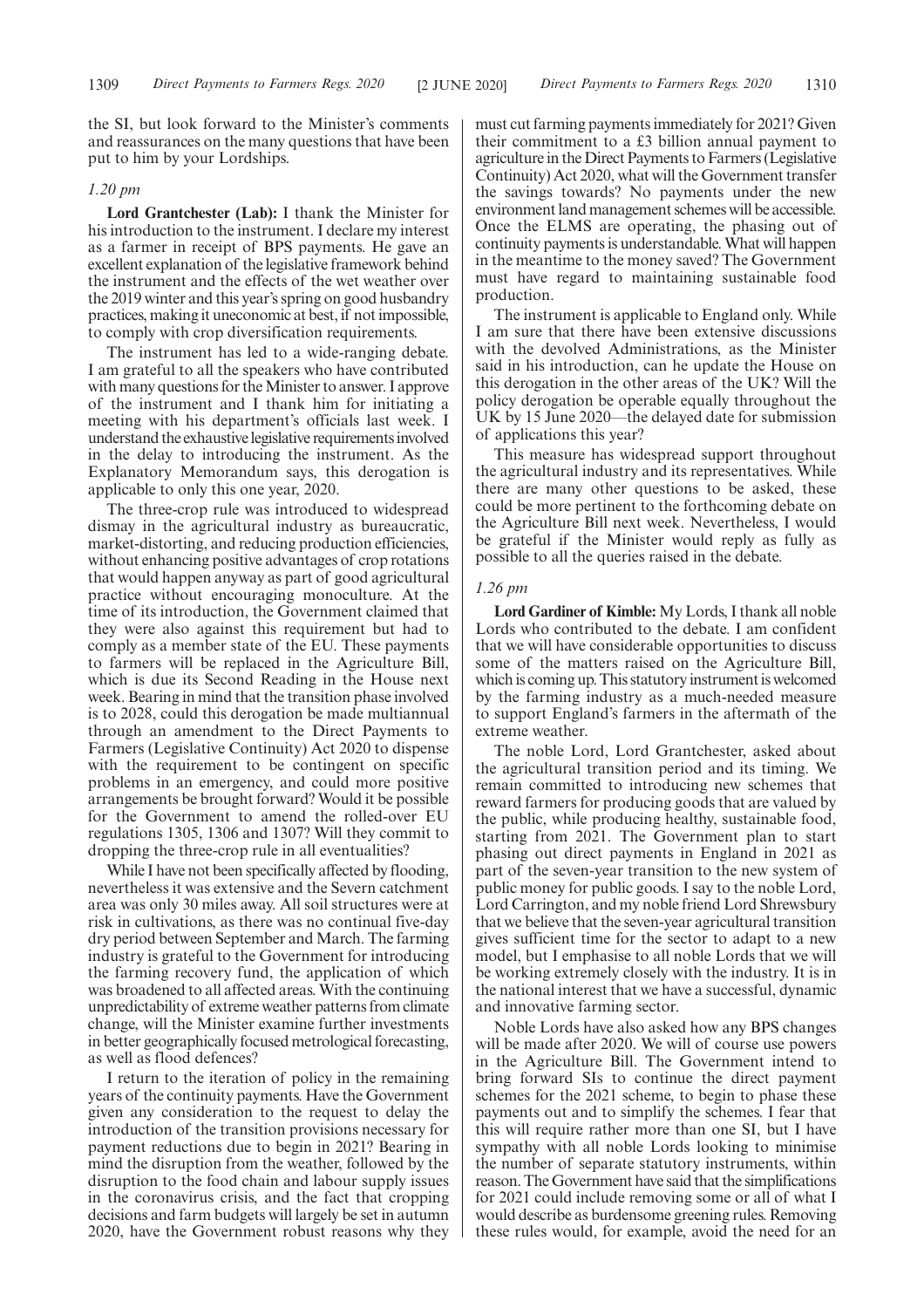[LORD GARDINER OF KIMBLE]

SI next year to derogate for crop diversification rules should—I emphasise "should"—extreme weather occur again.

The noble Baroness, Lady Jones of Whitchurch, and a number of other noble Lords, including the noble Baroness, Lady Bakewell of Hardington Mandeville, asked why we did not do this before and asked why now. It is best that I read this out: I emphasise that the threshold for considering it "necessary and justifiable" to issue a general derogation—this is our legal requirement —meant that we had to consider whether there were other reasonable alternatives first. Until the guidance was withdrawn earlier this year we signposted farmers to some of these alternatives, such as using the spring cropping period to satisfy the requirements. After the two storms in February this year and the clear evidence that extreme wet weather was experienced nationwide, we could conclusively say that a general derogation was necessary and justifiable, and promptly set about its issuance. We must be led primarily by evidence, and there is clear evidence that farmers could not be reasonably expected to comply with these rules.

The noble Baroness, Lady Jones of Whitchurch, asked whether we could demonstrate similar flexibility in other emergencies, mentioning the current Covid-19 crisis. Regarding this—and points made by my noble friend Lord Shrewsbury, and the noble Lord, Lord Carrington —earlier this month we extended the application deadlines for BPS, environmental stewardship, countryside stewardship and woodland legacy revenue claims, all in order to help farmers. We have used a power to make necessary and justifiable provision to deal with emergencies, including an ability to derogate from certain direct payments scheme provisions to the extent or period of time necessary.

The noble Earl, Lord Devon, asked about any plans to incorporate crop diversification rules into the future ELM scheme and whether we consider crop diversification to be good farming practice—a point also raised by the noble Baronesses, Lady Parminter and Lady Northover, the right reverend Prelate the Bishop of St Albans, and the noble Lord, Lord Liddle. Although this derogation is an emergency response measure and not a reflection of views concerning crop diversification as a policy, it is generally recognised that the crop diversification rules have not delivered the environmental and climate-related outcomes that they were designed for. This view was documented in the European Court of Auditors' 2017 special report on greening.

Turning to the issue of ELMS, I was struck by the points made by the noble Lord, Lord Whitty, my noble friend Lady Redfern and the noble Baronesses, Lady Boycott, Lady Northover and Lady Bakewell of Hardington Mandeville. It is important to emphasise that much of this consideration on the ELM will take place during the passage of the Agriculture Bill, but may I give encouragement? Looking at Clause 1(1) of the Agriculture Bill and the Secretary of State's powers to give financial assistance, Clause  $1(1)(j)$  is about financial assistance in

"protecting or improving the quality of soil",

and Clause  $1(1)(d)$  is about

"managing land, water or livestock in a way that mitigates or adapts to climate change".

Also, I quote specifically to my noble friend Lady McIntosh of Pickering, Clause 1(4):

"In framing any financial assistance scheme, the Secretary of State must have regard to the need to encourage the production of food".

This is where the farmer has such a vital role to play in providing food for our nation and exports of a very good standard. However, we must ensure that nature recovery comes with that, and that involves resilience.

The noble Earl, Lord Devon, also asked about environmentally beneficial crop rotation. Crop diversification and crop rotation are often separate practices. The practice of crop rotation is very well established in England. Again, a special report carried out by the European Union Court of Auditors in 2017 found that crop diversification rules do not influence farmers' decisions to use crop rotation techniques.

ThenobleLords,LordAddingtonandLordGrantchester, and the noble Earl, Lord Devon, referred to the Met Office. This derogation was based primarily on meteorological data from the Met Office and the Environment Agency, which included rainfall and river-flow data compared with the long-term average. I will take back the point made by the noble Lord, Lord Grantchester, regarding investment in the Met Office.

I should also say that we have no plans to extend this derogation into 2021. It applies only for the BPS for 2020 only. Were future circumstances to warrant a grant of derogation from the scheme rules, we would need to consider it at the time.

The noble Baroness, Lady Jones of Moulsecoomb, raised a matter that no doubt we will consider in great detail when considering the Agriculture Bill, the Trade Bill and beyond: it is the Government's determination that standards be maintained. I was talking only last week to my noble friend Lord Grimstone about what I hope are very considerable opportunities for British farmers, for excellent produce at the highest possible standards and exports of this great food.

The noble Baroness, Lady Parminter, asked what had changed to persuade the Government that mitigations were no longer plausible and that a general derogation was needed. This refers to all the evidence that we received. Those two severe storms made it impossible for us to proceed with the advice that we had previously given and the evidence that we had.

My noble friend Lord Bourne of Aberystwyth asked about engagement with the devolved Administrations. As always, there is strong collaboration with the devolved Administrations. Agriculture is devolved, and this work is taking place across the UK, so all parts of the United Kingdom will benefit from this derogation.

Regarding consultation, this was an emergency. We had many discussions beyond the NFU, the Tenant Farmers Association, the CLA, the Central Association of Agricultural Valuers, the Wildlife Trusts, the National Trust, the British Institute of Agricultural Consultants and the Farming Community Network. Usually, the Government are constantly consulting; Defra is in particular. I take the point about the need for rigorous consultation, but in an emergency we worked with all those interested parties to ensure that there was agreement and that there was a strong desire that this would be helpful.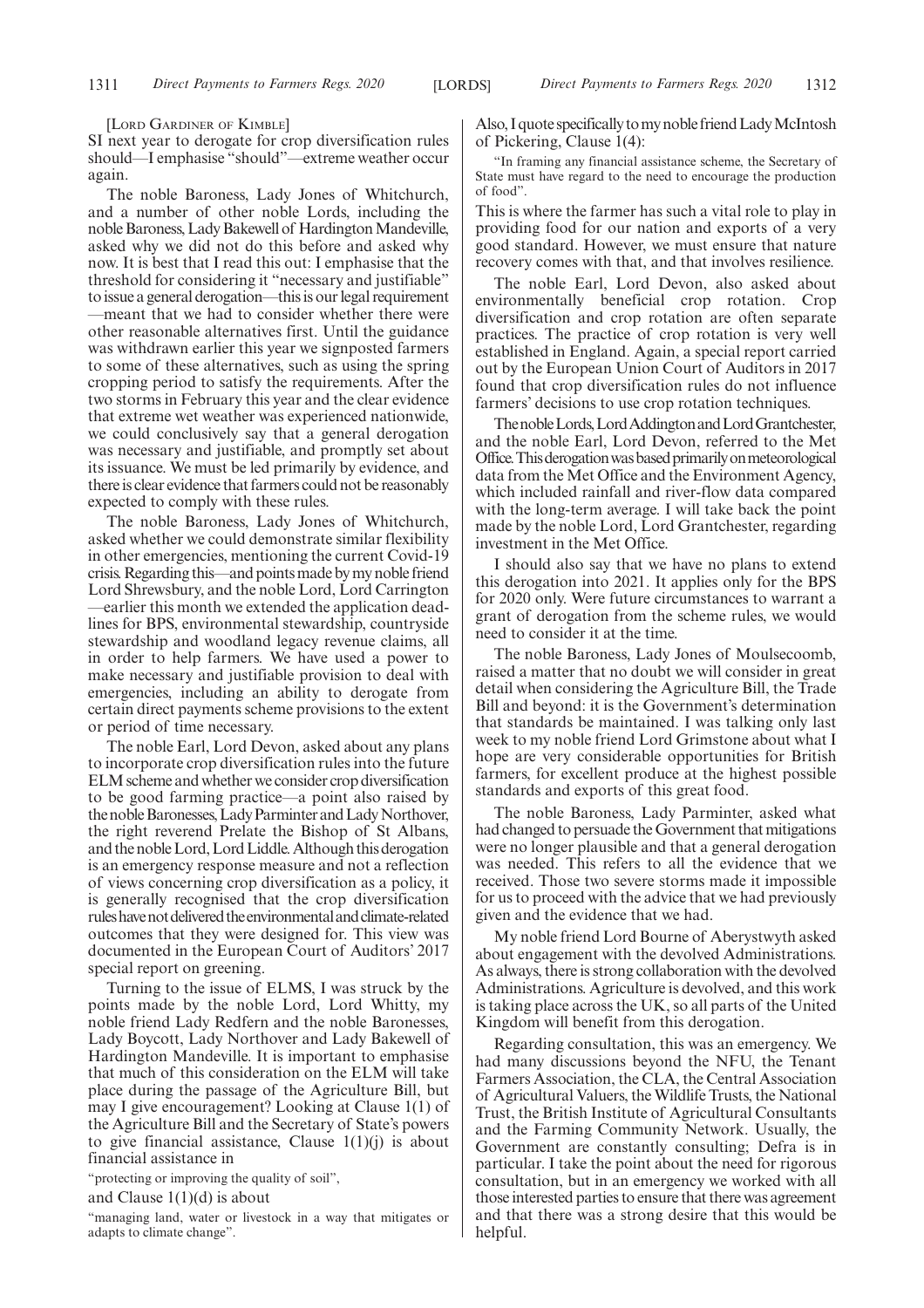The SI amends for this year alone. A number of points have been made about what I think is the future dynamic of British agriculture: the importance that we must place on precision farming and integrated pest management, mindful that farmers have many tasks that we ask them to fulfil for us. We will be asking them to do ever more, and that is why we believe in the financial support for environmental advancement, in the way that we will consider in the Agriculture Bill, the way in which we want to extend productivity, the way in which we want the farmers to have a better deal within the market and the way in which we place importance on food production. Having been very closely involved in what we have been going through with food supply, no one could be more aware than I of the critical nature of food production, of good production of food at home and abroad, and good and strong standards.

There are some detailed questions. I will look at *Hansard* to see whether I can give a better outcome than what I have outlined, but the advancement of the environment and the production of food is a challenge, even among our great farmers in this country. It is also an enormous challenge across the world, with an increased population, with climate change and the importance of resilience. In the environmental work in air, water and in how we mitigate floods and extreme weather events and climate change, the British farmer is going to be asked to do a great deal. In this debate, we are intervening and acting for their interest, and therefore, in the national interest, I beg to move.

#### *Motion agreed.*

**The Deputy Speaker:**My Lords, the Virtual Proceedings will now adjourn until a convenient point after 2.30 pm for the Virtual Committee.

#### *1.39 pm*

*Virtual Proceeding suspended.*

### **Telecommunications Infrastructure (Leasehold Property) Bill** *Virtual Committee (2nd Day)*

#### *2.34 pm*

*The proceedings were conducted in a Virtual Committee via video call.*

**The Deputy Chairman of Committees (Lord Haskel) (Lab):** My Lords, this Virtual Committee will now begin. I remind Members that these proceedings are subject to parliamentary privilege and that what we say is available to the public both in *Hansard* and to those listening and watching.

I will begin by setting out how these proceedings will work. This Virtual Committee will operate like a Grand Committee as far as possible. A participants' list for today's proceedings has been published and is in my brief, which Members should have received. The brief also lists Members who have put their names to the amendments or expressed an interest in speaking on each group. I will call Members to speak in the order listed. Members' microphones will be muted by the broadcasters except when I call a Member to speak and whenever a Question is put, so interventions during speeches are not possible and uncalled speakers will not be heard.

During the debate on each group, I will invite Members to email the clerk if they wish to speak after the Minister. I will call Members to speak in order of request and will call the Minister to reply each time. Debate will take place on the lead amendment in each group only. The groupings are binding and it will not be possible to de-group an amendment for separate debate. Leave should be given to withdraw amendments. Whenever I put the Question, all Members'microphones will be open until I give the result. Members should be aware that any sound made at that point may be broadcast. If a Member intends to press an amendment or say "Not content", it will greatly assist the Chair if they make this clear when speaking on the group. As in Grand Committee, it takes unanimity to amend the Bill, so if a single voice says "Not content", the amendment is negatived; if a single voice says "Content", a clause stands part.

#### *Clause 1: Code rights in respect of land connected to leased premises*

#### *Amendment 20*

*Moved by Lord Clement-Jones*

**20:** Clause 1, page 6, line 12, after "any" insert "direct" Member's explanatory statement

This amendment would probe the type of damage for which compensation will be paid under this sub-paragraph.

**Lord Clement-Jones (LD):**My Lords, I will be extremely brief. I hope that the Minister will understand entirely the reason for this probing amendment. It arises from the way in which the compensation clause—new paragraph 27H—is worded. It seems to give enormous licence to award compensation under the terms of the Electronic Communications Code where a court has made a Part 4A order. That has been imposed, of course, but new paragraph 27H(2) states that:

"The court may, on the application of the required grantor, order the operator to pay compensation to the required grantor for any loss or damage that has been sustained or will be sustained by the required grantor as a result of the exercise by the operator of the Part 4A code right."

I am concerned that these compensation requirements are drawn so widely so they could be a disincentive to an operator to lay fibre to a home or MDU as envisaged by this new section of the Electronic Communications Code.

What kind of compensation is contemplated in these circumstances? I have inserted "direct" because in law it is perfectly respectable to claim damages for foreseeable loss. That could mean economic loss—for instance, where a Part 4A agreement has been imposed and somebody loses two days' worth of business or finds that they have to close unexpectedly a particular facility that is part of the building to which the order relates. Then there is ancillary land, where the landlord has some other kind of business next door to the MDU and it is necessary for the fibre to cross it or be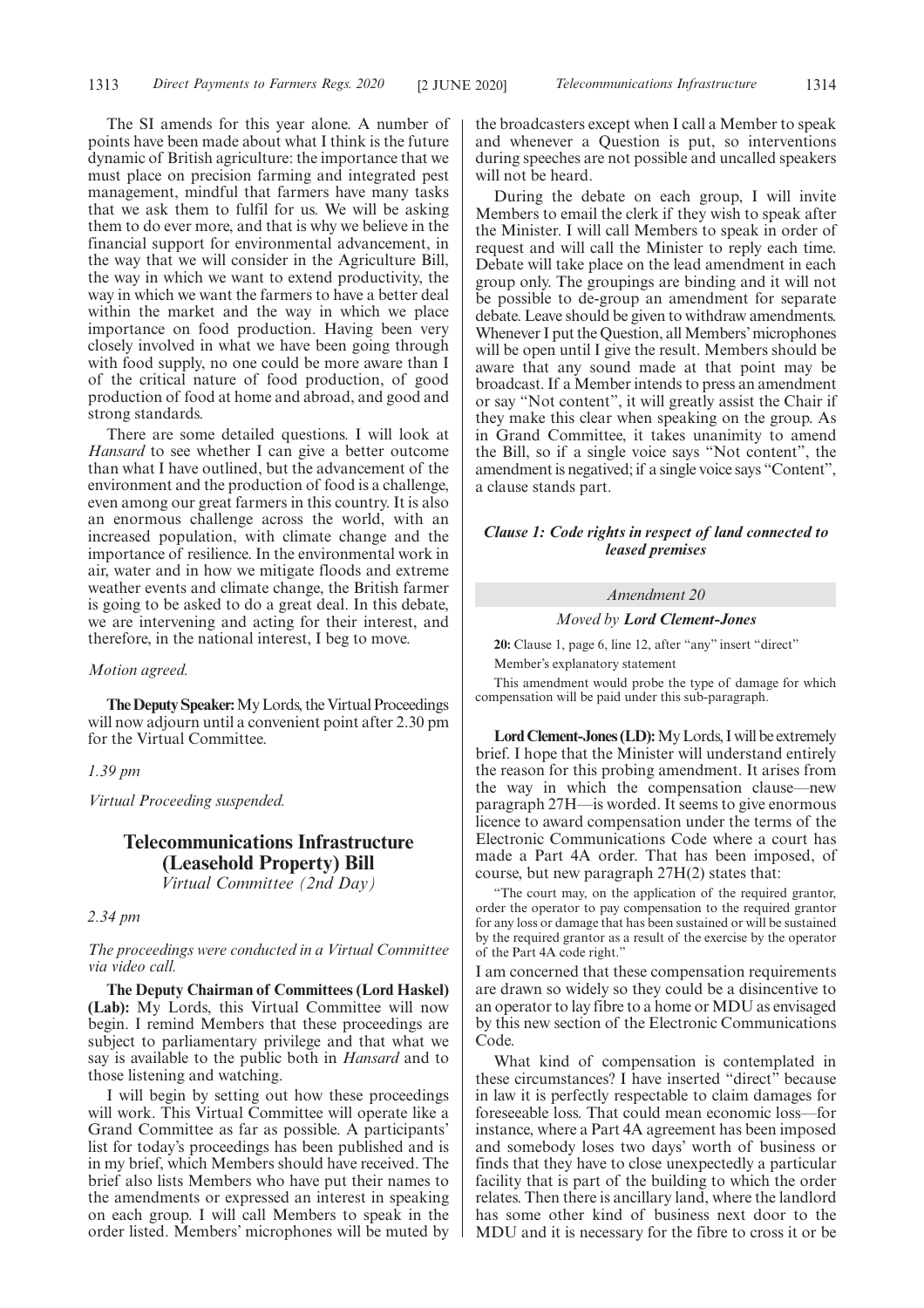#### [LORD CLEMENT-JONES]

laid across it by the operator, meaning closure and so on. What is contemplated? It seems extraordinarily wide-ranging. Of course, it provides for arbitration and agreement to be reached, but I want very much to hear from the Minister exactly what is contemplated by this clause. As I say, it is so widely drawn that it could be seen as a disincentive to the operators, which we all wish to see move pretty swiftly to ensure that the Government's target for full fibre rollout is met. I beg to move.

**Lord Fox (LD):**I thank my noble friend Lord Clement-Jones for setting out this amendment so effectively. He promised to be brief; I will be even briefer. Is this not symptomatic of the whole Bill, where the balance is against things happening rather than for making things happen? What was in the Government's mind when they wrote this clause and put this Bill together? Is this an enabling Bill or a sort of grudging Bill that somehow lets a few things happen but ends up stopping a lot of other things? Why did the Government take this kind of attitude, which is symptomatic of the whole Bill?

**Lord Adonis (Lab):** Am I coming through loud and clear? I suddenly have the Throne as my picture on the screen. Should I be worried?

**A noble Lord:** We would prefer the Throne, actually.

**Lord Adonis:** As long as everyone has the Throne, that is fine.

The noble Lord, Lord Clement-Jones, made the correct argument for the Bill: having the right balance between the providers and those who lose out in terms of infringements to their property. His point about direct compensation seems sensible.

There is a further concern on this issue: on an owner not being prepared to allow a telecoms company to access their land, in many cases, part of the reason why they might play hardball in terms of compensation is that they are not the ones primarily affected by the loss. The people primarily affected by the failure to lay the cable will be their tenants. That is a real issue in this case. We should not allow owners to disadvantage their tenants because they cannot get what they regard as a satisfactory level of compensation out of a provider.

I hope that the Minister will be able to allay our concerns and tell us that this is not just an open invitation to owners who are not going to benefit from the fibre being laid to those premises, because all the benefit will accrue to tenants, to try to get the best compensation they can. Going through a compensation route not only might mean the fibre is not laid at all but could lead to delays. The Bill does not seek only to enhance fibre coverage but to do so swiftly. Anything that encourages delays and haggles over compensation, where there is good reason for owners to expect that they might be able to extract more than they are offered, is very much against the public interest.

**Lord Lea of Crondall (Non-Afl):** I follow a couple of points made by the noble Lord, Lord Adonis. I am chairman of the residents' association of a block of flats in Camden, London, and I mentioned all this to a meeting of the residents. Of course, on these occasions one gets a lot of relevant feedback and a lot of feedback that is not relevant, but there is quite a lot of concern about whether HMG have had the time, or will make available the time, to check with the National Organisation of Residents Associations or to understand the nature of a typical tenant on a lease of, let us say, 99 or 125 years. There is a ground landlord, a managing agent, a leaseholder and an attempt to liaise between the tenants, all of whom may have broadly the same interest, but they are—to say the least—very confused indeed when it comes to compensation and how things get held up. It is a bit of a nightmare.

Can the Minister give an assurance that, although we are at this stage of the Bill, the Government can give Parliament a more comprehensive account of the feedback they have got and the degree to which they have buy-in from these various interests?

**Lord Livermore (Lab):** My Lords, we support this attempt to probe the Government on the practical implications of the compensation provisions laid out in new paragraph 27H. Not qualifying the types of losses or damages that are subject to compensation seems a curious choice when amendments to simplify processes are frequently resisted on the basis that, while often cumbersome, legislation needs to set clear parameters for the processes it establishes. This is not a concern that has been raised directly with us, but it seems a recipe for potential bad blood between lessees and operators. While there will inevitably be some scrapes along the way, we need to ensure as harmonious a relationship as possible.

I hope the Minister will be able to point to provisions elsewhere in the parent Act, or to established precedents, to assure us and the noble Lord, Lord Clement-Jones, that this has been fully considered and is not likely to become an issue once the new measures are operational.

**TheParliamentaryUnder-Secretaryof State,Department for Digital, Culture, Media and Sport (Baroness Barran) (Con):**MyLords,IthankthenobleLords,LordClement-Jones and Lord Fox, for tabling this amendment. As your Lordships have heard, this amendment seeks to test our thinking on the types of damage for which compensation will be paid and for which operators will be held liable and—as the noble Lord, Lord Clement-Jones, mentionedto establish whether this could lead to any delays in implementation on the part of operators.

This amendment would mean that the courts would be able to award compensation only in situations in which a landowner is able to demonstrate a direct loss. I understand that the amendment aims to limit the scope, and in turn the extent, of compensation that may be paid by an operator in respect of loss or damage sustained by them. I understand that intention and the concerns that underlie it. However, I do not think that those concerns are founded in this case, and I will try to set out the reasons for that.

#### *2.45 pm*

The noble Lord, Lord Livermore, asked me to point to where in the underlying legislation this language about any loss or damage comes from. The Electronic Communications Code uses exactly the language we have replicated in this Bill. New paragraph 27H—to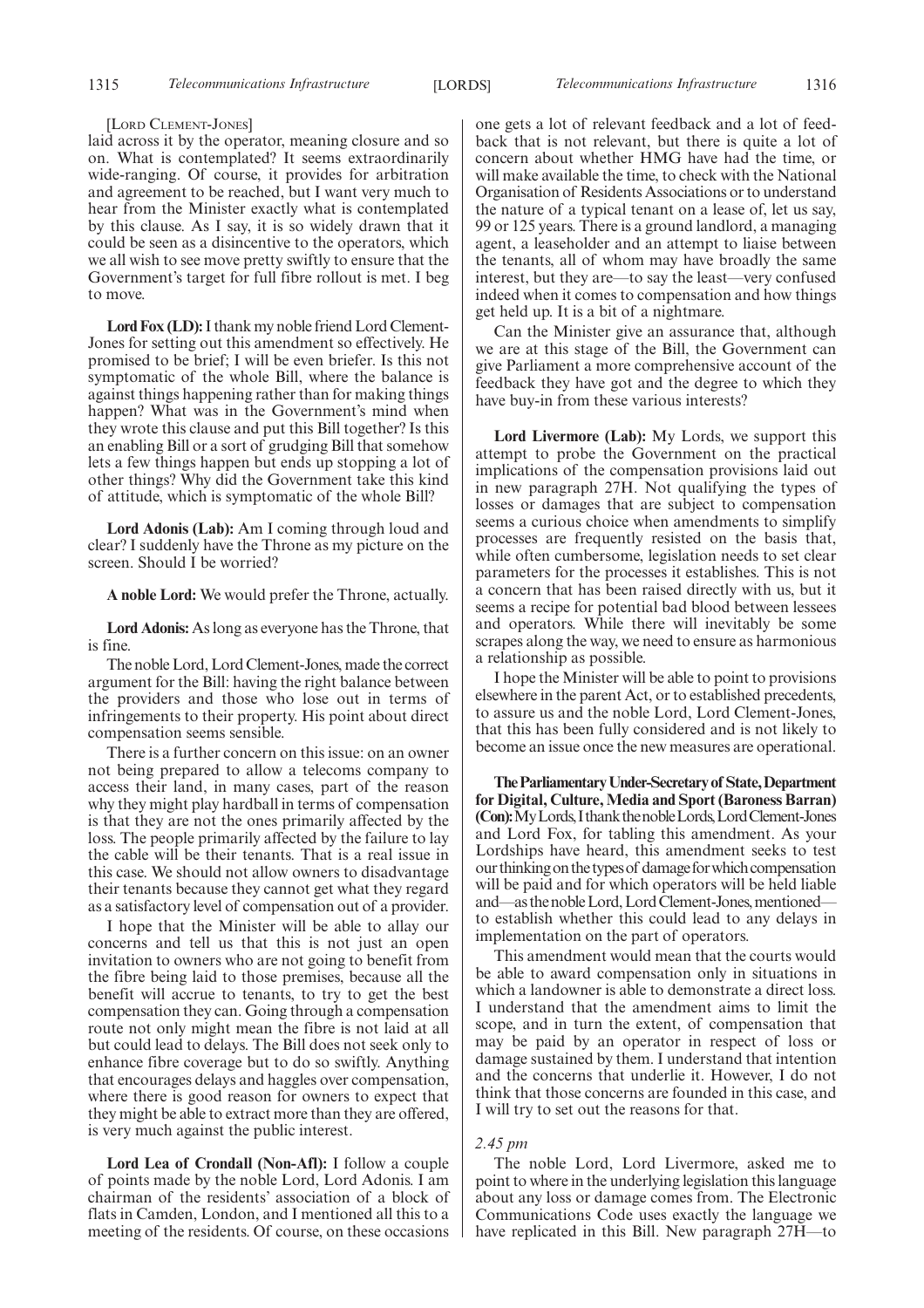which the noble Lord, Lord Clement-Jones, referred mirrors the language of the code exactly. In response to his question about types of compensation, disputes under the code are heard by the courts and are a matter for their discretion to respond to. The courts hearing compensation claims made under the code are absolute experts in these matters and have a wealth of experience in reaching decisions about compensation.

Our concern is that it would therefore be counterproductive to bring in the notion of "direct loss", which, as I have said, can be found nowhere else in the legal regime relating to adjudications on the code and would limit the discretion of the courts in determining loss or damage. Doing so may—and, in our opinion, almost certainly would—lead to confusion and inconsistency in how those same courts would determine all other code disputes. It would make the level of discretion available to judges lower for adjudications under new Part 4A than for all other adjudications under the code.

Furthermore, the addition to the Bill of "direct loss or damage" might also increase litigation, with both landowners and operators employing lawyers to make their case as to whether loss or damage was direct or indirect. I am sure that your Lordships can more than foresee that the addition of "direct loss", and the increase in legal wrangling that that could bring, could potentially put a landowner at a considerable disadvantage in the court when competing against a large multinational corporation with considerably deeper pockets.

Furthermore, the landowner who has been subject to a Part 4A order over their property would then be treated differently from every other landowner in the code, which may be considered unfair. These issues would likely have a negative implication for the cost, duration and complexity of Part 4A proceedings—as raised by the noble Lord, Lord Adonis—and undermine the key policy driver of a low-cost and uncomplicated process to address the issues faced by operators.

The noble Lord, Lord Lea of Crondall, asked about the balance of different interests. That is something we have worked very hard to assure in this Bill, although—as many of the amendments in Committee have highlighted—these are often delicate balances that we are trying to strike.

We believe that it is important to trust in the expertise of the courts to determine the compensation due when damage occurs, and to ensure that new Part 4A is and remains consistent with the rest of the Electronic Communications Code. With that reassurance and clarification, I hope that the noble Lords will agree to withdraw their amendment.

**The Deputy Chairman of Committees (Lord Haskel) (Lab):** No noble Lord has asked to speak after the Minister, so I now call the noble Lord, Lord Clement-Jones.

**Lord Clement-Jones:** I thank the Minister for that reply. It was a reply of some ingenuity, pulling together quite a number of different negative arguments against the amendment. I will briefly go through why I do not think that it holds a great deal of water.

I am grateful to my noble friend for pointing out that this remains a grudging Bill as opposed to an enabling Bill. It certainly feels very much like that to those of us who have been working on this and hoping that there was going to be a great deal more opening up of operators' ability to lay fibre than purely the MDUs, the subject of this Bill. I am also grateful to the noble Lords, Lord Adonis and Lord Lea, for pointing out that it is important that tenants and lessees get the benefit from these new powers, not the landowners in that sense. I entirely agree that it would be quite possible for the lessor—the landlord—to have entirely different interests from the tenants, and it is tenants and lessees who we want to see get the benefit of fibre and the ability to have proper communications. This has been the frustration of operators. The reason for these new powers is precisely that landlords have been holding up progress in this respect. As the noble Lord, Lord Livermore, said, there is a danger of bad blood being created not just between the operator and the landlord—hence the reasons for orders under new Part 4A—but between tenants and lessees and the landlord.

The Minister's main argument was that the language in new paragraph 27H mirrors the remainder of the Electronic Communications Code, but just because the rest of the code is written in a very pro-landlord way should not mean that these important powers should not be written in a different way. The argument is that it mirrors the language and that courts are experienced in dealing with it, but these are new provisions. Any lawyer will say that if there is a limitation on the definition of damage and the compensation that is available, it is much more helpful than having to decide at large the damage that has been suffered. The Minister's case is that more lawyers will be required. Perish the thought!—I am lawyer. Her belief that more lawyers would be required with the new definition using the word "direct" is not entirely correct, I am afraid to say, because lawyers dealing with things such as indirect damage are going to dance on the heads of many more pins than they would if this wording were added.

I believe that the balance is wrong, not just in this clause but across this amendment to the code. I hope we do not all live to regret it by finding that operators are unwilling to go forward because of the threat of compensation hanging over their heads to the detriment of tenants and lessees, as the noble Lords, Lord Adonis and Lord Lea, said. Clearly I am not going to make much further progress today, so I beg leave to withdraw the amendment.

*Amendment 20 withdrawn.*

*Clause 1 agreed.*

*Clause 2 agreed.*

**The Deputy Chairman of Committees (Baroness Henig) (Lab):** We now come to the group beginning with Amendment 21. I remind noble Lords that anyone wishing to speak after the Minister should email the clerk during the debate. It would be helpful if anyone intending to say "Not content" if the Question is put made that clear in the debate. It takes unanimity to amend the Bill in this Committee; this Committee cannot divide.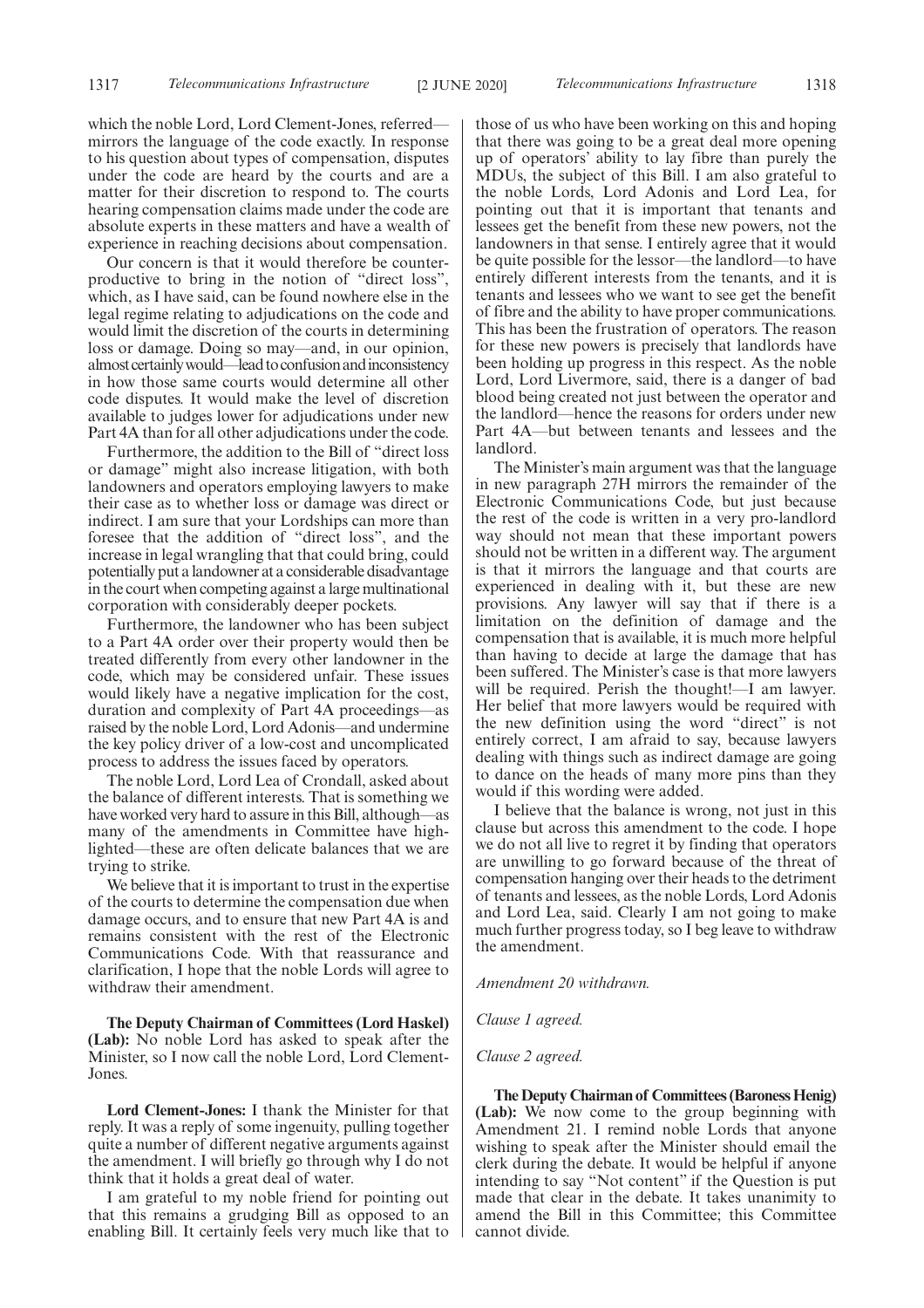#### *Amendment 21*

#### *Moved by Lord Fox*

**21:** After Clause 2, insert the following new Clause—

"Review of this Act's impact on 1 gigabit broadband accessibility

- (1) Within six months of the passing of this Act, the Secretary of State must lay before Parliament a review of the impact of this Act on the Government's progress towards achieving access to 1 gigabit per second broadband in every premises in the United Kingdom by 2025.
- (2) The review must make a recommendation as to whether the Government should bring forward further legislation to achieve access to 1 gigabit per second broadband in every premises in the United Kingdom by 2025 in light of the findings of the review.
- (3) The Secretary of State must lay before Parliament a further review in the same terms as subsection (1) every 12 months after the initial review has been laid."

Member's explanatory statement

This amendment would require the Government to review the impact of this Bill in achieving access to 1 gigabit per second broadband in every premises in the UK by 2025.

**Lord Fox:** My Lords, given the peculiar nature of this debate, I have not made a Second Reading speech. Much of what I wanted to say at Second Reading coincides with what I wish to say on Amendment 21, so I decided to save your Lordships from a double helping. I propose to make a couple of short Second Reading-type comments, and then I will turn to Amendment 21 and refer to Amendment 22.

Before ever the Bill reached our end, like other noble Lords I received a letter from the Minister. It spelled out that the Bill has a specific and relatively narrow purpose and we should not be tempted to open it out. The noble Baroness, Lady Falkner of Margravine, and the noble Lord, Lord Alton, introduced amendments that sought to open things out. I do not propose to repeat their arguments here although, looking at the speakers' list, there may be some who do. However, since that first day in Committee, the Government seem to have changed their position on technology. Can the Minister update us on what security reviews are now under way within Her Majesty's Government? When will your Lordships' House be presented with the result of those security reviews? To that end, when will the telecoms security Bill be introduced?

On the first day in Committee there were a number of speeches from all sides of the House about the need for an industrial strategy, and I associate myself with them. Her Majesty's Government have considerable leverage, given their huge investment in this endeavour, and they should use that leverage to help develop indigenous capability and capacity in a similar way to how my right honourable friend Sir Edward Davey, when he was Energy Secretary, leveraged the development of offshore wind technology to create an industry, particularly in the north of England. We should ensure that operators and tier-one suppliers develop significant UK-based technology and manufacturing. It seems that there are talks along these lines going on within government, so can the Minister clarify who the Government are speaking with about telecoms technology and industrial strategy and how this will be presented to Parliament?

In short, we need a Bill that brings back all these issues—security, human rights, which were raised by the noble Lord, Lord Alton, and industrial strategy because for the UK to get the connectivity it deserves and needs, the decision must be made now and quickly. This is not a matter of mild curiosity for Members; it is vital information for security providers. They need to know where they are before they can get on with connecting the United Kingdom.

#### *3 pm*

Turning to the Bill, the Minister understated its smallness in her preliminary letter. The Bill is not just narrow; it lets the country down. As all of us are sitting in our home offices, we are benefiting from relatively good network access. It seems a bit ironic that the narrowness of Her Majesty's Government's ambition will deny others the access that we currently enjoy.

My noble friend Lord Clement-Jones and I originally submitted an amendment that sought to tackle the paucity of the Bill's ambition. Before Clause 1, we sought to insert a new clause that would set out a much wider objective for connectivity. Your Lordships will be disappointed but probably not surprised that it was ruled out of scope, but to illustrate what could have been, here are some of the details.

First, we wished to set out that it should be the objective of the Government to provide access to one gigabit per second broadband in every premises in the UK by 2025. We understand that this is a tough call, but it seems to be at least one of the Prime Minister's goals. Secondly, we would have added that it should also be the objective of the Government to build on the changes to the code rights introduced by the Bill. The aim of that would be to regard access to fast and affordable broadband as a utility, and we would have introduced access rights for operators similar to those in place in respect of electricity as outlined in the Electricity Act 1989. My noble friend Lord Clement-Jones alluded to this. By amending the electronic communications code set out in Schedule 3A to the Communications Act 2003, this Bill could have served as one part of the Government's strategy in achieving their stated objectives.

A whole host of other issues that contribute to the future connectivity of the UK are completely ignored by this Bill: wayleaves, mast rentals, use of existing street furniture and better shared use of existing ducts. On our previous day in Committee, the Minister seemed to revel in the Bill's narrowness. On reflection, does she recognise that the Bill is only a tiny part of what needs to be done?

Instead of the all-encompassing new clause that my noble friend Lord Clement-Jones and I dreamed of, Amendment 21 would inject some adrenaline into this otherwise lifeless Bill. Subsection (1) of the new clause envisioned by the amendment would cause Her Majesty's Government to map the impact of this small Bill to the delivery of one gigabit per second broadband in every home by 2025—as I said, this is not an unreasonable target, given that the Prime Minister himself has proclaimed it. Such a review will surely find the Bill wanting in many aspects. Therefore, the second proposed new subsection backs up the first by requiring the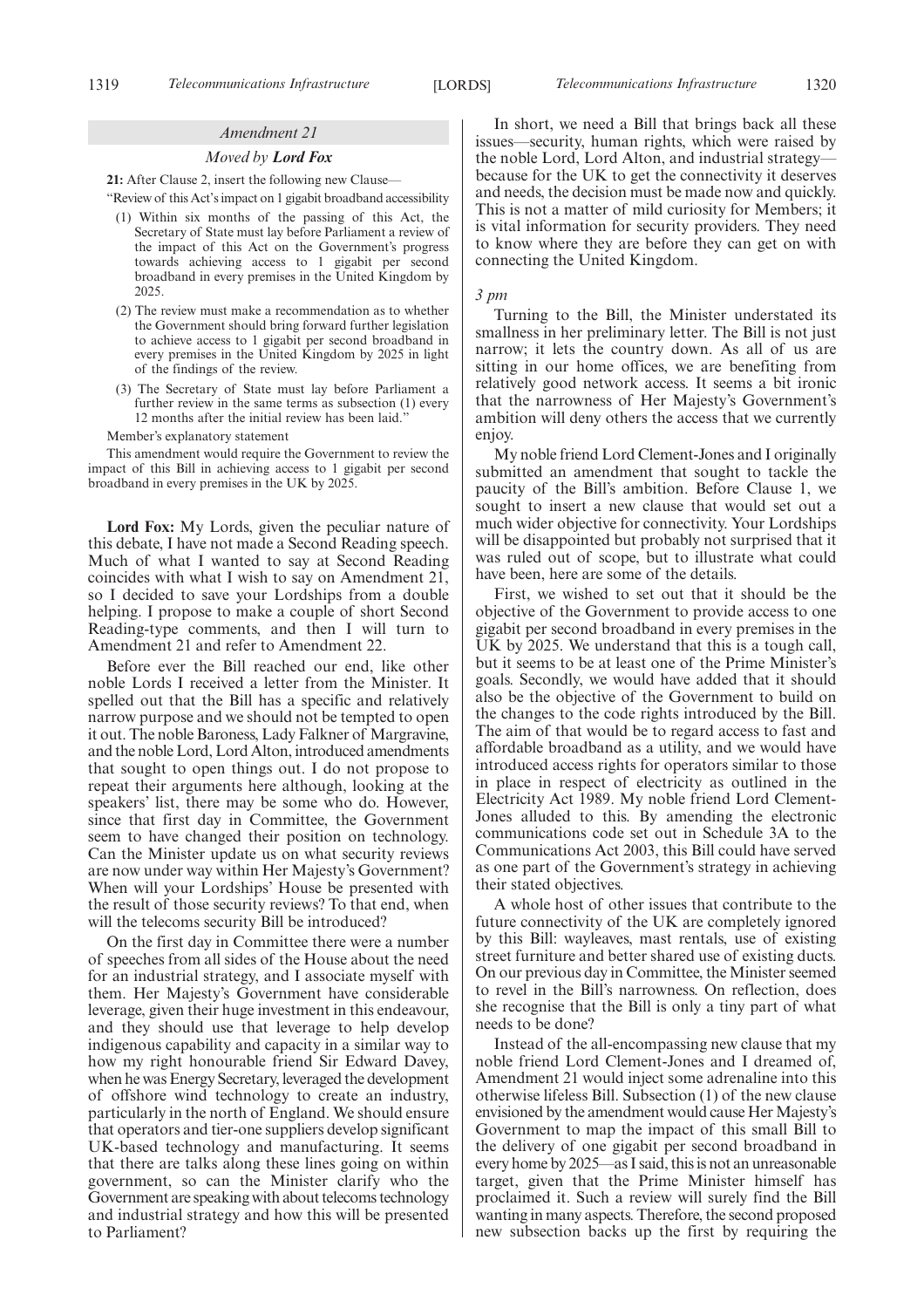Government to produce the actual legislation they need to achieve this ambitious target. Proposed new subsection (3) would allow Parliament to review progress annually. This cannot be objectionable to the Minister. Everyone on this Committee knows that more legislation is needed; the Minister knows that, too—this amendment helps serve that up.

Amendment 22 would simply ensure that future amendment to the Bill required the affirmative process. I am sure that the Minister will agree that a negative process is not appropriate here; it needs to be affirmative.

We all know that connectivity is vital in today's world to enfranchise and enable all UK citizens—indeed, the Prime Minister has said this on many occasions—yet the Bill is mysteriously cautious. Finally, I enjoin the Minister to test whether the Bill is reasonable. I suggest substituting "broadband" or "connectivity" in the Bill with "electrical connection". If the Minister were to do this, it would be immediately clear that the Bill's equivocation, qualification and lack of ambition do not add up to the Government's stated goal for the United Kingdom. I beg to move.

**Lord Blencathra (Con):** My Lords, I too wish to make a Second Reading point which I would have made if I had had a chance to speak at Second Reading. I am speaking on the proposed new clause because I want to query the meaning of

"achieving access to 1 gigabit per second broadband"

and explain why it is meaningless without a guarantee of minimum speeds.

Most of us probably already have superfast broadband, defined as download speeds of at least 24 megabits per second, but has any colleague ever had that? If one logs on at 3 am, one might get close to that, but in the main it is bogus. That is nothing to do with the Government except that we let ISPs get away with claims that their system delivers "up to 24 megabits per second".

The Government's commitment is to build "gigabitcapable broadband" nationwide by 2025. That is a sensible change from the May Government's terminology of "full fibre", as it will permit 5G and wireless technology rather than trying to run cables to extremely remote locations. However, I, and I suspect millions of others, do not want or need to download a high-definition, overlong two-hour film—as many seem to be these days, as modern directors are incapable of sensible editing—in 20 seconds. That is not important. I suggest that we need better connectivity for our Zoom and Teams conferences, and reliable speeds for the exchange of business information and PowerPoint slides. Of course, some specialist companies will need to send gigabit video files, but the main users, or abusers, of that will be kids downloading films and games. Therefore, I come back to the point that most of us will never get one gigabit constantly, since the airwave or cable space will be taken up with rubbish films being downloaded by children.

The correct solution would be a differential charge for the amount of material downloaded. I endorse that, but I believe that it is strongly opposed by powerful internet activists who demand any amount of material at the same price as for those who send only a few emails. I ask the Minister to deliver a minimum guaranteed floor by the internet service providers. I do not care what it is, but I want consistency. I for one am fed up being ripped off with "up to" speeds. I do not necessarily want one gigabit; I will happily pay for 100 megabits, 250 megabits or 500 megabits, but I want that speed all the time, 24/7, and not just for two minutes of the day at 3 am.

A commitment to a guaranteed minimum speed is far more important than access to a theoretical speed which most of us will never need and those who do will never get, since millions of unnecessary films will block up the system. Therefore, although it is not in the Bill, I would love to hear my noble friend the Minister say that she will introduce a measure to compel internet service providers to deliver a minimum speed, no matter how low that might be so long as it is guaranteed 24/7.

**Lord Adonis:** I do not follow the noble Lord, Lord Blencathra, in seeking to make moral, let alone ageist, judgments on different users of internet services, but I completely follow him in his point about the need for a universal service obligation that is both universal and an obligation. The noble Lord, Lord Fox, spoke about the parallel with electricity, but the more relevant parallel may be with the development of the postal service, which was done nearly two centuries ago. The principle of access on an equal basis to the most remote parts of Britain was at the centre of the postal service that Anthony Trollope and others developed in the mid-19th century. Irrespective of what people chose to put in the envelopes, the principle was that you would get a delivery at least once a day everywhere for the same price.

The bit that the Government keep ducking is turning this into a universal service obligation; they keep talking about targets for increased rollout. The steps being taken in this Bill are welcome because they will make it possible to get more gigabit coverage to more people quickly. But there is no definition of a universal service obligation, and if it is not in this Bill, then sometime soon Parliament will have to grapple with the issue of a universal service obligation that provides coverage at around the 1 gigabit level to all premises in the United Kingdom. We would then map out how to do that in exactly the same way as we have done with utilities in the past.

However, the bit that I do not think anyone can question is that this is now a utility-type service that people require. We need only to look at the most advanced nations in the world that are doing best with their internet services, led by South Korea and many east Asian countries. Some time ago, they regarded high-capacity networks of this kind as universal services and put an obligation on someone—whether the state or private providers—that they had to meet. We are still behind the curve. We cannot claim that we are building world-class networks while we refuse to define a universal service obligation. This Bill provides a good opportunity for the Government to do so, and I look forward to hearing the Minister's reasons why we should yet again kick the can down the road.

**Lord Empey (UUP):** My Lords, I echo some of the comments of the noble Lord, Lord Adonis. However, my anxiety about this whole process is that for years,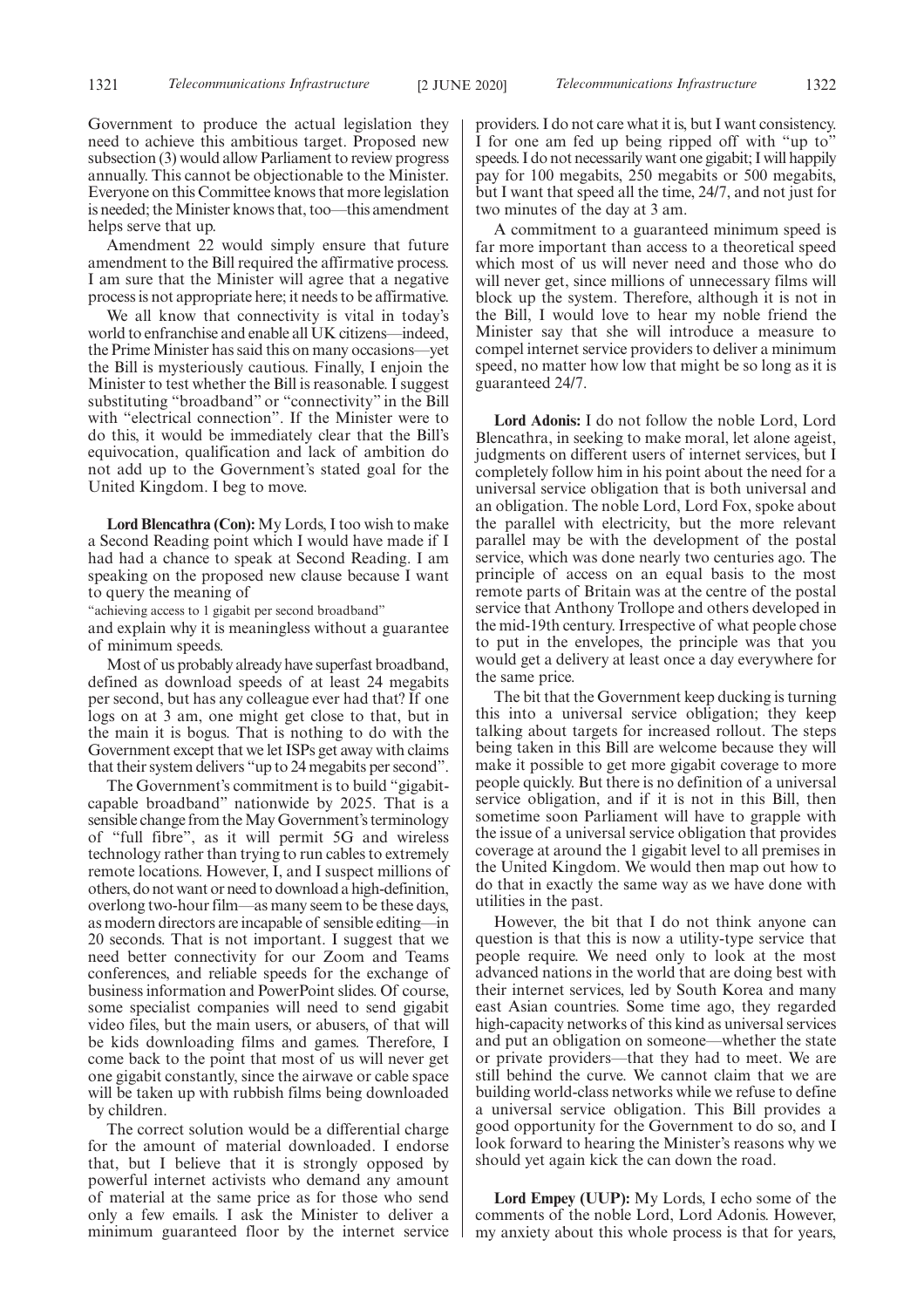#### [LORD EMPEY]

the Government have been talking about bringing fast, competitive broadband into the United Kingdom, yet we are still quite some distance behind our major competitors. Being forced to use our current virtual proceedings has revealed inconsistency in the quality of service throughout the UK. When watching some of our colleagues on Zoom or even on Microsoft Teams, it is obvious that the quality of the service varies dramatically from one part of the country to another. The noble Lord, Lord Blencathra, pointed out that time of day also has a major impact on the speed of the system.

As more people work from home during the current crisis, it is likely that some will continue to do so, and that might be a growing pattern. If we are to have a competitive economy operating in all parts of our United Kingdom, that is all the more reason to ensure that we have a service that is fit for purpose. Governments have come out with these statements time and again, but as is often the case with much of our fundamental infrastructure, particularly as it applies to industrial strategy, we are a day late and a dollar short. This is not a new phenomenon. I do not understand why, sometimes, this country comes up with fantastic inventions but we fail to exploit them. The Whittle jet engine was a fantastic invention, but other people really made money out of it. Someone from the UK devised the World Wide Web, and yet we all know that someone else is exploiting it and making money out of it. We seem to be unable to take an idea and convert it into a meaningful and effective industrial strategy, and sometimes that can be very depressing.

If we do not set a reasonable target and require Her Majesty's Government to come back and test how effective it has been, in two or three years' time we will end up making the same claims in the same speeches, and many of our competitors in other parts of the world will have moved on. The Minister and the Government have nothing to lose in setting a reasonable target on which they have to come back to us. After all, the Health Secretary said today in the other place that he is happy to have his efforts judged by the statistics people. Some measurement of progress has to be made and if it is not, we need more Executive action or, as the noble Lord, Lord Fox, has said, further and better legislation.

#### *3 15 pm*

I can see no reason why we cannot adopt, if not the precise wording of the amendment, at least its substance, and I am sure that the Minister could bring something back for us at a later stage. Everyone accepts that economic inequalities exist between the north and the south—let us face it, the last election was fought on that basis, and promises were made. This is one of the mechanisms that could help to deliver on those promises, but that will happen only if the promised progress is measured and we can therefore make corrections as we go along. I do not see any possible negative impact, and I believe that the amendment as tabled is worthy of support.

**Lord Kennedy of Southwark (Lab Co-op):** My Lords, I fully support Amendment 21, proposed by the noble Lord, Lord Fox, and I hope that when the noble Lord, Lord Parkinson of Whitley Bay, replies to this short debate, he can signal his support. If not, I hope he can reassure us that the measures in the proposed new clause will be undertaken in other ways. I will be most disappointed if all he says is that they are not necessary. I echo the comment made by the noble Lord, Lord Empey, in this respect.

As we know, the Bill is about enabling the UK to deliver on a major infrastructure project. As was said earlier, broadband has to be seen as an essential utility in the same way as gas, electricity, water and the postal service, to which my noble friend Lord Adonis referred. We must ensure that we have a world-beating service. We should remember what happened to the Pony Express.

One of the barriers to delivering gigabit capability is easy access to multi-dwelling buildings such as blocks of flats: a tenant wants the capacity but the owner does not respond to requests for access rights. So, I support the Government in delivering this and dealing with a real barrier to the target they have set—but is it enough? This new clause would enable us to decide and, if they are found wanting, to take action. It requires the Government to lay before Parliament a review of the Act's impact within six months. Importantly, the review must make a recommendation to the Government on whether they should bring forward further legislation to achieve their stated aim, which we all support in the light of the findings of the review they conducted.

Finally, the new clause provides for further reviews every 12 months after the initial review. As the noble Lord, Lord Fox, said, it seeks to inject some adrenalin into the Bill. Broadband connectivity and faster broadband speeds are vital to our country and to our economy. This new clause would enable Parliament and the Government to confirm that work is on track and where it is not, for that to be highlighted and appropriate action to be taken.

**Baroness Falkner of Margravine (Non-Afl):**My Lords, I will speak briefly in opposition to the amendment. I can see why the noble Lords, Lord Clement-Jones and Lord Fox, tabled it, because targets are quite important to ensure that the Government do what they set out to do. However, the narrow timeframes given in the amendment are not practicable and will not tell us any more than we will know through other means.

I go straight to the point made by the noble Lord, Lord Fox, about the Prime Minister commissioning the National Cyber Security Centre to review new US laws that will impact on Huawei's ability to use US technology. We know that the Prime Minister is looking again at this matter through this review. I am delighted to hear that, as the Committee would expect me to be given what I said earlier on my own amendments. It is quite right: it is better to change your mind and to get better information later, rather than too late to be able to effect the changes you might need to put in place.

However, the amendment is redundant for another reason: six months' time is way too narrow because it takes us to the end of this year, when we know that the bandwidth of Parliament and government will be intensely focused on Covid-19 and its impacts. Distracting additional pieces of legislation or reports would probably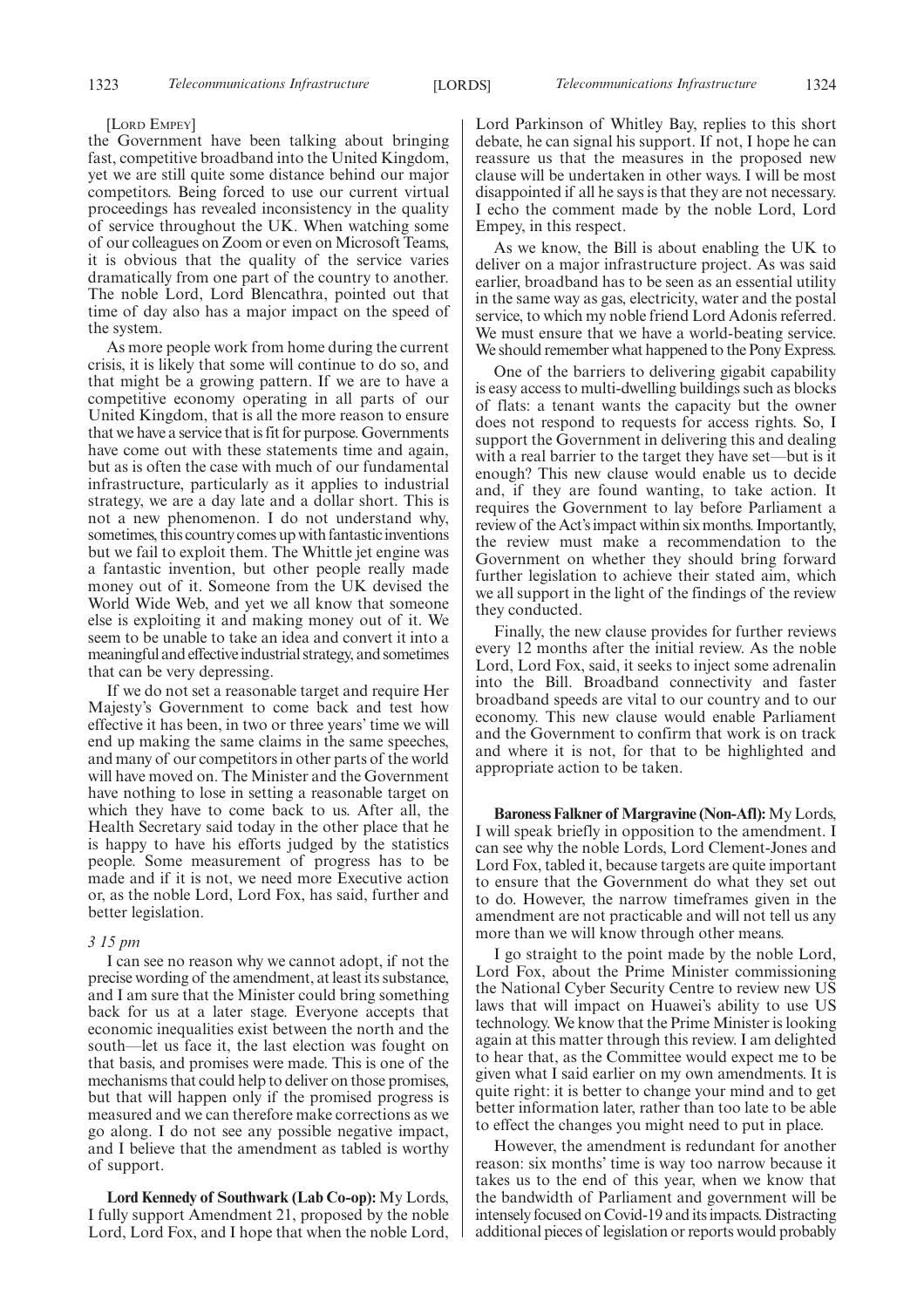not garner the bandwidth they need for us to see whether the Government are achieving what they set out to achieve. Six months is way too short.

As for annual reviews, the correct place to know whether the Government are reaching their objectives is Ofcom's annual reporting on this matter. Anyone who saw Ofcom's last report of December 2019 got a very clear picture of where there has been success for fibre broadband, some limited success for ultrafast broadband and great open holes in rural coverage. We all know from what the regulator is telling us is that there are real issues about rural coverage that have their own particular hurdles, such as masts, local communities, planning permissions and all those things. All that information is readily available through the regulator. I cannot see why we would wish to put another layer of reporting on top of what the regulator is already doing.

I again emphasise that I am very much in favour of the Government's objectives. I have my other concerns, which I might well come back to on Report, but for the moment the amendment is redundant in a very fast-moving situation.

**Lord Blunkett (Lab):** Everything that I intended to say has already been eloquently put on to the agenda by those who have spoken in favour of the amendment, so I will be brief. I reinforce that what has happened over the past three months has, in many ways, drawn attention to the inadequacies of the system that we are operating, not just as individuals but in how companies have tried to survive in this very difficult environment. The more that we can ensure that we review progress the better it will be, in whatever form. I take the point entirely about reporting from Ofcom, but the emphasis has to be on requiring the Government to address the key issues. I do not intend to go back to the Second Reading issues about the industrial strategy, but the rebalancing of our economy and the regeneration and recovery programme will be highly dependent on connectivity, with acceptable speeds right across the country in ways that ensure that they are reliable. That point has not actually been reinforced.

A review is crucial if we are not to repeat what has sadly happened over the past 30 or, in many cases, 40 years in efforts to ensure that modern technology is used effectively and is available and accessible to everyone: promising a great deal and delivering far less. The great pity of the December election, which was mentioned by the noble Lord, Lord Empey, is that we could have addressed the challenge of really ambitious investment but instead got caught up on pricing policy. Today, in this short debate and with this very narrowly focused Bill, it is time to say that we need to review anything that moves us on to being able to deliver what has been commonplace in other countries for a very long time, as was rightly said by my noble friend Lord Adonis.

**Baroness Kennedy of Cradley (Lab):** My Lords, as other noble Lords have said, this country is falling well behind our international partners regarding access to fast, reliable, gigabit-capable connectivity. As we know, the speed, resilience and reliability of our networks are the drivers of our economic growth. Making sure through a review, as detailed in Amendment 21, that this and any future legislation that might be necessary are effective is critical and makes economic sense.

To help our economic growth, policy interventions in this area have to work. A review would allow an assessment of how the legislation works in practice. It would allow for tenants, landlords and operators to feed back on the practical application of the legislation and suggest whether further legislative intervention or guidance are needed. It would also give us a chance to assess landlords' responses. I am sure that landlords have the Bill on their radar. However, many will not. A review will help to assess how responsive landlords have been as a result of the legislation. For example, have they changed the implementation of broadband infrastructure policies for their buildings? Have they constructively engaged with tenants? A review would allow for best practice from landlords and operators to be shared across the sector.

Finally, I echo many noble Lords in asking how the Government, if Amendment 21 is not agreeable to them, intend to review the effectiveness of the legislation and learn from its practical application in the field to help to achieve their target.

**The Deputy Chairman of Committees (Baroness Henig) (Lab):** The noble Lord, Lord Bhatia, cannot be heard, so we pass on to the noble Baroness, Lady Wilcox of Newport. We will come back to the noble Lord after that. Oh, she also cannot be heard. The noble Lord, Lord Duncan of Springbank, will not speak in the debate so we should go on to the noble Lord, Lord Liddle—

**Baroness Wilcox of Newport (Lab):**I beg your pardon —I was trying to unmute myself. It was not working just then but it is now. It was a little technical hitch.

My Lords, no one can fail to recognise the importance of faster broadband, and it will be a vital area of review after this health crisis has passed. A fast, reliable signal is important for young people who need to study and do their schoolwork at home, for our higher education students who need to access online courses, and indeed for people, including politicians, now working at home in these extraordinary circumstances.

One thing is certain: when this pandemic diminishes let us hope that it will be sooner rather than later and that, with the easing of lockdown, a second wave will not engulf the country—it will be impossible to overstate the importance of broadband access. Indeed, when this Bill was first envisaged and consultations took place with the telecommunications industry, no one could have dreamed how the country, including this Chamber, would be transformed into a home-working economy. The speed of the transformation has been incredible and, although spontaneity is absent from your Lordships' House during questioning and debate, there must surely be good reasons for the House authorities and the usual channels to look at lessons learned from this virtual Parliament and to explore ways in which we can utilise this technology more readily in the future.

#### *3.30 pm*

Those gigabit-capable connections of 1,000 megabits per second and above will be a catalyst for entrepreneurs in areas such as cybersecurity, big data and artificial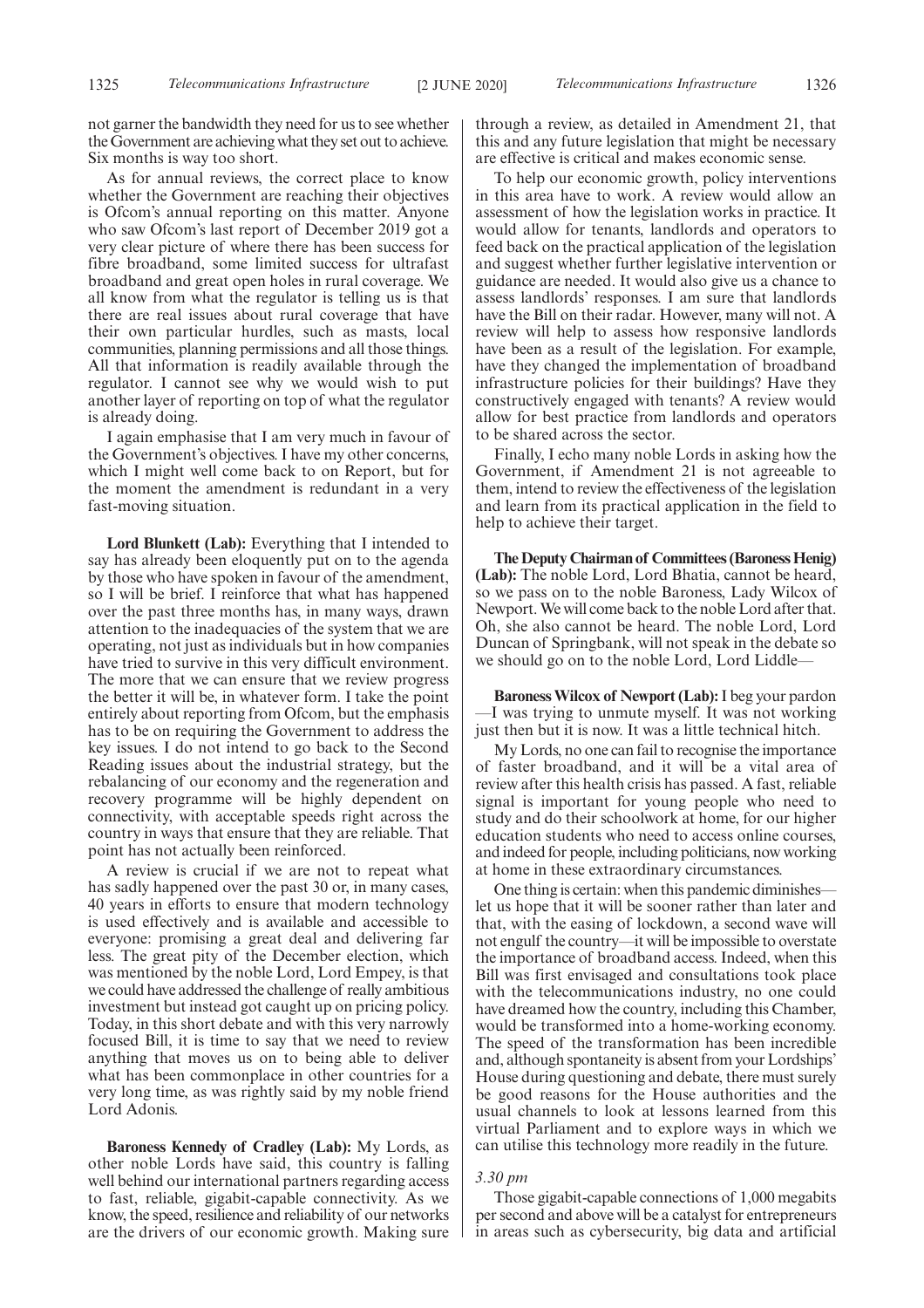#### [BARONESS WILCOX OF NEWPORT]

intelligence. Wales has all the ingredients for a strong cybersecurity sector that can not only survive the current and forthcoming economic challenges but support its recovery. We have an internationally recognised mix of cybersecurity-focused big business, a critical mass of small enterprises and GCHQ-recognised academic excellence, promoted by Welsh government strategy—and I am pleased to inform your Lordships that much of thatmixof businessislocatedinmyhomecityof Newport.

The National Cyber Security Centre had planned to host its annual conference, CYBERUK, at the Newport International Convention Centre in May. It will be rescheduled post-Covid and will attract around 2,000 attendees to the city from across the world, thus providing a great opportunity to display the excellent cybersecurity sector in Wales and its cyber innovation ecosystem success stories.

It is therefore crucial that there is an evaluation of this legislation's impact on 1 gigabit broadband accessibility over at least a six-month period to ensure that the potential of this sector to aid recovery after the pandemic is assured. There should be ongoing reviews to ensure that it is not only the issue of accessing houses of multiple occupation that prevents the further rollout of services. Further legislation should be recommended to ensure that the sector can achieve its greatest potential for individuals, businesses and public services alike. As my noble friend Lord Kennedy said, this proposed new clause confirms that the Government are on track.

**Lord Bhatia (Non-Afl):**My Lords, I did not participate in the previous debates on this Bill because my broadband system was not fully connected. It was difficult to see or to print out the *Hansard* reports of the previous sessions.

I wish to speak to Amendment 22 and largely support what the noble Lords, Lord Adonis and Lord Clement-Jones, have said. The amendment would enable the court to make an order requiring a landlord to allow an operator to provide an electronic communication service to a leased premises. Such a service has become very important in the current Covid-19 climate, when many of us are housebound.

It is very disturbing to hear that BT might sell off Openreach. If that is true, all the timetables and budgets will have to be revised, and it will have huge consequences for the people who need broadband for their business and for individuals in their homes. Due to the Covid-19 lockdown, everyone is homebound and working from home. To participate in this debate, I have had to print out a copy of the Bill and the *Hansard* reports of the previous debates. In my home, I use Virgin's services. My daughter uses BT internet. Both systems have strengths and weaknesses but are largely reliable.

My Virgin system is excellent and rarely fails, but when it fails it is a big problem. Some months ago, the Virgin fibre service had an unfortunate accident. Someone had slashed through the fibre cables, which, as I understand it, are deep in the ground. It took some weeks before the engineers, who worked day and night, traced the location of the fibre that had been cut and had to be reconnected. On the telephone—the only way of contacting Virgin—we were told that the system would soon be back in service, and finally the service was restored.

As I said earlier, there was a weakness, but users have been given no compensation for the system failure. There was no email service through which Virgin could be contacted. The only way of doing so was by telephone, and it took many hours to be connected, as thousands of users were trying to reach Virgin. As I said, to date, no compensation has been received. The problem with BT internet is that it is provided through open copper wires, which can be cut down due to falling trees or other accidents. As a result, delays are inevitable.

Although the debate has centred around blocks of flats and tenants who are unable to get internet, there is little or no mention of citizens in urban areas who have low incomes and are unable to pay the charges for the service. The Covid crisis has made many people jobless, as they are on zero-hours contracts. Some time ago one often used to hear mention of IT and broadband poverty.

I have three questions for the Minister. First, will he please clarify whether BT is going to sell off Openreach? Secondly, if Openreach is sold, is there a plan to ensure that the Openreach buyer will be able to continue the services seamlessly and on the same budget and timeframe? Thirdly, will the Government provide free services to those who are unable to pay for broadband and other services?

**Lord Liddle (Lab):** There have been some excellent speeches in this debate and I fully support the amendment moved so ably by the noble Lord, Lord Fox. We are debating matters of fundamental political importance, and I disagree with the suggestion of the noble Baroness who said that this can all be left to regulators. The fact is that in these areas far too much has been left to regulators. These are questions of politics and whether Ministers are really driving progress. That is why I think that regular reports to Parliament are a very good idea.

When listening to the noble Baroness, Lady Barran, and the noble Lord, Lord Parkinson, I have felt that the Bill has been presented to us as a sort of trifling or very minor measure, but in fact it is on a huge subject. In the Conservative manifesto, as I am sure the noble Lord, Lord Parkinson, will confirm in his concluding remarks, the Government made a very bold commitment to full fibre and gigabit-capable broadband for every home and business by 2025. It would be good if the Minister could reaffirm that that is indeed the Government's commitment. The case for it has grown: we saw in the general election the cry from the left-behind areas of the country. They put their trust in Mr Johnson because he said that he would look after them. It is absolutely essential to the fostering of new enterprise in, for instance, west Cumbria, where I live, that we have top-class, gigabit-capable broadband. The question is: will we get it? It is a big political question and the Government have to satisfy us that they will deliver on those promises.

The Covid crisis has made the question of access to broadband also a fundamental question of equality. I am struck by a lot of the research into the damage to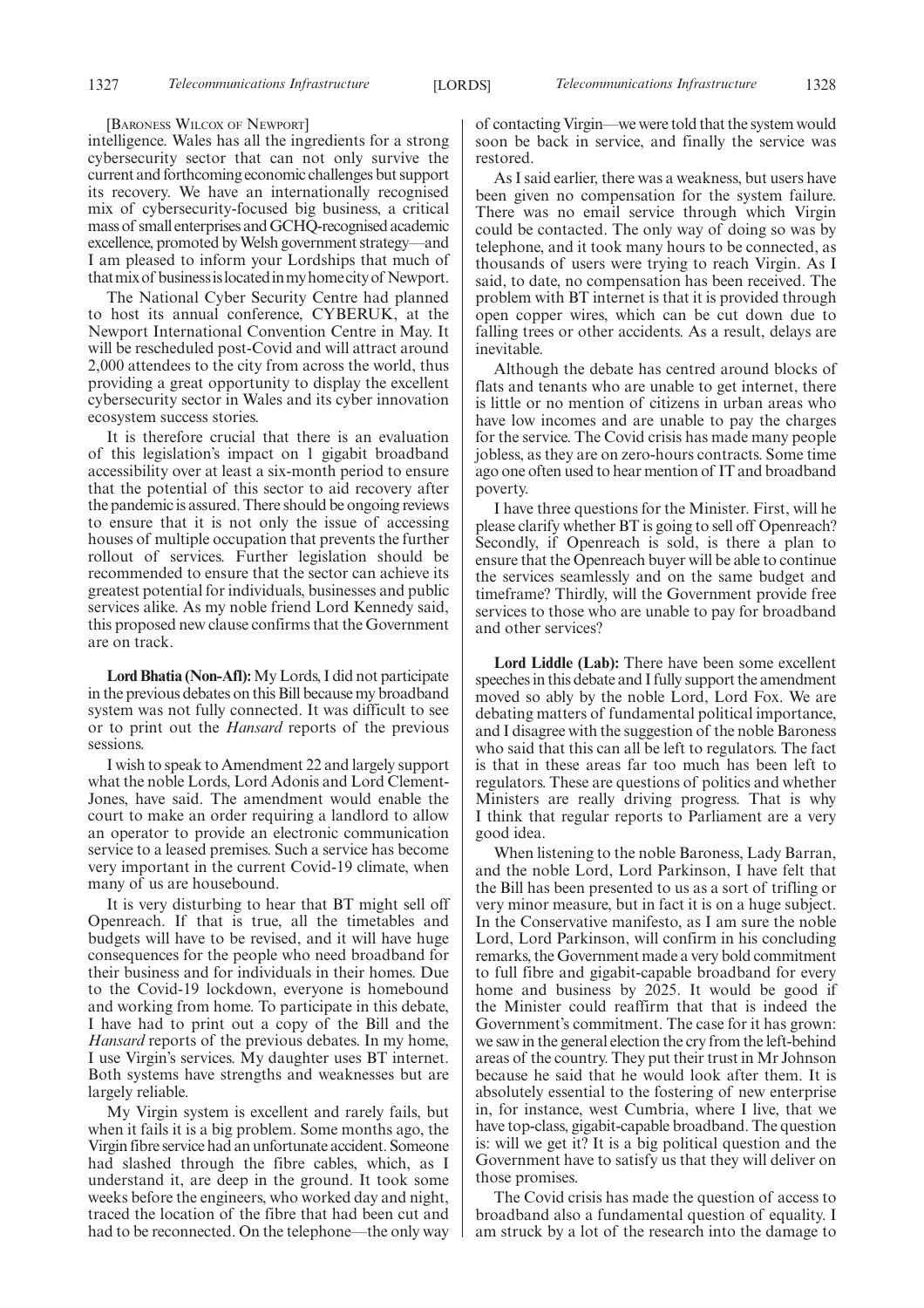children's opportunities being done by schools being closed. Some of the greatest damage is where families do not have access to broadband and where schools are not providing teaching online, yet those inequalities could be addressed by a vigorous Government who were prepared to make sure that the infrastructure was available to everybody.

I support this legislation, which gives the service providers due rights over landlords. I am worried that it is not enough. The noble Baroness, Lady Barran, descended into lots of verbiage—if I might put it so crudely—about the balance of powers in this Bill, which makes me think that, actually, it does not really give the service providers what they need to aggressively provide a more universal service. We cannot put obligations on providers to provide a universal service unless they have the muscle to be able to do it.

In the Conservative manifesto, not only was £5 billion of public funding promised to promote these digital objectives, but

"a raft of legislative changes to accelerate progress"

will be introduced. I suppose this Bill is one of those legislative changes. We know we have got the telecoms security Bill coming later this year, and we know that there is a furious debate going on in government about what it should say. How much are those debates about the telecoms security Bill going to delay the 2025 objective? The Government should be straight with the electorate about the trade-offs here. We need an indication in the Bill of how far it is going towards this raft of legislative changes to produce great progress, what other legislative changes are going to be proposed, and on what timescale. If this is a trifling measure, what is the big measure that is going to produce the results?

I very much support this amendment and look forward to the Minister's reply, because I want to see clear commitment to action that will be reported on to Parliament on a regular basis.

**Lord Livermore:** My Lords, as we have heard, Amendment 21 would introduce a review requirement relating to progress on the Government's stated target of achieving universal access to gigabit broadband by 2025. I hope the Minister will be able to make a clear commitment to progress reports, either from his department or from Ofcom. While we do get estimates of statistics from the latter, there must be some mechanism for understanding how the Government aim to address any shortcomings.

Furthermore, the view of the committee this afternoon seems very clear that more needs to be done, and we are certainly sympathetic to the idea of an amendment such as that suggested by the noble Lord, Lord Fox. Amendment 22 seeks to upgrade one of the delegated powers in the Bill to the affirmative procedure. The 12th report of our Delegated Powers and Regulatory Reform Committee did not flag this power as problematic, but it would nevertheless be helpful if the Minister could outline the process that these regulations will be subject to prior to their publication and entry into force.

**Lord Parkinson of Whitley Bay (Con):** I thank all noble Lords who have spoken in this lively and wideranging debate. A number of issues of a Second Reading type were raised, which is quite understandable given the practical restrictions on noble Lords being present at Second Reading. I will attempt to address those briefly before turning to the amendments, but I am sure that my noble friend Lady Barran will be happy to write with further details if they are still needed afterwards.

On security, I am afraid I cannot give the noble Lord, Lord Fox, a specific date for the introduction of the telecoms security Bill any more than we could earlier in Committee. However, I can certainly reassure him that we understand the importance of that issue, and of turning to it in a timely manner. However, on security issues more broadly, the National Cyber Security Centre is considering what the impact of the additional sanctions placed on Huawei by the United States Government might be. Moreover, in the first Committee sitting, my noble friend Lady Barran committed to meeting certain noble Lords with Ministers from the Foreign and Commonwealth Office specifically with regard to this issue of high-risk vendors and human rights, and I am sure that she would be very happy for the noble Lord, Lord Fox, and others to join if they wished.

#### *3.45 pm*

The noble Lord, Lord Bhatia, asked about Openreach. I can tell him that officials from the Department for Digital, Culture, Media and Sport have spoken to BT, which has categorically denied that it is in talks to sell Openreach.

My noble friend Lord Empey raised the issue of rural connectivity, as a number of other noble Lords rightly touched on. The Government recognise that rural communities require good digital connectivity in order to thrive, as has been particularly highlighted by the circumstances in which we currently find ourselves. We are committed to ensuring that no part of the United Kingdom is left behind, and we are investing record amounts to improve digital connectivity for the least-connected parts of the country.

Furthermore, the Budget committed the £5 billion, which I am glad that a number of noble Lords have noticed, to support the deployment of gigabit-capable broadband in the most difficult-to-reach 20% of the country, so that all areas of the United Kingdom are able to benefit from it. This £5 billion will deliver benefits to each of the constituent nations of the United Kingdom—I am glad that we have had noble Lords speaking from each of those four nations in this debate—and it will particularly benefit rural areas. We are striving to have our £5 billion delivery programme up and running as soon as possible, and we are engaging closely with the industry on this, along with local authorities and the devolved Administrations, so that we can design the programme to get the best possible value for money for taxpayers.

Turning to the amendments, I will speak first to Amendment 21, and I am grateful to the noble Lords, Lord Fox and Lord Clement-Jones, for tabling it. In essence, it asks why we are not using this Bill to further the Government's gigabit-broadband strategy—a point that a number of noble Lords returned to in their speeches. Given the Government's commitment to the nationwide implementation of gigabit-capable broadband, which I am happy to restate, we certainly appreciate the sentiment behind this amendment.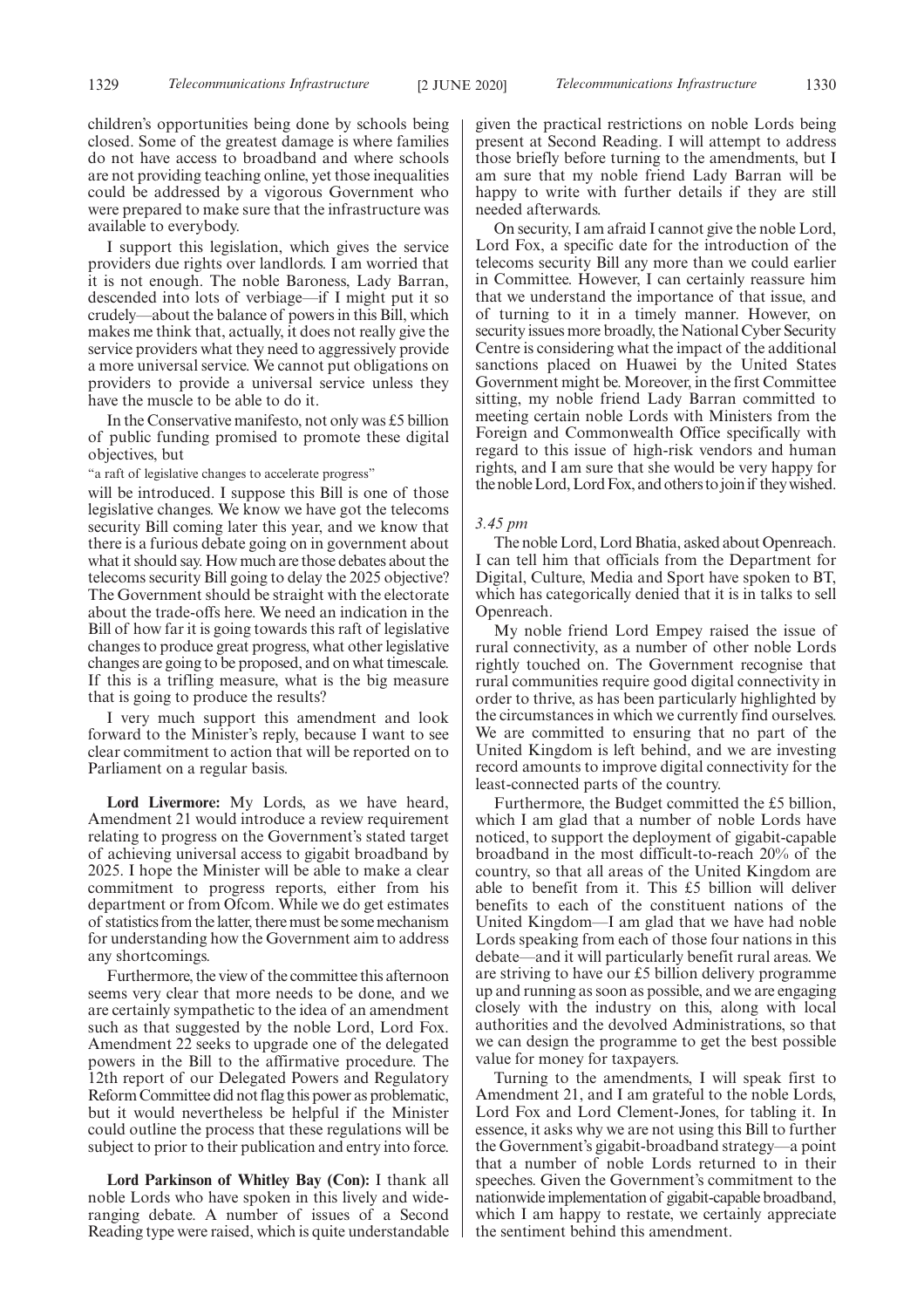#### [LORD PARKINSON OF WHITLEY BAY]

Nevertheless, the Bill has been introduced to address a specific issue. As set out in my noble friend's letter that preceded the Bill—which the noble Lord, Lord Fox, recalled—this Bill is not intended to be a more wideranging measure or some sort of panacea to address gigabit connectivity more broadly. As noble Lords have rightly noted, the Government have a manifesto commitment to bring full-fibre and gigabit-capable broadband to every home and business across the UK. We are taking a broad range of actions to fulfil that commitment, including not just introducing this Bill, but investing £5 billion to deliver faster broadband in the hardest-to-reach areas.

This Bill, however, has been introduced to provide a targeted response to a specific problem, responding to a clear base of evidence that we have seen from the industry. It is not a trifling matter, as the noble Lord, Lord Liddle, rightly says, but just one discrete instrument in the Government's overall strategy for speeding up the deployment of gigabit broadband. Operators have told us that unresponsive landowners are presenting an obstacle to the provision of broadband in multipledwelling properties, and the evidence they have provided has helped to formulate this legislation to address that problem.

The Government continue to engage with operators as well as with landowners, local authorities and many others on other barriers to deployment, so that we can formulate policy based on clear evidence just as this Bill has been. We are talking to operators all the time about what they need from the Government to speed up broadband deployment, and as soon as evidence becomes available that makes it clear that the existing legislative framework is proving a barrier to deployment, or is not addressing it, we will of course consider making the changes that are needed to support the nationwide delivery of gigabit broadband. I hope that that gives noble Lords, particularly the noble Lords, Lord Kennedy of Southwark and Lord Liddle, and others the reassurance that they were seeking about the broader work that the Government are doing.

My noble friend Lord Blencathra asked about guaranteeing minimum speeds rather than focusing on maximum or potential ones. I am pleased to say that the Government have legislated to introduce a universal service obligation for broadband, which came into effect in March this year. That gives everyone in the country the right to request decent broadband of at least 10 megabits per second up to a reasonable cost threshold. Of course, we appreciate that reliability is just as important as speed. Similarly, it is essential that networks are resilient and that they work when we most need them, such as right now, so the universal service obligation is closely monitored. But it is not the Government's aim to provide the bare minimum. We want every home and business to have access to gigabit-capable connections as soon as possible.

The technology that makes our digital infrastructure possible is still rapidly evolving and the "up to" limits that my noble friend mentioned in his contribution are a symptom of the current generation of broadband, where things such as how close one's house or office is to the exchange and the number of people connected at any one time determine the experience that people have online. My noble friend said that he doubted that he would ever get a gigabit speed because of traffic and people downloading films and so on. It might reassure him to know that this area is developing quickly. Only last week, researchers in Australia recorded a new world record internet speed of over 44 terabits per second over a regular fibre line, while scientists in Japan, albeit in lab conditions for now, were able to transmit data at 1 petabit, which is 1 billion megabits per second. To put that in layman's terms and in perspective, that speed would be sufficient for every individual in the UK simultaneously to stream three movies in full HD and still leave 100 million megabits of capacity for other things. So gigabit-capable connections are more reliable, more resilient and faster. That is why the Government are so keen to ensure that every home and business is able to access them and enjoy the many benefits that the internet has to offer.

There are ways in which the effect of Amendment 21 can be achieved without adding it to the Bill. I have two examples. First, Ofcom publishes its *Connected Nations* report three times a year, which provides a clear assessment of the progress that the country is making in providing connectivity, both fixed and mobile. These reports provide detailed analysis and show not only areas connected to gigabit-capable networks but also those yet to be connected. I hope noble Lords will agree that the independent regulator is well placed to provide information on the progress of gigabit-capable broadband through these regular reports.

Secondly, the Government continue to answer questions in your Lordships' House and the other place to provide clarity on any aspect of their work in this area. My noble friend and other DCMS Ministers are always happy to provide updates on the Government's delivery of their manifesto commitment, on which I am glad to see a number of noble Lords rightly holding our feet to the fire, and to be held accountable in this way.

Furthermore, in both Houses of Parliament there are established means of scrutiny through the Select Committees. Indeed, the DCMS Select Committee in the other place has already launched an inquiry into the Government's gigabit broadband commitment. I hope noble Lords will agree that the amendment is not needed on the grounds of accountability. But there is another reason why the amendment is problematic. It would create an inconsistency with the Electronic Communications Code. By focusing on one gigabit, the amendment would not take the technology-neutral approach that we have taken in the Bill and which is taken in the code. Indeed, it would elevate one form of connectivity above others, as the noble Baroness, Lady Falkner of Margravine, pointed out, which, as my noble friend mentioned previously in Committee, has never been the Government's intention. The Electronic Communications Code is about where, when and how installations take place, leaving the question of what type of connectivity to the individual in question, be that the landowner or someone taking out a retail contract.

Amendment 22 would ensure that any regulations made under paragraph 27C(8) of the code, as amended by the Bill, are subject to the affirmative rather than the negative procedure, as currently provided. The power in question provides for the Secretary of State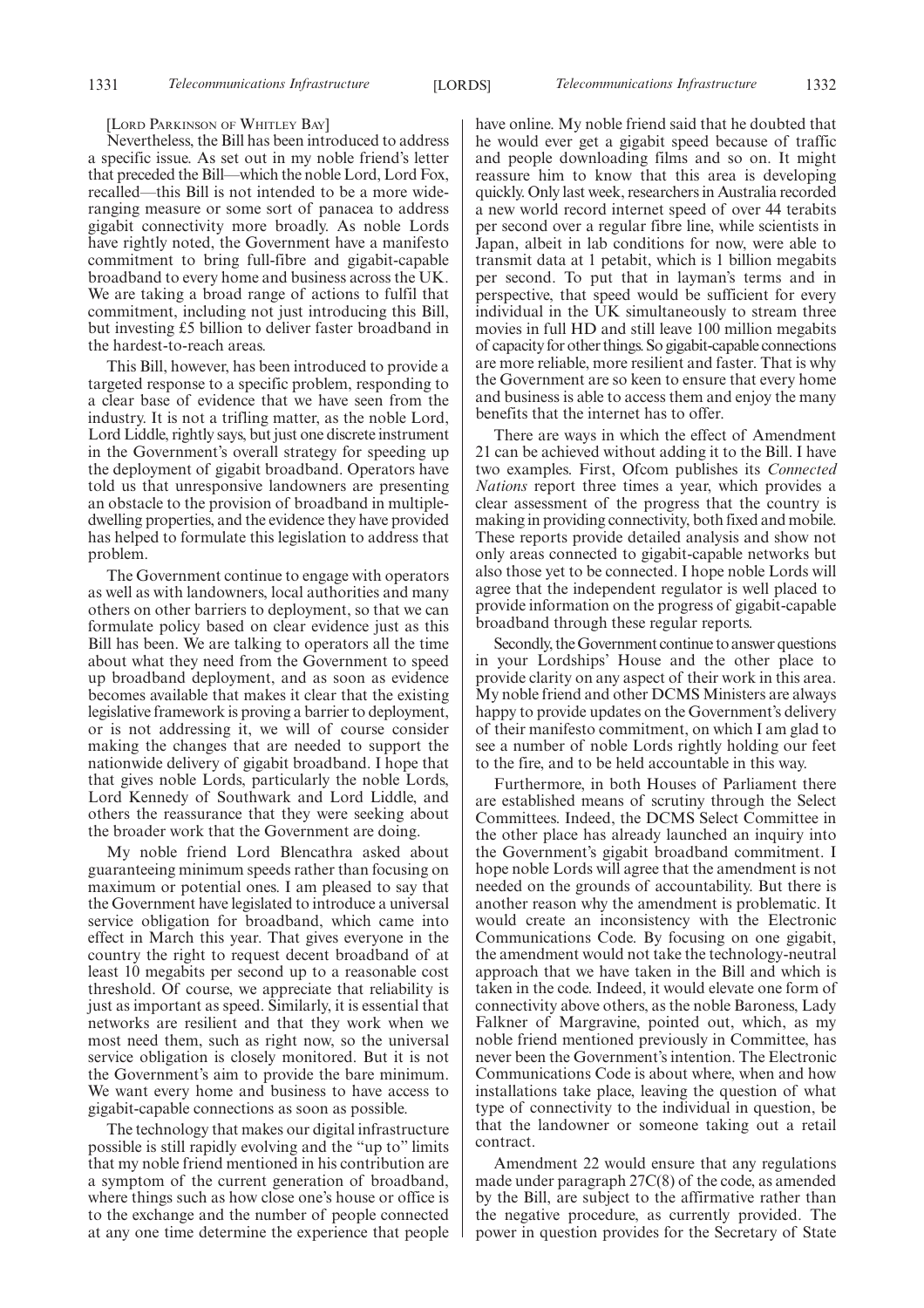to specify other conditions that the operator must satisfy before giving the required granter a final notice. It might be helpful to provide some indication of the conditions that might in future be considered for specification so that noble Lords have an idea of how that power could be exercised. Currently, an operator seeking to ascertain the identity of a landowner may conduct a search of the Land Registry, speak to the leaseholder directly or search the internet for details of the individual organisation that owns a property, for example via Companies House. Any of those may be used currently on a voluntary basis by an operator. However, it may in time become the case that these inquiries are better suited to being requirements. That is the sort of thing that might be considered.

Naturally, the Government thought carefully about to which procedure the regulation-making powers in this Bill should be subject. Our view remains that the negative procedure is the most proportionate level of scrutiny for this power. The nature of the power concerns procedural requirements for the serving of notices. All the other regulation-making powers in the Bill are of a similar nature and therefore subject to the same negative procedure, with one exception, the power relating to the terms of an agreement imposed by a Part 4A order, which will be subject to the affirmative resolution procedure.

As noble Lords will be aware, our approach has been scrutinised by the Delegated Powers and Regulatory Reform Committee, which did not identify anything in the Bill to which it wished to draw the attention of your Lordships' House. I was pleased to see that my noble friend Lord Haselhurst, one of the members of that committee, was with us earlier in this Committee's proceedings, and of course my noble friend Lord Blencathra, its chairman, is with us today. I am grateful to them and the rest of the committee for their scrutiny of the Bill. Given all that, we remain satisfied that the negative resolution procedure continues to be sufficient for the regulation-making power in question. I hope the noble Lords, Lord Clement-Jones and Lord Fox, will agree and feel able to withdraw the amendment.

**Lord Stevenson of Balmacara (Lab):**I want to return to comments made by the Minister in his concluding remarks, which were very comprehensive and tried to answer many of the questions posed by noble Lords. I worry, however, that anyone neutral listening to this debate would take the view that there is already a gap between where Ministers wish to go with the Bill and where those who have been participating in the Second Reading and Committee of the Bill are, which will need to be resolved as we get further down the track. It is worth pointing out that this comes from all sides of the House; it is not a partisan position.

I put it to the Ministers that the gap they are trying to bridge will not be achieved by the Bill. Unless and until they are prepared to put forward very firm commitments about how they will take forward the issues that have been raised, there will be trouble with the Bill as it reaches its later stages. To take one example, the Minister said that the department was regularly in discussion with operators about what they would like to see happen. That is very interesting. I am sure that most Members of the Committee taking part in this debate have had similar correspondence. Everything I have seen in relation to the Bill has been a complaint by the operators that their particular issues about how to involve themselves in this debate have not been listened to by Ministers and that the Bill is a pale imitation of what they thought they were being promised during the discussions that they had. So there is a difficulty.

I want to pick up on two other points. Ofcom may be doing a very good job as the current regulator in this area and reporting well to the wider public as well as to the Government, but that does not answer the main point, which is that we were promised in the recent election a completely different set of arrangements for our internet for the future than we are currently offered. My noble friend Lord Adonis said that we cannot claim to be world beating if we aspire only to 10 megabits per second, and others have said that the Covid-19 experience shows us that we have to rethink entirely what we do for our communities in internet provision. It is more than a utility; it is almost as vital as the air that we breathe to survive in today's society. If we do not get it right now, we are missing a tremendous opportunity to get ourselves at least back on to the ladder of progressive activity in relation to this. As others have said, we are a long way down the list and we will need a lot of effort if we are to get further on.

The question of whether or not we trust what the Government are doing will not be resolved by answering questions in Parliament or by Statements being made from time to time, when the Government choose to do so. We want to be confident that the Government are taking the opportunity that lies before us now to push forward this arrangement in a way which will satisfy all aspects of society. It will not be done simply by occasional reports, because we just do not know; we need definite information. That is the point I want to leave with Ministers: unless we can get some movement between now and Report, we will want to come back with a much tougher amendment that will push this Government where we think they ought to go.

#### *4 pm*

**Lord Parkinson of Whitley Bay:** I certainly agree with what the noble Lord said about the importance of a fast and reliable broadband connection. As we have all rightly noted, and as the current situation underlines, it is an increasingly important part of modern life, both for recreation and for business. But I do not fully recognise the characterisation that he gave of the Bill.

As we have said from the outset, this is a discrete measure responding to the evidence presented to us from industry and others about one of the obstacles only one—which stands in the way of fast broadband provision. We are attempting through this Bill to tackle that large, primary obstacle raised by industry. There are other specific challenges, but it would not be practical or as quick to put those into the Bill. It is because we want to proceed at pace, and remove those obstacles, that we are introducing this Bill in its discrete form.

I am sure that the noble Lord and his friends, in both Houses, will find plenty of opportunities to continue to hold the Government's feet to the fire. But I hope we will be able to reassure him then, as we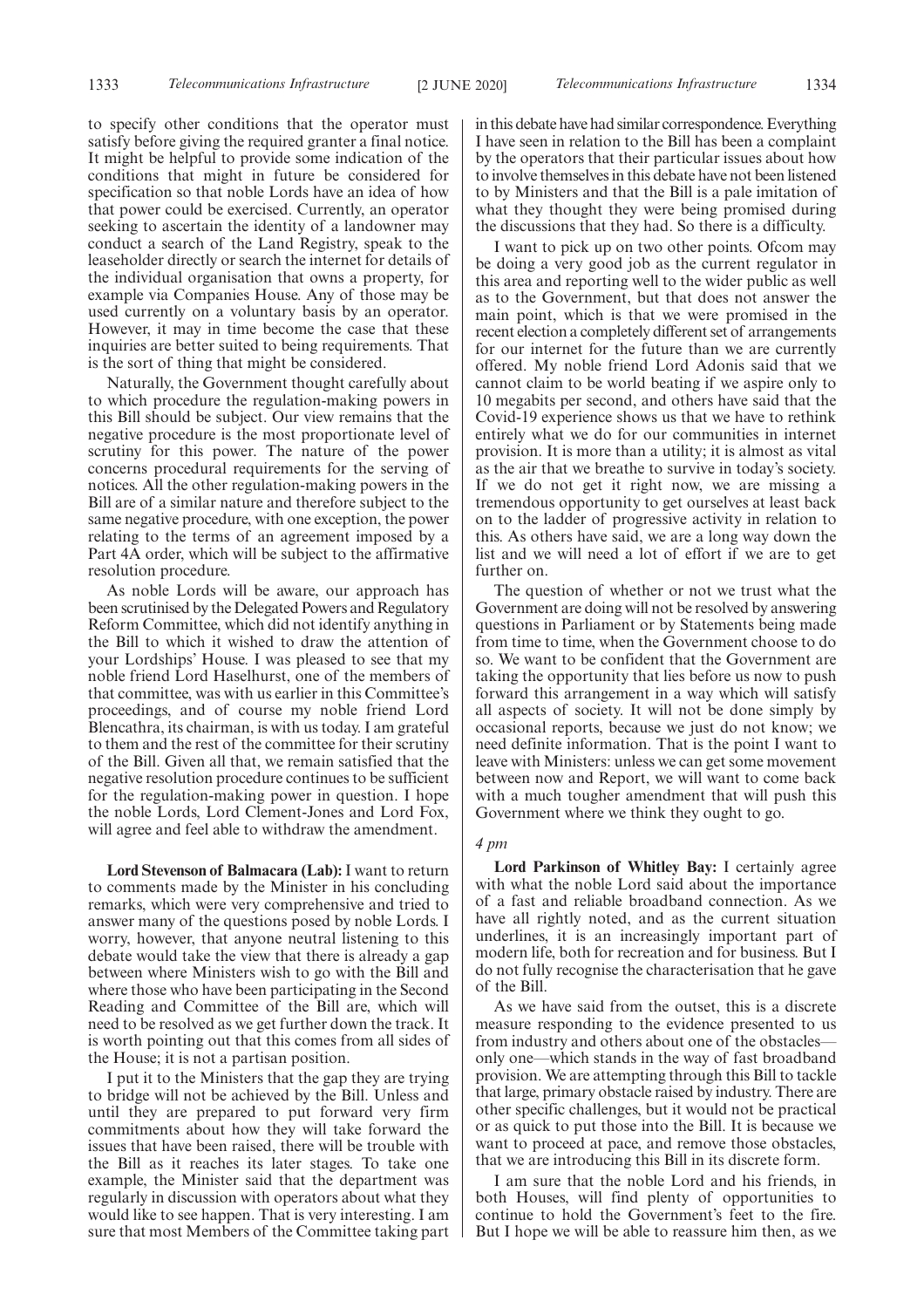[LORD PARKINSON OF WHITLEY BAY]

are trying to now, that we certainly understand the importance of this and want to proceed as swiftly as we can.

**The Deputy Chairman of Committees (Lord McNicol of West Kilbride) (Lab):** As no further Members have indicated that they wish to speak, I call the noble Lord, Lord Fox.

**Lord Fox:**I thank the Minister for his comprehensive response, which I will come to in a minute. I also thank all noble Lords for their response to the debate; it has been an interesting one, which has very much given evidence of the fact that we need a much wider Bill and a much wider level of discussion across the piece, whether we agree or otherwise.

I thank the noble Lord, Lord Blencathra, for introducing at the beginning the lies and sleights of advertising. To be clear, if someone is offering 1 gigabit and you are getting only 750 megabits down the line, that is a lot better than what I am getting now. To some extent, the bigger the target, the closer we get to what we need.

There is another issue, to do with empowerment, which none of us talked about: upload speeds. Noble Lords did talk about issues in rural areas, however. We heard voices from west Cumbria, Wales and Northern Ireland—and here I will of course play my Herefordshire card. For businesses to be empowered, and to plug into the recovery of our economy, they need to be able to upload, because that is how they sell things to other people and make money.

As the noble Lords, Lord Blunkett, Lord Bhatia and Lord Liddle, said, this is about equality and fairness. As a Parliament, we must stand up for the people who have the very worst delivery. The noble Lord, Lord Adonis, introduced the idea of the USO, and the Minister responded. We have a USO of 10 megabits, but compare that to the postal service. We have only a first and second-class postal system, but a fifth-class stamp would be needed to reproduce the levels of service in some parts of the areas I have just described. So I say yes to a USO, but it has to be a USO that really delivers.

The noble Lord, Lord Empey, also introduced some industrial nostalgia, which I sign up to. But in this context, I add Plessey, GEC and Marconi. Where are they when we need them? The answer is that we did not have an industrial strategy when we needed it. We have to recover ground on some of those issues.

The noble Baroness, Lady Falkner of Margravine, seemed to sign up to the Government's target of 2025 but then pushed out for six months, on the basis that it was too soon. The longer she leaves it, the more it becomes a self-defeating exercise, because 2025 is coming over the hill. We talked about rural, but it is not just rural. The noble Lord, Lord Kennedy, and others raised the issue of multioccupancy and the large proportion of the urban poor who need access to get the equality referred to by the noble Lords, Lord Blunkett and Lord Bhatia.

I have one response to the Minister's overall Second Reading comments. I am pleased that he reaffirmed 2025 and talked about the £5 billion investment programme. That underlines the Government's leverage in this area, which should be used to the overall advantage of the United Kingdom and not sold off to the cheapest bidders. We have to look at that.

In his response to Amendment 21, the Minister said that it addressed a specific issue. It is so narrow in its ambition that it actually addresses a specific issue within a specific issue. The point made forcefully and helpfully by the noble Lord, Lord Stevenson—for which I thank him—is that the operators are not dancing down the street in response to this measure. They are all saying that it misses a trick; it misses an opportunity. Between now and Report, if the Government have a chance to go back and talk to those operators and listen, as they say they are doing, they will hear that there is a lot more to do. The Minister seems to be hiding behind Ofcom. It is the Government's job to lead—to direct and point the direction of this policy. This point was made forcefully and ably by the noble Lord, Lord Liddle. My argument is not with Ofcom: it is with the Government's lack of leadership. To push Ofcom in front of the Government is to use it as something of a human shield, whereas it is the Government who have to push this and deliver it. I am sure Ofcom would be fully able to support that.

My final point is about inconsistencies. This seems incredibly well confected. Well done to the Government, because my amendment says "access". It does not say that there has to be a pipe and it does not say that there cannot be 5G. "Access" is a technology-neutral word. If the Minister has a problem with that and wants to use a word that the department feels is more consistent with existing legislation, I am sure we are all big enough to take that on. On Amendment 22, does it seem so scary for the Government to switch to the affirmative approach? I shall leave that where it lies.

In conclusion, I am grateful to the noble Lord, Lord Liddle, for introducing the idea of the Government's planned "raft" of legislation. At best, this is a plank, and these amendments seek to varnish it a bit. We need a lot more evidence of the Government's legislative determination to deliver on their goal. We will look closely at the Government's response on Report. Listening to other Members and the outside world, I think it is clear that the Government have got the tone of the Bill wrong. That said, I beg leave to withdraw the amendment.

*Amendment 21 withdrawn.*

*Clause 3 agreed.*

#### *Schedule: Related amendments*

*Amendment 22 not moved.*

*Schedule agreed.*

**The Deputy Chairman of Committees:**That concludes the Virtual Committee's proceedings on the Bill. The Virtual Proceeding will now adjourn until a convenient point after 5.30 pm for the draft Northern Ireland Banknote (Designation of Authorised Bank) Regulations.

*4.11 pm*

*Virtual Proceeding suspended.*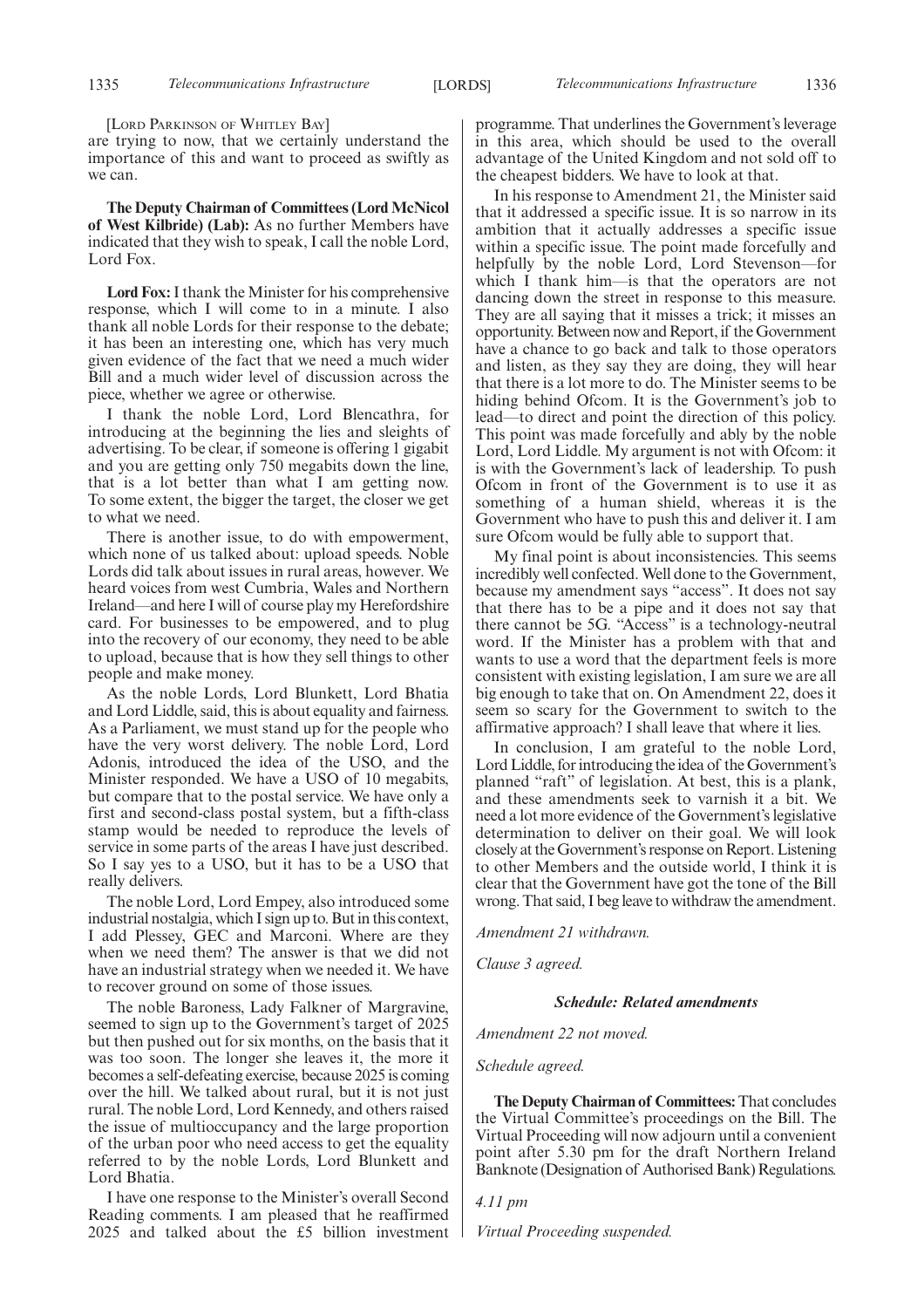## **Arrangement of Business**

*Announcement*

#### *5.31 pm*

#### *The announcement was made in a Virtual Proceeding via video call.*

**The Deputy Speaker (Baroness Garden of Frognal) (LD):** Good afternoon, my Lords. Virtual Proceedings of the House of Lords will now resume. I remind Members that these proceedings are subject to parliamentary privilege and what we say is available to the public both in *Hansard* and to those listening and watching. Members' microphones will initially be set to mute and the broadcasting team will unmute their microphones shortly before we reach their place in the speakers' list. However, Members may need to accept a prompt to unmute under the new system. When Members have finished speaking, their microphone will again be set to mute.

We now come to the Virtual Proceedings on the Motion in the name of the noble Baroness, Lady Penn. The time limit is one and a half hours, and Back-Bench speakers have up to four minutes.

## **Northern Ireland Banknote (Designation of Authorised Bank) Regulations 2020**

*Motion to Consider*

*5.32 pm*

#### *Moved by Baroness Penn*

To move that the Virtual Proceedings do consider the draft Northern Ireland Banknote (Designation of Authorised Bank) Regulations 2020.

#### *The Motion was considered in a Virtual Proceeding via video call.*

**Baroness Penn (Con):** My Lords, in the UK, seven banks currently hold the authority to issue commercial bank notes: four in Northern Ireland and three in Scotland. One of these banks, Ulster Bank, is part of the RBS Group and is a direct subsidiary of NatWest Bank. Later this year, the RBS Group will undertake a planned restructure, which will involve the removal of Ulster Bank's banking licence and its transfer into the NatWest legal entity. NatWest will continue to issue commercial bank notes under the Ulster Bank brand.

The issue of commercial bank notes in Northern Ireland, alongside Bank of Ireland AIB Group, trading as First Trust Bank in Northern Ireland, and Northern Bank, trading as Danske Bank, is a tradition with cultural importance that the Government support. This instrument is laid before the House to ensure its continuance.

With the consent of the Bank of England, this instrument will transfer the authority of issuance from Ulster Bank to NatWest Bank, and represents an established routine procedure that has been carried out before in 2017 to transfer the same authority between two Scottish entities of the Royal Bank of Scotland Group. As before, RBS and the Bank of England have remained in contact with Her Majesty's Government throughout the instrument's process and are supportive of the measures put before the House today. Importantly, this statutory instrument will ensure that any bank notes printed or issued by Ulster Bank will remain valid, with their authority transferred to NatWest, thus retaining customers' confidence that they will receive value for the notes they hold. I beg to move.

#### *5.33 pm*

**Lord Hain (Lab):** My Lords, I thank the noble Baroness, Lady Penn, and welcome this instrument, which brings a practical reform necessary for Ulster Bank Ltd to continue to be an authorised bank issuing commercial bank notes in Northern Ireland through National Westminster Bank.

I must raise an urgent Northern Ireland issue as well. Last year, legislation which had all-party and Cross-Bench support was initiated in this House to provide modest financial payments to men and women who suffered the most horrendous physical and psychological injuries through no fault of their own during the Troubles in Northern Ireland.

Section 10(2) of the Northern Ireland (Executive Formation etc) Act 2019 imposed a statutory obligation on the Executive Office in Northern Ireland to have a scheme up and running by Friday 29 May 2020 so that claims could be made and payments quickly processed to these victims. However, not only is the scheme not operational, none of the structures to support it are in place as, again, they were statutorily required to be over three months ago, by 24 February 2020—that is, before the Covid-19 lockdown.

The Executive have palpably failed, indeed refused, to comply with the law. Even more damning is the heartless treatment of some of the most vulnerable victims of Northern Ireland's violent past, who are now part of its living, tortured legacy. Elderly men and women, permanently disabled through no fault of their own by terrorist attacks some 50 years ago, are confined to wheelchairs or on prosthetic limbs, or are blind and live in permanent pain; and, because of underlying medical conditions as a result of their injuries, they now also live in constant fear of contracting Covid-19.

I and other noble Lords have met members of the WAVE Injured Group, whose campaigning over many years was the driving force behind the 2019 legislation initiated in your Lordships' House. They had been expecting a pension to help them better survive in the last period of their lives, backdated to the Stormont House agreement of December 2014, but they discovered last week, only days before the scheme was due to commence, that nothing had been done—nothing had been done. As you would expect, they are devastated.

The Executive Office says that the Government should fund the scheme, and the Government say that funding should come from the Northern Ireland block grant. If that is indeed the cause of the impasse, there needs to be an urgent adult conversation to resolve it. Either way, it is completely unacceptable that the law has been flouted in this way. I ask the Secretary of State for Northern Ireland, as the sponsor of the 2019 Act, to have urgent discussions with the First Minister and Deputy First Minister of Northern Ireland to resolve this shameful impasse. I hope that the Minister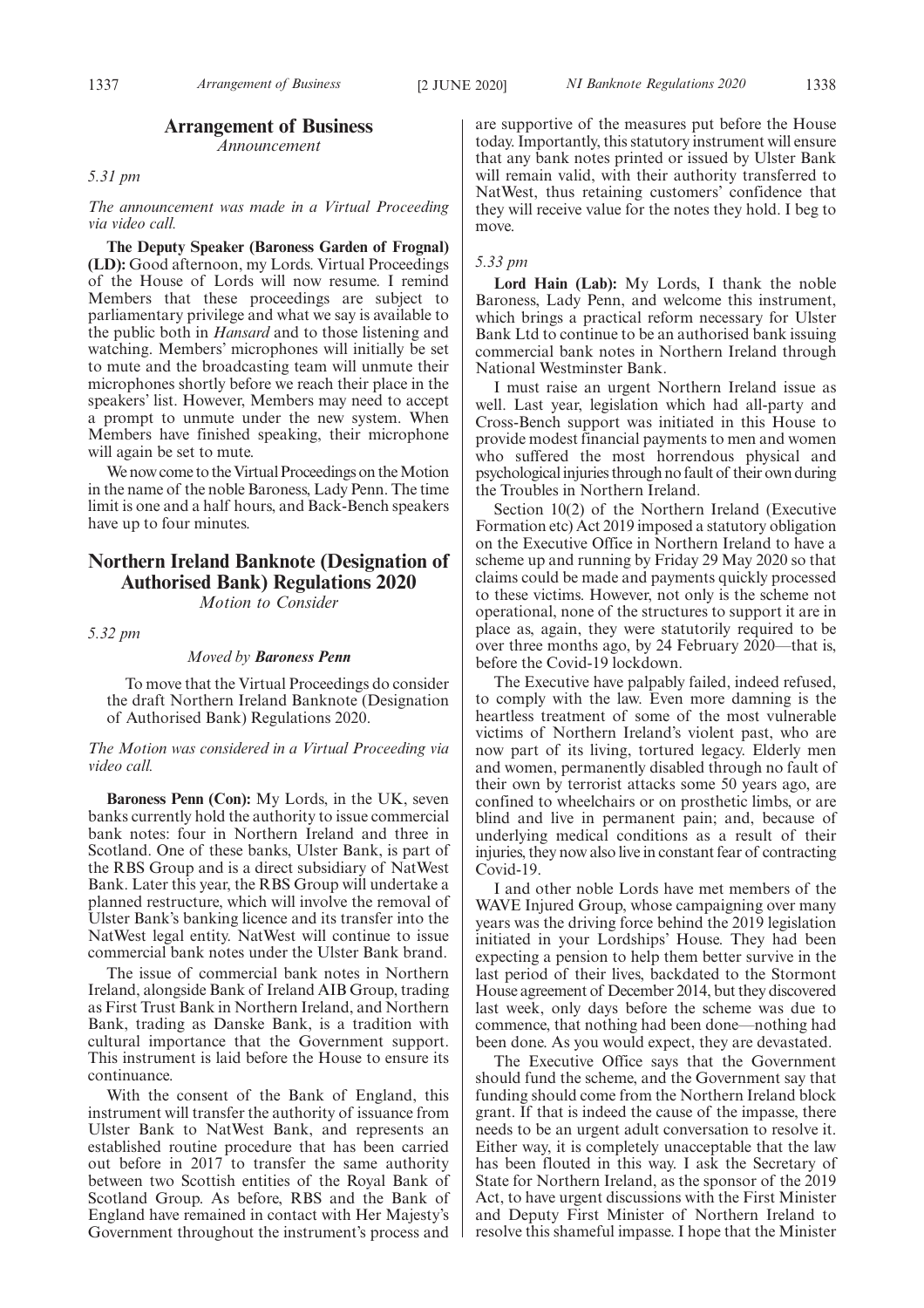#### [LORD HAIN]

will respond positively on this matter. How on earth can politics have sunk so low that a severely injured victim, maimed for life in a terrorist atrocity decades ago, has now been forced to put the devolved Northern Ireland Administration on notice of judicial action, and possible judicial review, to force them to honour their moral and legal obligations?

#### *5.38 pm*

**Lord Bruce of Bennachie (LD):** My Lords, I have, of course, supported the campaign by the noble Lord, Lord Hain, on behalf of those suffering historical injuries, but I will concentrate on the instrument in question. This is relatively uncontentious and arises as a result of the restructuring of the Royal Bank of Scotland Group, which is, of course, majority-owned by the Government. In Northern Ireland, as in Scotland, the public are attached to their own local-issue bank notes and are resistant, I would suggest, to any reduction, although the number of issuing banks has been cut over the years. So can we be assured, in the Scottish context, that there will be no move to transfer the note-issuing rights of the Royal Bank of Scotland to NatWest in Scotland? Can the Minister indicate whether the instrument will lead to any change in the number and value of Ulster Bank notes in circulation? Can the Minister tell us the current value and volume of Northern Ireland-issued notes altogether, and what proportion are held or issued by Ulster Bank? In this context, will existing notes be withdrawn and replaced with designs incorporating the NatWest logo? Given historical problems, are the Government and the Bank of England satisfied that measures are in place to eliminate fraud or counterfeiting, and that they are robust?

Although during lockdown there has been a reduction in cash transactions, will the Minister assure us that, as lockdown eases, there will be adequate supplies of cash and that Northern Ireland notes will be as freely available as before? Is there any consideration that, as the economy starts moving again, there will be sufficient cash for what might well be a much greater demand than has been the case in the past? Many will seek the assurance of cash transactions rather than credit. Is that likely to lead to raising the amount of Northern Ireland banknotes issued above the most recent aggregate, which I understand was £2.86 billion?

Will the announcement by Allied Irish Banks that it will cease to issue its own banknotes in Northern Ireland after the end of this month affect the total value of notes issued? Will other banks be able or willing to take up the difference, or will it just lead to more Bank of England notes in circulation in Northern Ireland?

As banks in Northern Ireland also operate through associated companies in the Republic of Ireland, is the Minister satisfied that resources to support bounce-back loans are adequate? What arrangements, if any, are in place between the UK Government and the Government of the Republic to underwrite these loans?

What responsibility for any of this lies with the Northern Ireland Executive and Assembly? I know that in my own lifetime—the history of note issuing in Scotland and Northern Ireland goes back way before that—issuing banks have disappeared: I remember the North of Scotland Bank and the British Linen Bank, both of which are long gone. Nevertheless, people wish to see this continued. The fact that note issuing is authorised and monitored by the Bank of England was a detail to which I referred in a pamphlet I produced when I was Treasury spokesman for my party, making the case for the operational independence of the Bank. I suggested that, as part of the reform, it should be renamed the "United Kingdom Reserve Bank", because that is effectively what it is.

The reality is that Scotland and Northern Ireland have benefited in the past few months from massive injections of funds from the Bank and the Treasury. It has shown that we are better together and raises the question of how Scotland could have coped on its own. Northern Ireland is even more exposed. If the ending of lockdown coincides with a no-deal Brexit, the resources of all the components of the United Kingdom might be stretched to breaking point.

#### *5.41 pm*

**Lord Rogan (UUP):** My Lords, I thank the Minister for outlining the purpose of what we are discussing today. There are many reasons why Northern Ireland holds such a special place at the heart of our United Kingdom. One must surely be that the four locally based banks are authorised to issue their own commercial banknotes—beating Scotland by one.

Having read the Explanatory Memorandum that accompanies these regulations, I am pleased to learn that RBS Group anticipates that customers in Northern Ireland will continue to be served under the Ulster Bank brand following the internal restructuring of NatWest. That being the case, will the Minister tell us whether the existing polymer Ulster Bank notes will continue to be used until the end of their natural lifespans?

I say that because, as your Lordships will know, last year Ulster Bank became the first bank in the British Isles to issue vertical banknotes. Based on the theme of living in nature, the new £5 note celebrated Northern Ireland as a place that people pass through and visit, highlighting the importance of the sea and migration and featuring Strangford Lough and brent geese. The new £10 note which, like the £5 note, was also issued early last year, showcases Northern Ireland as a place of growth, in terms of both agriculture and heritage, featuring Lough Erne, the Irish hare and the guelder rose shrub. Towards the end of last year, the great people of the Province also enjoyed the chance to spend the new Ulster Bank £20 note, which features local music and culture, as well as the iconic brickwork and patterns inspired by Northern Ireland's many redbrick tenement buildings.

If your Lordships are in any doubt about how valuable these notes have become, I offer some guidance as to their worth. A visit to the eBay website earlier today revealed that the Ulster £5 note is currently on sale for £12.50. A new Ulster Bank £10 note can be snapped up for £15. Both come with free postage and packaging. Given that the Ulster Bank polymer notes were made to last—although it may not necessarily be thought that there is a good sale on—I hope that they will be retained, given the cost of design and production as well as the environmental benefits of not issuing replacements any time soon. I support these regulations.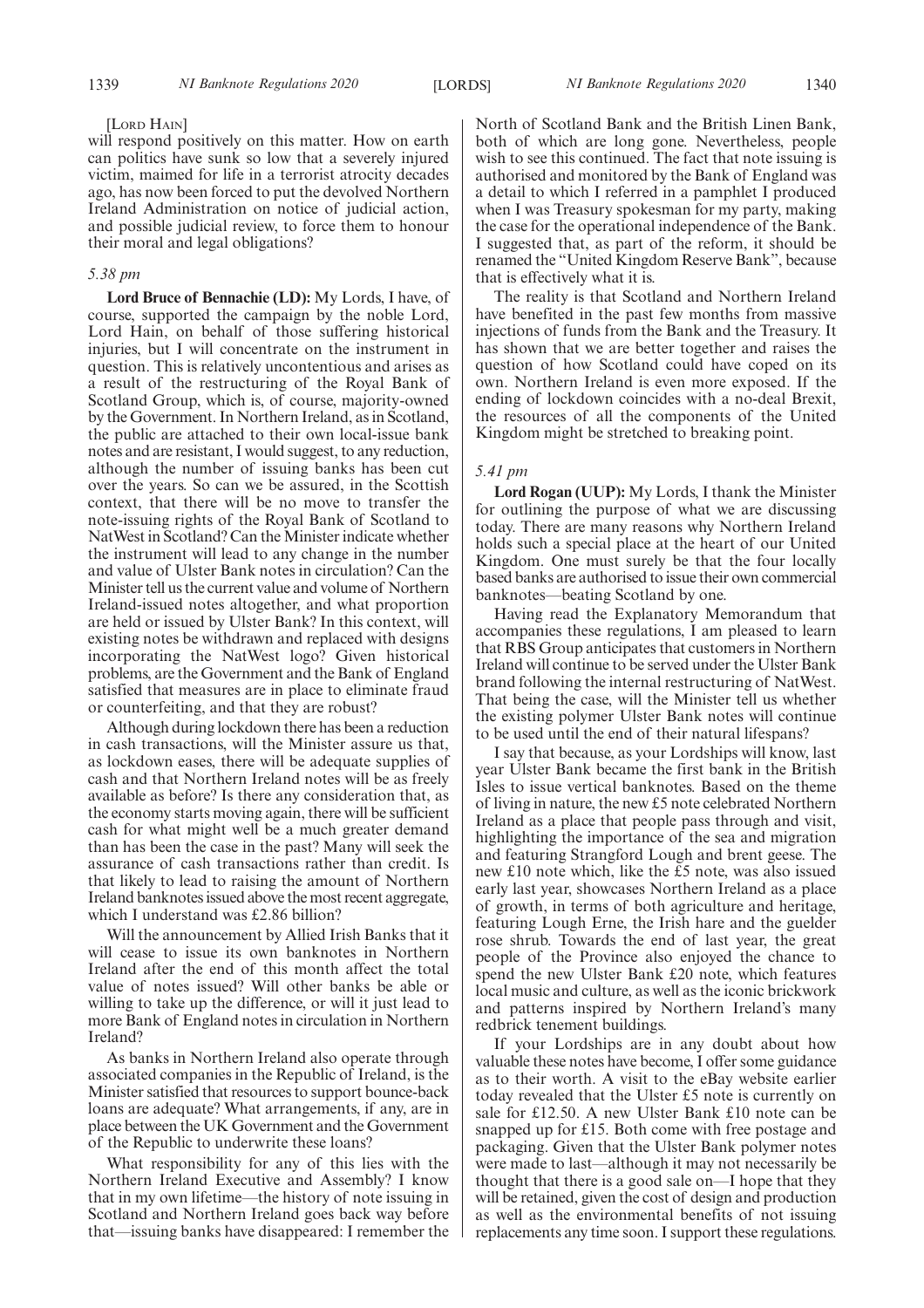#### *5.44 pm*

**Baroness Anelay of St Johns (Con):** My Lords, I support the making of the regulations, but I have a couple of questions for my noble friend the Minister for clarification.

I appreciate that commercial concerns have precipitated the need for these regulations because the Explanatory Memorandum states that the restructuring of the RBS Group means that it would now not be able to issue banknotes as Ulster Bank Ltd. The use of this power in the instrument is only its second use ever, and it is therefore appropriate for the House virtually to consider the regulations carefully.

The instrument includes a provision, in Regulation 3(1), that a designation date must be determined by the Treasury and gives a power, in Regulation 3(4), for that date to be changed by the Treasury. I would be grateful if my noble friend the Minister could give an indication of the preferred designation date fixed so far by the Treasury and explain in what circumstances the Government would consider it appropriate to use the power in the instrument to change the designation date. It appears that, if the designation date were to be changed, there would be no further requirement for the Bank of England to be consulted. Can my noble friend confirm whether my understanding is correct?

There are no associated impact assessments for this legislation. Under the heading "Impact", paragraph 12.3 of the Explanatory Memorandum states:

"An Impact Assessment has not been prepared for this instrument as no, or no significant, impact on the private, voluntary, or public sectors is foreseen."

It is the reference to "or no significant" impact that caught my attention. My continuing concern with regard to the making of regulations is to consider the impact on the voluntary sector, for example charities, in the broadest sense of the term. That is even more important in these pandemic times when any economic impact on the voluntary sector may prove significant perhaps the straw that breaks the camel's back. I would therefore be grateful if my noble friend the Minister could explain how the assessment of impact on the voluntary sector was conducted in the preparation of this instrument and why it was determined that any impact was not significant, however the Government define "significant" in that sense.

I look forward to my noble friend the Minister's response.

#### *5.47 pm*

**Lord Wood of Anfield (Lab):** My Lords, I thank the Minister for setting out this regulatory change, which I support. Some of the points that I wanted to make have already been made, but I have a couple of questions about the technical change being suggested and the operation of the unusual system of private banknote issuance in Northern Ireland.

First—excuse me if this is pedantic—I want to doublecheck that existing Ulster Bank notes in circulation will continue to be valid and that no problems with their acceptability are anticipated, now that Ulster Bank Ltd will surrender its trading licence. I ask for two reasons: technically, the note states that

"Ulster Bank Limited promises to pay the bearer"

and reference is made to "Head Office Belfast", neither of which will continue to be the case, strictly speaking; secondly, in case noble Lords think that I am guilty of excessive pedantry, I ask because Northern Irish privately issued banknotes are not legal tender and therefore, as we have seen in the past with some £1 notes issued by another private bank, there are occasionally issues around the acceptability of these notes.

Secondly, as the Northern Irish £5 note is issued by only two of the four private banks certified to issue banknotes—namely, the Bank of Ireland and the Ulster Bank—can the Minister assure us that NatWest Bank plc in Northern Ireland will continue to do so? Can she also set out by what mechanism it is decided which of the four banks decides which notes to print? Is it a decision of the bank, a decision of the group of banks or a decision of the banks in collaboration with the Bank of England and/or the UK Government?

More generally, I am interested in the regulatory regime surrounding what is, in anyone's view, an unusual and distinctive system of private banknote issuance. First, I would be interested to know what process is in place for eventualities such as this, in which a private bank decides on restructuring and that has a material bearing on the currency used in Northern Ireland. Today's proposal is a more modest restructuring, but what process is in place for a situation in which a private bank goes out of business or withdraws its activities from Northern Ireland altogether? What obligations do issuing banks have in those circumstances and what options do the Government have?

Secondly, it is striking that within this unusual system of private banknote issuance, Northern Ireland is an island of even greater unusualness. England has a population of 56 million and one sole issuing bank, the Bank of England. Scotland has a population of 5.5 million but three private issuing banks. Northern Ireland, with a population of 1.8 million, has four private issuing banks—at least until this month, when it goes down by one. I have no agenda on this and know there is a strong attachment to the history behind this system, but—purely as a matter of information—I wonder if the Government have any plans to review the Northern Irish banknote issuance system in any way.

Lastly, can I confirm a detail? Are there any plans to revisit the deal brokered with private issuance banks in Northern Ireland and Scotland as part of the Banking Act 2009, which agreed to allow funds lodged with the Bank of England to cover note issuance to accrue interest? I remember that at the time, when I was working as an adviser in the Government, this negotiation was considered crucial to the viability of the private note issuance system. I would just like to check that it will remain in operation for the foreseeable future and that there are no plans to change it.

#### *5.51 pm*

**Lord Purvis of Tweed (LD):** It is a pleasure to follow the pedantry of the noble Lord, Lord Wood. This is the first debate in which I have participated with the noble Baroness, Lady Penn, on the Government Front Bench, so I welcome her to her position.

As the noble Lord, Lord Wood, alluded to, the UK is unique in the world in that commercial banks are able to print sterling banknotes for use in their own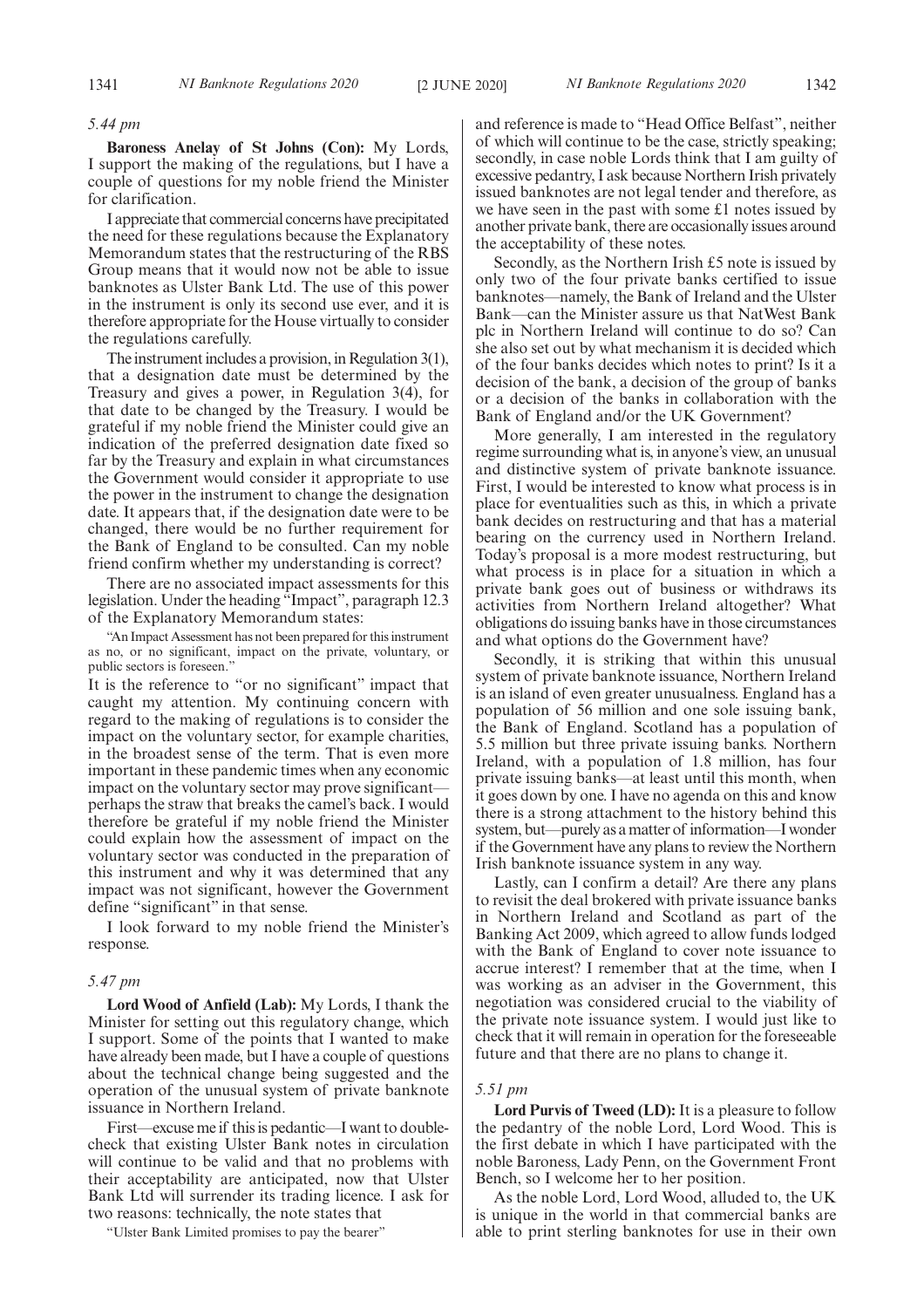#### [LORD PURVIS OF TWEED]

nation and the other three, even if they are not legal tender. Apart from the distinct advantage that when I was a student in far-flung London, I frequently received change for £5 from a similar-looking £1 Scottish banknote, the availability of paper currency in rural, sparsely populated and frequently poorer parts of the union was a vital part of economic development over the last two centuries.

Scotland and Ireland have Malachi Malagrowther, and his successful 1826 campaign to retain lower-value banknotes printed in Scotland and Ireland, to thank for this. He was the thinly veiled pseudonym of Sir Walter Scott. I am a former trustee of Abbotsford here in the Scottish Borders, so this is of particular interest. Some of my English colleagues may not be aware that Sir Walter's image is seen to this day on every Bank of Scotland banknote.

Why the trip down trivia lane, other than simply to compete with the noble Lord, Lord Rogan, over our love for our native lands? As has been referred to, the Ulster Bank notes were some of the first to be polymer and are rare in the world in having a vertical design. They are as familiar to the pockets of people there as very different Scottish notes are here.

As my noble friend Lord Bruce said, this SI—which will receive no opposition and is procedural—is a result of the further restructuring of the Royal Bank of Scotland Group. The Office for Budget Responsibility estimates that UK taxpayers will make a loss of £32.1 billion on the £45 billion bailout of the bank during the 2008 financial crisis—an increase in loss of £4.7 billion over the Government's forecast two years ago. At the time, the OBR expected the Government to sell £3.6 billion in shares this financial year, but that figure has now been revised down to zero. The Government said they would raise £20.6 billion by 2023-24, but now the sale has been postponed to beyond this Government's term in office.

Can the Minister state when the Government will divest themselves of the shares and the estimate of the total loss expected? The significant increase in the losses estimated over the last two years is astonishingly high. As my noble friend Lord Bruce asked, is it not right to consider wider options—especially since we have a post-Brexit, post-Covid recovery to consider—and the calls for a different type of recovery, focusing on sustainability and more support for small operators?

To return to the principles behind why the notes we are discussing today exist—the need for support for Northern Ireland businesses and continuity of provision, even in a world of e-commerce—the Government should be able to offer reassurances to the very same businesses that face a confused, complex and costly scenario from January next year, when the reality of the Northern Ireland protocol and our exit from the European Union becomes real.

Yesterday, this House's EU Select Committee published its report on Northern Ireland. Its chair, the noble Earl, Lord Kinnoull, said:

He added that two weeks ago, the Government published a Command Paper to explain its approach to the protocol, but that

"while it addresses the right areas, it is almost all in the future tense.'

He concluded:

"Northern Ireland needs practical action now, not jam tomorrow." Can the Government give a clear timetable on when those legislative proposals will be made public and this House can scrutinise them fully?

#### *5.55 pm*

**Lord Mann (Non-Afl):** My Lords, I am certain that Walter Scott would be one of the pioneers of cashless payments and internet shopping and banking if he were around today. I suspect that the Minister, whom I welcome to her post, is not yet able to tell us what the impact of the Covid-19 crisis has been on the shift away from cash, but it seems that it will be a significant factor for the Bank of England over the next two years, as people become less reliant on cash. Currently, most retailers—though not all, in my experience—are refusing cash on health and safety grounds and want cashless payments. Psychologically, that expansion in all sectors of the community is going to be very significant for the ongoing use of cash in the country. Policy towards cash will have to be amended in time to impact on that, because none of that would take away Northern Ireland's right to continue with its banknote tradition.

I am sure that in the sofas and settees across Northern Ireland, there are many banknotes surreptitiously hidden away or slipping away. By what date will those banknotes no longer be redeemable, once they are out of circulation because of this change, and will there be any change to that deadline, depending on the longevity of the Covid-19 crisis?

The significance of this change extends well beyond the banknotes of Northern Ireland. It is notable that we have the first woman chief executive of a major bank, something that those who have argued for greater roles for women in finance greatly welcome. Here, we see a contrast with how RBS operates. The amalgamation that led to this change is sensible business practice, compared with the recklessness that we saw under previous leaderships. I am sure that Fred Goodwin is not paid his pension literally in Scottish or Northern Irish notes—a rather large wheelbarrow would be required each month to provide that—but he is still getting a hugely significant annual pension, bigger than that of the Prime Minister and the Deputy Prime Minister put together, despite leading that bank to such a failure. Stephen Hester, who replaced him, was more than happy to promote the concept of bonuses within the bank, but it did not learn the cultural changes needed, being 62% owned by the taxpayer. Let us not redeem our purchase cheaply. Let us celebrate that there is good female management of this bank, and let us see more of it.

#### *5.59 pm*

**Lord Caine (Con):** My Lords, I very much welcome the opportunity to take part in this short debate. I too congratulate my noble friend Lady Penn on her appointment to the Front Bench. I shall keep my

<sup>&</sup>quot;It is seven months to the day until the protocol on Northern Ireland becomes operational, but we still don't know what the protocol will mean in practice for businesses based in or trading with Northern Ireland.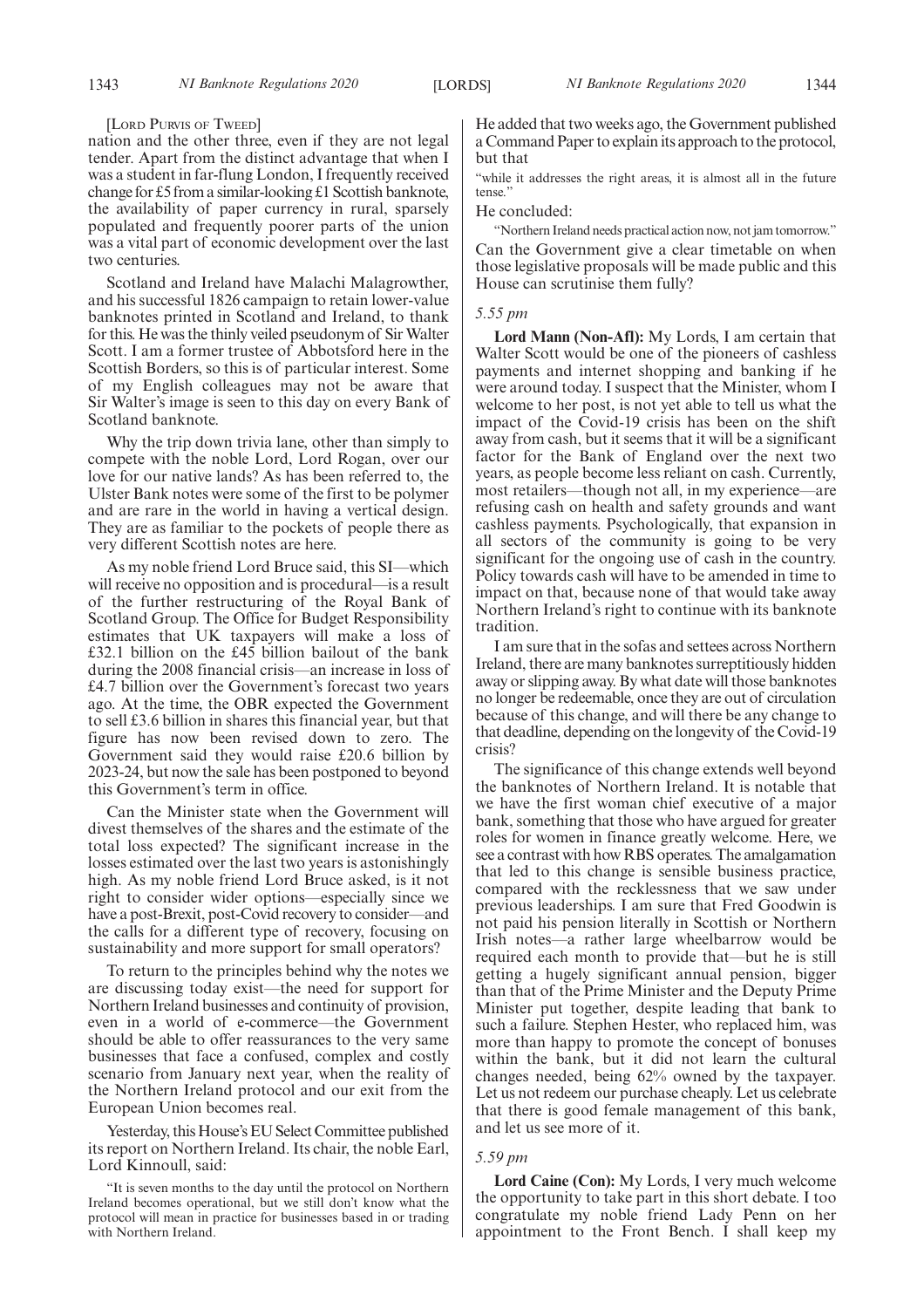comments brief but, first, I associate myself with the comments of the noble Lord, Lord Hain, regarding the victims and survivors of the Troubles—an issue with which I grappled, not entirely successfully, over many years at the Northern Ireland Office. I also welcome the comments of the noble Lord, Lord Bruce of Bennachie, who said that the United Kingdom is better together. That has to include Northern Ireland.

As my noble friend made clear in her opening remarks, the SI itself is a technical requirement made necessary by restructuring at Ulster Bank Ltd and within the RBS Group, so I have no issue at all with it. Instead, I wish to refer to one issue: the continuing practical difficulties encountered by people travelling from Northern Ireland to the rest of the United Kingdom, who then try to pay for goods and services with banknotes issued within Northern Ireland.

I suspect that, with the possible exception of some noble Lords from Northern Ireland, over the past decade I have made the journey between Northern Ireland and Great Britain more than anybody else speaking in this debate. It was usually every week, and frequently more often. I am therefore well used to having Northern Ireland banknotes nestling alongside Bank of England notes in my wallet, and to the problems that one can have in using them. Thankfully, my excellent local pub in south London, the "Rosendale" which I hope at some point I might even see again, is managed by a gentleman from Castlederg and his husband. Northern Ireland banknotes are therefore very welcome and I have disposed of many of them in there. Regrettably, at my local pub here in Yorkshire, which I also hope to visit again soon, that is far from the case; they are simply not accepted.

The immediate retort from people who are refused is usually to say that these notes are legal tender. As the noble Lord, Lord Wood, pointed out, they are not legal tender but they are of course legal currency. Herein lies the problem. In Great Britain, Northern Ireland banknotes are too often met with bewilderment and a complete lack of understanding as to their status. A few years ago, a *Which?* survey found that over half the respondents had experienced difficulties spending Scottish or Northern Ireland banknotes in England and Wales, and over one quarter had been refused service altogether. I can remember once trying to change a Northern Ireland tenner for a Bank of England note in a branch of Lloyds Bank in Leeds, only to be asked by the cashier whether I knew the exchange rate as she could not find it listed. I could share many other anecdotes, but I think I have made the point.

Might my noble friend therefore ask her Treasury officials and the Bank of England to look at whether anything more could be done to clear up some of the confusion that exists? While I fully appreciate that this might not be the most pressing issue facing the Treasury at the moment, once life returns to a more normal pattern it is something that many people in Northern Ireland would appreciate. With that, I support the regulations.

#### *6.03 pm*

**Baroness Ritchie of Downpatrick (Non-Afl):** My Lords, I welcome the Minister to her position. I too would like to be associated with the comments of the noble Lord, Lord Hain, in relation to the nonimplementation of the victims' pension scheme, which should have been put in place last week. In fact, I have a Private Notice Question tomorrow, where I will be pursuing the spokesperson for Northern Ireland in your Lordships' House on this matter.

I have some questions in relation to these regulations as somebody who lives in Northern Ireland. Ulster Bank has been issuing commercial banknotes since 1929 under Governments' permission, along with the Bank of Ireland, the Allied Irish Banks and the Northern Bank—now known as Danske Bank. We have been told that this is partly to do with the restructuring of the Royal Bank of Scotland. As it is part of the RBS Group, is the restructuring therefore due to the previous recession in 2008? There are also the difficulties and challenges posed, back in about 2013, by the banks within the RBS Group in relation to their computerised system. People were then unable to obtain banknotes through the ATMs because of computer error. I remember distinctly going up to the Strand for a meeting in the RBS headquarters, as a then MP, with other Northern Ireland MPs to discuss that issue.

Banknotes issued by Northern Ireland banks, including Ulster Bank, have a particularly distinctive quality. They are polymer and they carry the landscape and tourism features of Northern Ireland, such as the Giant's Causeway and the big crane. Of course, one particular banknote carried Northern Ireland's probably most celebrated footballer, George Best. If such new notes are issued by NatWest with, as I understand it, maybe an Ulster Bank brand, will they still include Northern Ireland-specific features?

There is also a north/south dimension in the island of Ireland. Ulster Bank has many branches throughout the island of Ireland. In fact, there are two separate legal entities: Ulster Bank Ltd and Ulster Bank Ireland. The group headquarters is in Dublin and the official headquarters is in Belfast. I want to find out about the nature of that relationship. Does this new issuing of banknotes for commercial purposes have any impact on that relationship, particularly with Brexit? The Republic of Ireland remains in the European Union and Northern Ireland will be leaving, although it has rights within the customs union for agricultural purposes and manufacturing in terms of trade. What will that impact be? What discussions have been held with the Treasury, the Bank of England and the Revenue Commissioners in the Republic of Ireland regarding this matter? What will be the designation date? What will be the method of publication to businesses and the general public?

I have a certain fondness for the existing banknotes. I know that they will remain legal tender until the end of their useful life, but what will the new ones look like?

#### *6.08 pm*

**Lord Trimble (Con):**What the noble Lord, Lord Hain, said, is really quite shocking. Legislation has been enacted, clearly stating dates by which things should be done, yet as those dates come up we discover that nothing has happened. That is very disconcerting. The Northern Ireland Executive have quite enough on their plate at the moment and one can understand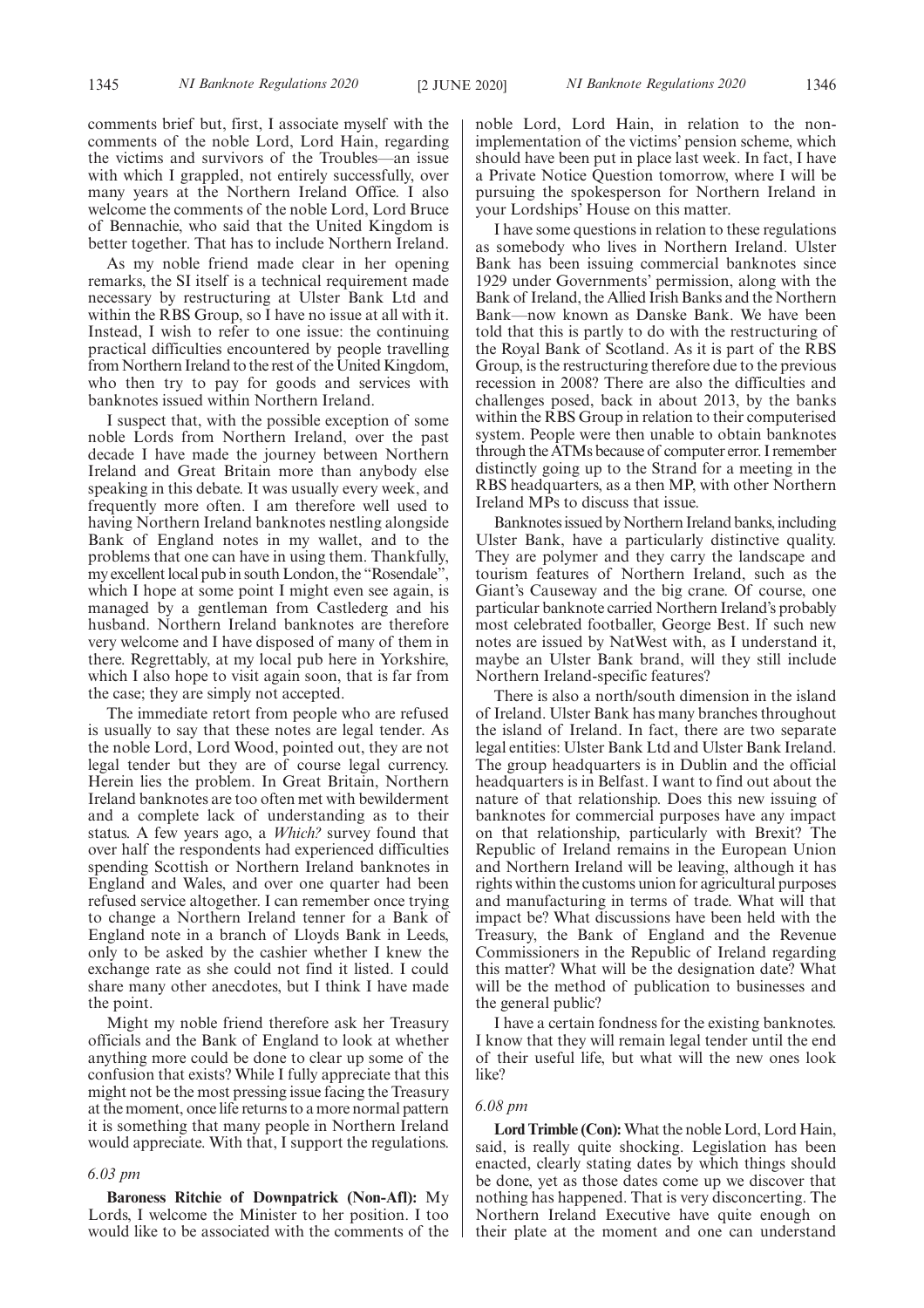[LORD TRIMBLE]

some of the difficulties there might be there, but to not comply with the legislation that they have themselves enacted is very disturbing.

I also noted that the noble Lord, Lord Wood, was a little surprised about the arrangements we have here regarding banknotes. It goes back to the formation of the banks, which came into existence in the early 1800s. They were issuing notes. When various mergers took place, the Bank of England was quite ready to put a regime in place so that the four Northern Ireland banks and the three Scottish banks could continue their practice without disturbing what happened at a national level. There is occasional amusement about seeing these provisions but, as my noble friend Lord Caine said, there have been occasions when it has been difficult to get those notes accepted. I thought that that problem had diminished over recent years, but maybe I just have not come across it all that much.

On the detail of this legislation, the regulations are clear about the future. The Treasury has to determine a designation date and from that date Ulster Bank Limited will no longer be authorised to issue banknotes in Northern Ireland. That is very clear. Next, the regulations state that National Westminster Bank will be authorised to issue banknotes in Northern Ireland. We are therefore getting to a lovely arrangement where it appears that while National Westminster Bank is authorised to issue these bank notes, it is likely to issue them in a way that makes them indistinguishable from Ulster Bank notes, and I am delighted to hear that.

The other major provision is not in the regulations but is mentioned in *Scottish & Northern Ireland Banknote Issuance Annual Report 2019*. Paragraph 20 refers to AIB Group (UK) plc and what it says came as a bit of a surprise to me:

"On 13 February 2019 AIB Group (UK) plc announced its intention to cease issuing its own banknotes in Northern Ireland from 30 June 2020, and instead to dispense Bank of England notes through its branch and ATM network from this date onwards." That will be a considerable change in Northern Ireland because southern notes, as we call them, which are AIB notes, are as frequently found as Ulster Bank or other Northern Ireland banknotes. However, according to that report there will be a simplification, I suppose, in that AIB will no longer be dispensing its notes in Northern Ireland and will instead be dispensing Bank of England notes through its branch and ATM network. We will more often find ourselves with Bank of England notes in our hands, and that will be a good thing.

#### *6.12 pm*

**Baroness Kramer (LD):** My Lords, this is also my first opportunity to welcome the noble Baroness, Lady Penn, to her position. I agree with many noble Lords who have spoken that this statutory instrument is not contentious. This is a time of change for banknotes and coins, and consequently I have three questions for the Minister. The first is very simple: are polymer notes meeting the expectations of acceptance, ease and durability?

More significantly, how have Covid and lockdown impacted on the use of cash? I think earlier this year, before the virus struck, cash was used for around 28% of transactions across the UK. I cannot find a separate number for Northern Ireland, but perhaps the Minister knows. That is part of a trend of rapidly reducing cash use. Can the Government assure us that they will support easy access to cash for those who wish to continue to use it? We lost several thousand free-to-use ATMs in the UK in 2018 and 2019, and rural areas of Northern Ireland were the hardest hit. Has Covid made that any worse, especially as many small post offices have been closed? Will the Government make sure that any contraction in access to cash is rapidly reversed?

Lastly, I have a more esoteric question, but it is important. As cashless transactions grow, the Bank of England, like other central banks, is considering a fiat, or a central bank digital currency. The Bank of England is focused particularly on the retail use of such a currency. Such a currency could advance financial inclusion, especially if it was based on a token system, but there are many complexities, from privacy and the stability of the banking system to international power and trade politics. In the context of Northern Ireland, how would such a switch towards a digital currency impact on some of the unique cultural aspects represented in the current Northern Ireland banknotes? The same would apply to Scotland.

The Bank of England has been consulting on this, but of course its consultation has overlapped almost entirely with lockdown. Will the Minister therefore commit to an update on the Government's thinking on this and give us the opportunity for a proper debate in the House on the issue? The ramifications are, quite frankly, sweeping.

#### *6.15 pm*

**Lord Livermore (Lab):** I am grateful to the Minister for introducing this statutory instrument, and I join others in welcoming her to her position. I have listened with great interest to the points made by other noble Lords during this debate. My noble friend Lord Wood of Anfield made a characteristically interesting speech, and I strongly support the very powerful words of my noble friend Lord Hain. As the Minister explained and the Explanatory Memorandum details, this is a minor technical change to take account of a recent restructuring within the RBS Group. I will therefore be very brief in my comments.

It seems that people in Northern Ireland should notice no practical difference as they go about their day-to-day business, and that is certainly welcome. Paragraph 2.1 of the Explanatory Memorandum states:

"The RBS Group anticipates that customers in Northern Ireland will continue to be served under the Ulster Bank Limited brand",

albeit with its assets and liabilities having been legally transferred to National Westminster Bank plc. As I understand it, Ulster Bank has close to 100 branches across Northern Ireland, with a slightly higher number operating across the Republic. Is the Minister able to give any additional detail about the discussions that her department had with NatWest about the future use of the Ulster Bank brand? How strong were the assurances given, and will the number of bank branches remain broadly the same?

As well as printing cash, the bank plays an important part in distributing it. On several occasions your Lordships' House has discussed the decline in cash and the difficulties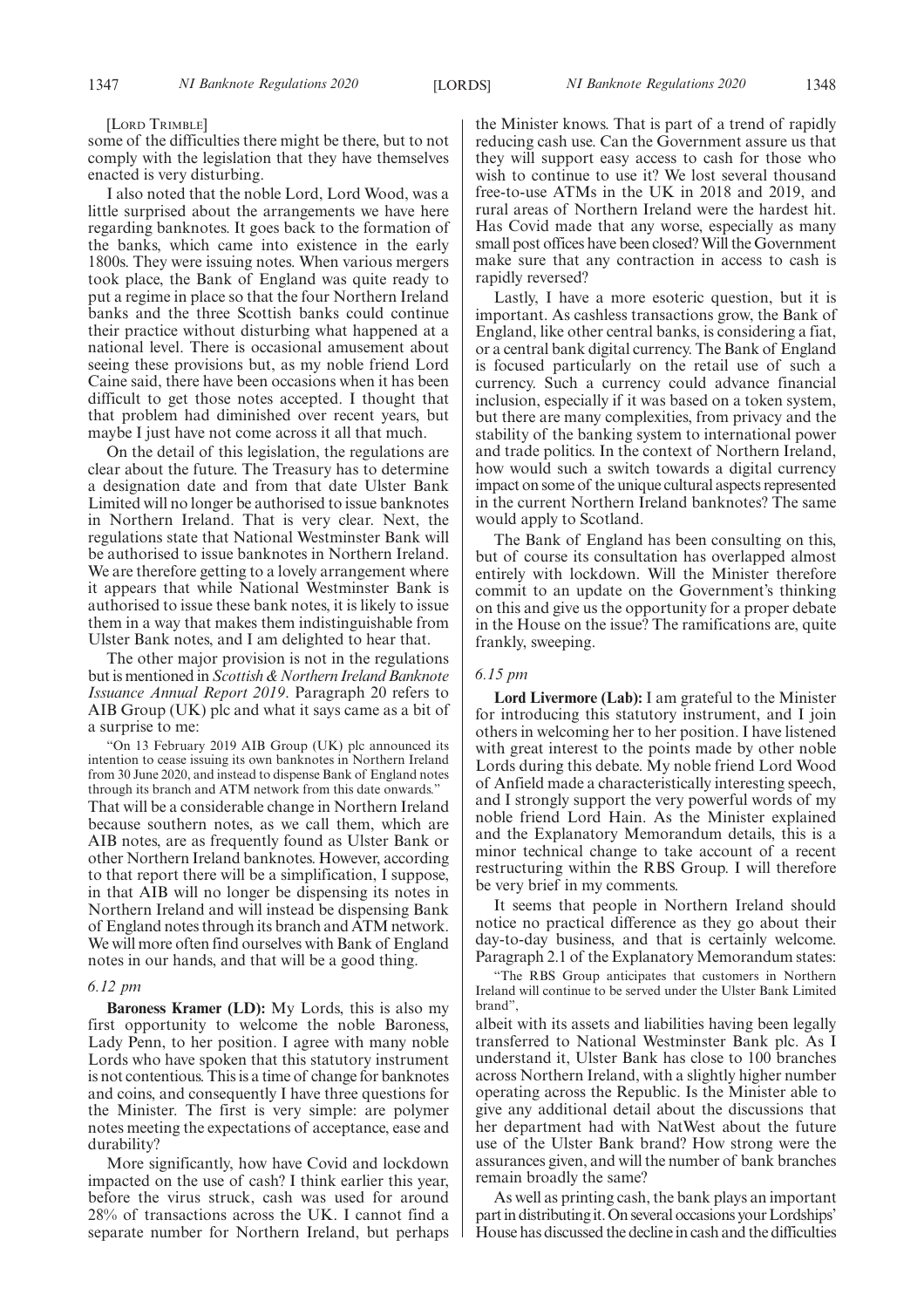that some communities have in accessing it. Lastly, therefore, as part of the Treasury's conversations with the RBS Group—to reiterate a point made by the noble Baroness, Lady Kramer—I ask the Minister whether any commitments were made on maintaining free-to-use cash machines across the region.

#### *6.17 pm*

**Baroness Penn:** I thank all noble Lords for their warm words of welcome. I am grateful for the debate on this matter, which has sometimes been extremely detailed, and I hope to address as many points as I can in my response.

I start by addressing the points made by the noble Lord, Lord Hain. He spoke very movingly about the issue of compensation payments to victims of atrocities in Northern Ireland, and many noble Lords added their voices in support of his words. It is slightly beyond the scope of this debate—as the noble Baroness, Lady Ritchie, noted, there will be a Private Notice Question on this issue tomorrow—but we pay tribute to the noble Lord for his work on this and for bringing forward his amendment last year. Now that the Northern Ireland Executive are up and running after the *New Decade, New Approach* agreement, we expect them to fulfil the commitments made under that legislation, and it is disappointing that they have not yet done so.

The noble Lord, Lord Hain, raised the issue of funding. The only thing I would say on that is that the *New Decade, New Approach* agreement that restored the Executive in January was accompanied by a £2 billion funding package, which included £1 billion of new funding to help Northern Ireland meet its obligations, including victims' payments. I am disappointed that we have not seen the progress required so far, and I am sure we will hear more about this at the Private Notice Question tomorrow.

I turn now to a number of the detailed questions asked by the noble Lord, Lord Bruce. I will start by reassuring him that there are no plans to bring in further changes to the issuing authorities in Northern Ireland—or in Scotland, which he mentioned specifically. He asked about changes to the number and value of Northern Ireland bank notes in circulation and whether this change or the change announced by AIB bank would affect that. The value of existing notes will not be affected, and the number issued is driven by demand. I can tell him that currently some £2.51 billion-worth of notes are in circulation in Northern Ireland.

On the design, which several noble Lords spoke on in some detail, I can reassure all noble Lords that the intention is that new notes will be issued under the Ulster Bank brand. There will be a small change, in that the promissory clause will be noted as NatWest, which is in very small writing on the note; the promise to pay the bearer will have the name of NatWest. However, again, the design and the branding will be Ulster Bank. Obviously, because this is the commercial issuance of bank notes, it is down to Ulster Bank under the Royal Bank of Scotland to design the notes, but I anticipate that it will want to continue with the tradition which many noble Lords have spoken about, drawing on many of the unique features of Northern Ireland in its design.

Several noble Lords raised questions about access to cash. I can reassure them that the UK has a resilient cash supply system and that the cash industry has a well-developed contingency arrangement in place. On access to cash by members of the public, the Government announced at Budget 2020 that they will bring forward legislation to protect access to cash to ensure that millions of people can get the cash they need when and where they need it. Finally, on the issue of the name of the Bank of England, all I will say is that I am a committed unionist, but I will refrain from commenting on this, given the Bank's independence.

The noble Lords, Lord Rogan and Lord Purvis, and the noble Baroness, Lady Ritchie, asked about the unique design of the current bank notes issued by Ulster Bank, and specifically whether those bank notes would continue in circulation. I can confirm that they will.

My noble friend Lady Anelay raised two specific points. The first was on the impact of this change on the voluntary sector. These changes are taking place to maintain existing issuance rights. The continuation of the Ulster Bank brand means that there will be little practical impact on individuals or organisations as customers, including the voluntary sector. It is rather that the impact of not enacting this statutory instrument would impede the ability of the RBS Group to carry out the structural changes that are driving it. The Better Regulation guidance led the Treasury to conclude that an impact assessment would not be required in this case.

My noble friend also asked about the anticipated designation date and any potential changes to it. We expect these changes to come into force to enable RBS Group to make the transfer in early November, but it could be as late as February 2021. The SI allows the Government to designate a date for these changes to come into force, and the reason that a date is not specified is that court approval is needed for RBS's wider restructuring plans. Once that court approval has been gained, the Treasury will work to agree a date to implement this. The flexibility offered by the statutory instrument also allows the Government to work with the RBS Group and the Bank of England to find a practicable date that will allow for all the other changes that RBS will be making.

Turning to some of the detailed questions asked by the noble Lord, Lord Wood of Anfield, I have already confirmed that existing Ulster Bank notes in circulation will continue to be valid. He also raised the issue of Northern Ireland notes being legal tender. It is right that this statutory instrument deals with quite an unusual circumstance, in which a commercial entity issues bank notes. In many countries, bank note issuance is usually a function reserved for the central bank. We are unusual in allowing commercial banks to issue their own bank notes.

On the intricacies of legal tender, I will make a few points, but I am not sure how much detail to go into. Bank of England bank notes are legal tender in England and Wales but not in Scotland and Northern Ireland. Scottish and Northern Irish bank notes are not legal tender anywhere in the UK, and UK coins are legal tender throughout the UK, in most cases up to certain specified amounts. The point made by the noble Lord, Lord Wood, and my noble friend Lord Caine about